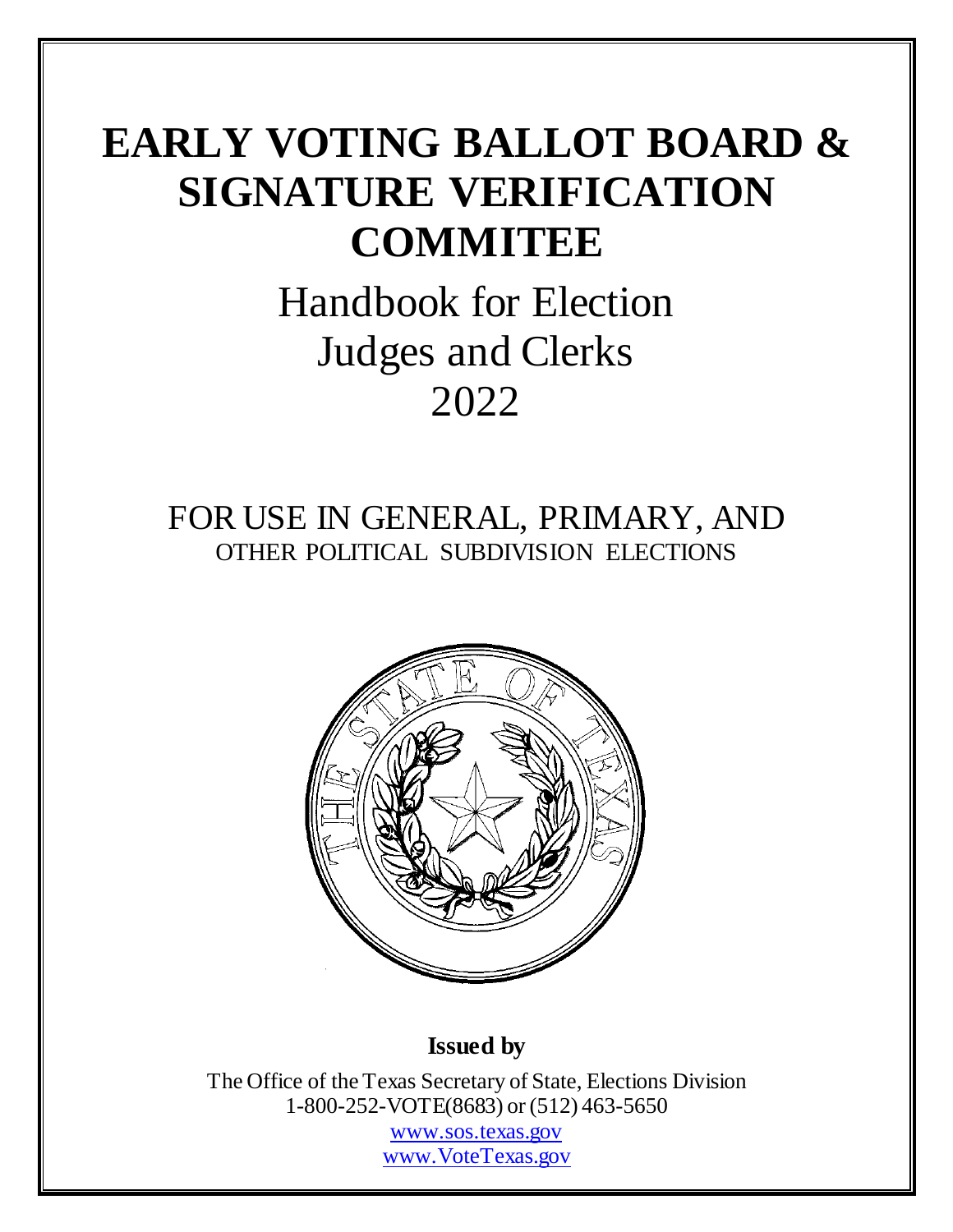|  |  | <b>TABLE OF CONTENTS</b> |
|--|--|--------------------------|
|--|--|--------------------------|

| <b>INTRODUCTION</b> |                                                                                                               | $\mathbf{1}$   |
|---------------------|---------------------------------------------------------------------------------------------------------------|----------------|
|                     | <b>CHAPTER 1 — CREATION OF THE EARLY VOTING BALLOT BOARD &amp; SIGNATURE</b><br><b>VERIFICATION COMMITTEE</b> | $\mathbf{1}$   |
|                     | SECTION A. COMPOSITION OF THE EVBB                                                                            | $\mathbf{1}$   |
|                     | SECTION B. COMPOSITION OF A SIGNATURE VERIFICATION COMMITTEE                                                  | $\overline{2}$ |
|                     | <b>CHAPTER 2 – SIGNATURE VERIFICATION COMMITTEE CONVENES</b>                                                  | 5              |
|                     | SECTION A. Convening the Signature Verification Committee                                                     | 5              |
|                     | SECTION B. Delivery Of Materials To The Committee                                                             | 6              |
|                     | SECTION C. Receipt For Delivery                                                                               | $\overline{7}$ |
|                     | SECTION D. Security Of Early Voting Ballots                                                                   | $\overline{7}$ |
|                     | <b>CHAPTER 3 – THE EARLY VOTING BALLOT BOARD CONVENES</b>                                                     | 9              |
|                     | SECTION A. Convening the Early Voting Ballot Board                                                            | 9              |
|                     | SECTION B. Delivery of Materials to the Board                                                                 | 10             |
|                     | SECTION C. Receipt for Delivery                                                                               | 11             |
|                     | SECTION D. Security of Early Voting Ballots                                                                   | 12             |
|                     | <b>CHAPTER 4 – QUALIFYING BALLOTS VOTED BY MAIL OR VOTED USING MAIL</b>                                       |                |
|                     | <b>PROCEDURES</b>                                                                                             | 13             |
|                     | SECTION A. Types Of Early Voting Ballot Applications                                                          | 13             |
|                     | SECTION B. Valid Reasons For Voting Early By Mail                                                             | 13             |
| SECTION C.          | Qualifying Early Voting Ballots Voted By Mail                                                                 | 14             |
|                     | SECTION D. Qualifying Signatures for the Signature Verification Committee                                     | 18             |
|                     | <b>SECTION E.</b> Accepted Ballots                                                                            | 19             |
| <b>SECTION F.</b>   | <b>Rejected Ballots</b>                                                                                       | 20             |
|                     | <b>CHAPTER 5 - COUNTING HAND-COUNTED PAPER BALLOTS</b>                                                        | 22             |
|                     | <b>SECTION A.</b> Establishing The Counting Teams                                                             | 22             |
|                     | SECTION B. Opening The Ballot Box Containing Hand-Counted Paper Ballots                                       | 22             |
| SECTION C.          | Rules Governing The Counting Procedure                                                                        | 23             |
| SECTION D.          | The Counting Procedure                                                                                        | 23             |
| SECTION E.          | Rules For Counting Manually-Cast Or Hand-Counted Optical Scan Ballots                                         | 24             |
| <b>SECTION F.</b>   | Handling The Election Returns For Paper Ballots                                                               | 27             |
| SECTION G.          | <b>Reporting Early Votes</b>                                                                                  | 30             |
|                     | CHAPTER 6 - EXAMINING, PREPARING, AND COUNTING VOTED OPTICAL                                                  |                |
|                     | <b>SCAN BALLOTS</b>                                                                                           | 31             |
|                     | <b>SECTION A. Processing Ballots Counted At Central Counting Station</b>                                      | 31             |
| SECTION B.          | Delivery Of Ballot Box                                                                                        | 31             |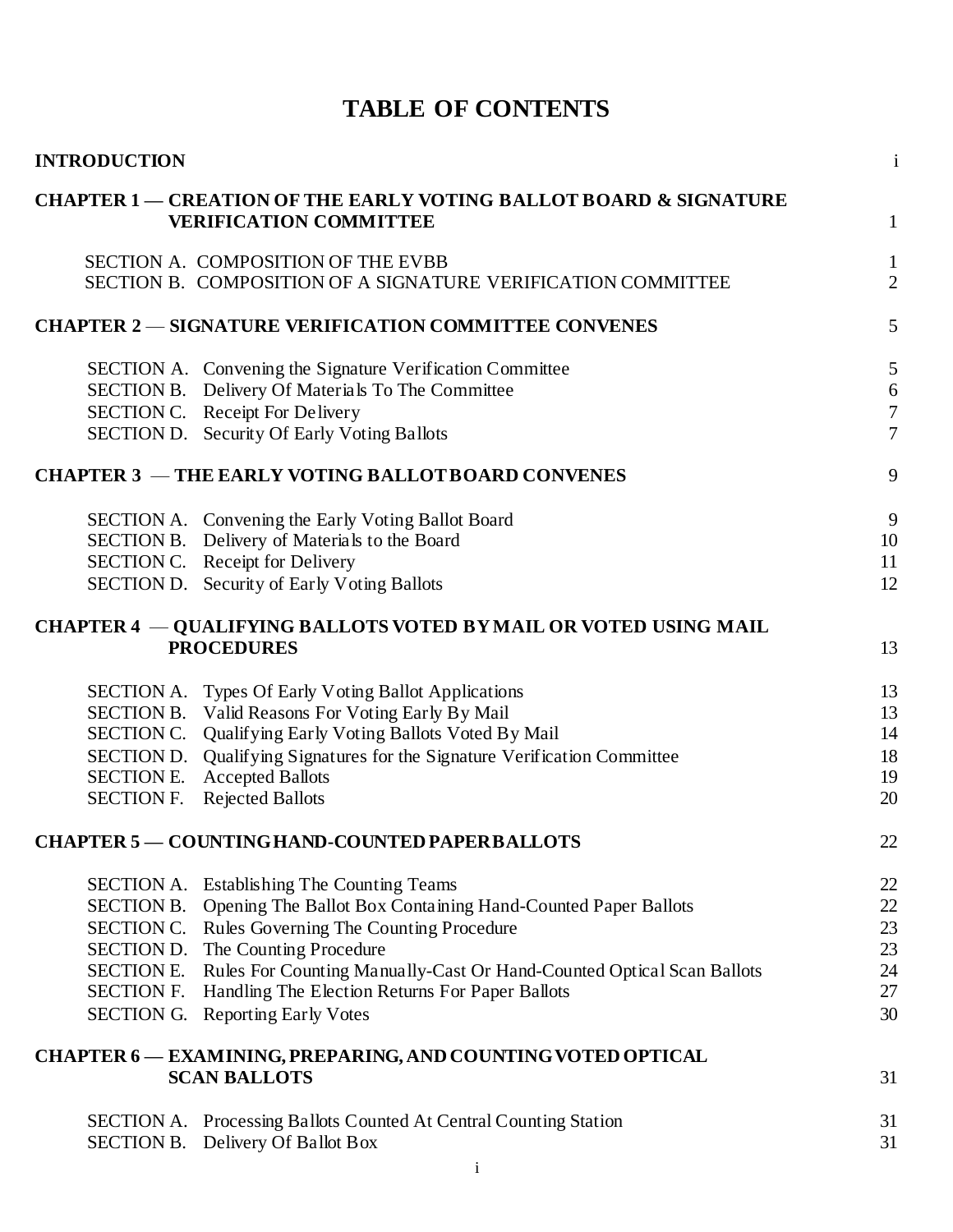| <b>CHAPTER 7 — RECONVENING EARLY VOTING BALLOT BOARD</b>                            | 32 |
|-------------------------------------------------------------------------------------|----|
| SECTION A. Establishing The Early Voting Ballot Board To Review Provisional Ballots | 32 |
| SECTION B. Reconvening For Qualifying Late Early Ballots By Mail                    | 36 |
| <b>APPENDIX A. Signature Verification Committee</b>                                 | 38 |
| QUESTIONS IN REGARDS TO VERIFYING SIGNATURES.                                       | 38 |
| SITUATIONS.                                                                         | 40 |
| <b>APPENDIX B. Early Voting Ballot Board</b>                                        | 43 |
| QUESTIONS IN REGARDS TO BOARD.                                                      | 43 |
| SITUATIONS.                                                                         | 45 |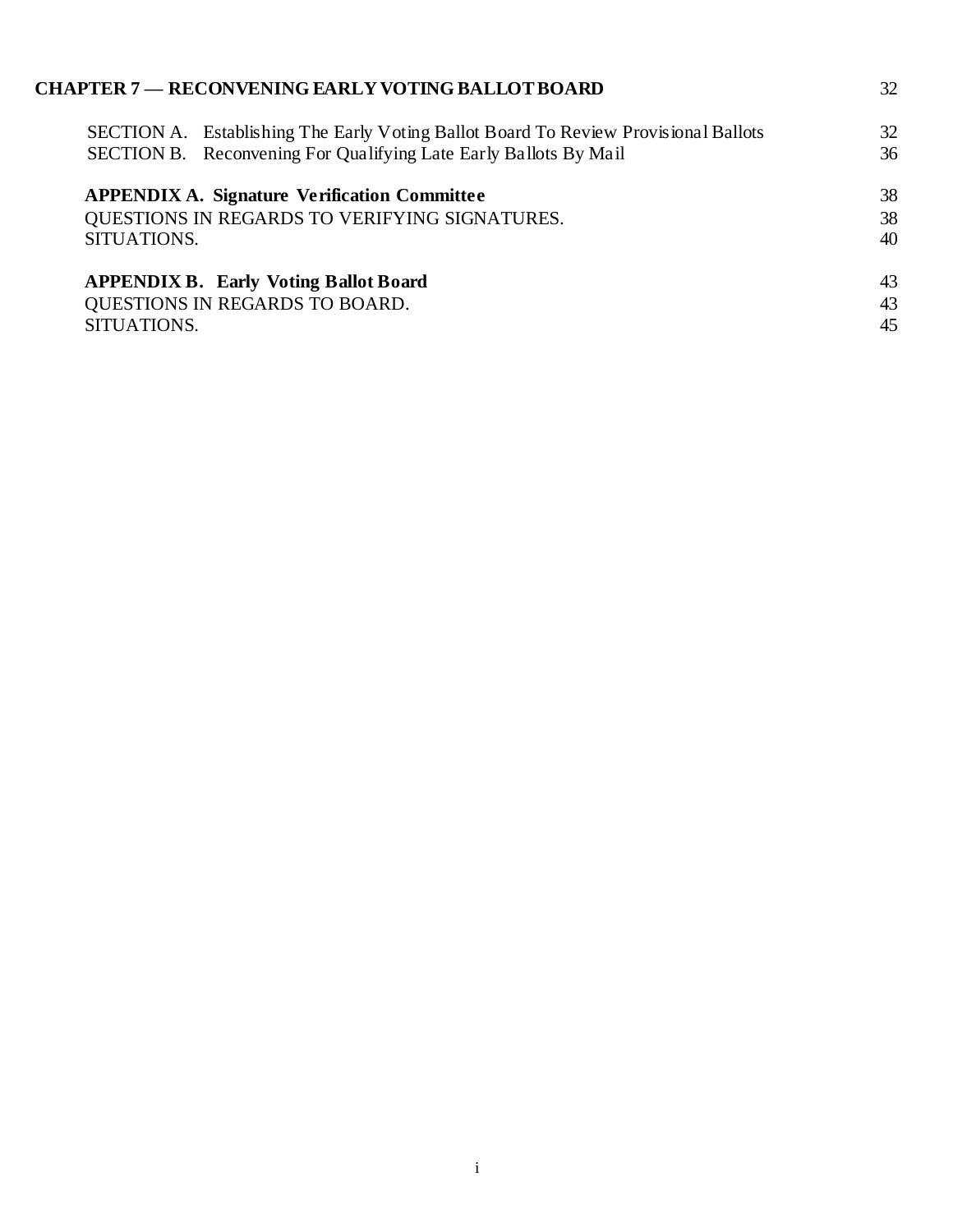### **INTRODUCTION**

The Elections Division of the Secretary of State's Office has prepared this handbook for an overview of the Early Voting Ballot Board and Signature Verification Committee. This handbook contains a thorough outline of who is able to serve as part of the Early Voting Ballot Board, who is able to serve on the Signature Verification Committee, convening the board/committee, qualifying ballots and counting ballot procedures for the Early Voting Ballot Board and Signature Verification Committee. It incorporates changes in election laws through the regular and special sessions of the 87th Texas Legislature (2021).

The handbook starts at the selection process of the Early Voting Ballot Board and Signature Verification Committee, whether it is for a Primary, General, or a Political Subdivisions Election. Throughout the handbook, references are made to the appropriate section in the Texas Election Code or the Texas Administrative Code, unless otherwise indicated. Information in *italics* relates to primary elections.

The Elections Division of the Secretary of State's Office is open during the hours that the polls are open for voting on all uniform election dates. Answers to questions on election law and procedures may be obtained by telephoning the Elections Division toll-free at 1-800-252-2216 or (512) 463-5650.

Please visit us at our Internet home page for additional election information at [https://www.sos.texas.gov/,](https://www.sos.texas.gov/) as well a[s https://www.votetexas.gov/.](https://www.votetexas.gov/) 

The Office of the Secretary of State does not discriminate on the basis of race, color, national origin, sex, religion, age, or disability in employment or the provision of services.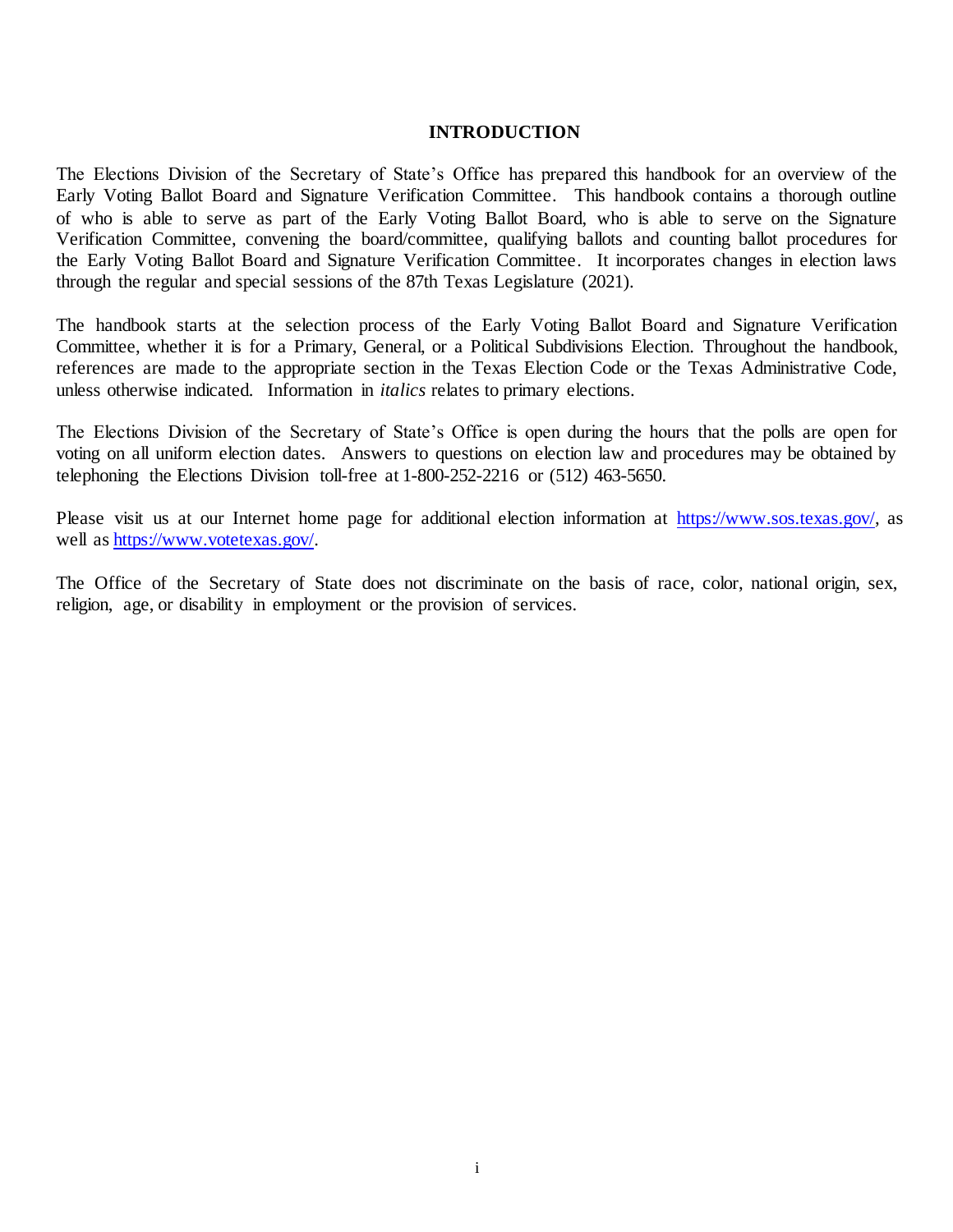# **CHAPTER 1**

# <span id="page-4-0"></span>**CREATION OF THE EARLY VOTING BALLOT BOARD & SIGNATURE VERIFICATION COMMITTEE**

# **SECTION A. COMPOSITION OF THE EVBB**

- 1. An early voting ballot board (EVBB) shall be created in each election to process early voting results from the territory served by the early voting clerk. [Sec. 87.001] No matter what type of election an entity is having, they must have an early voting ballot board.
- 2. The EVBB consists of a presiding judge, an alternate judge and at least one other member. The presiding judge and the alternate presiding judge of the EVBB are appointed in the same manner as a presiding election judge and alternate presiding judge, respectively. Except in the general election for state and county officers, each county chair of a political party with nominees on the general election ballot shall submit to the county election board a list of names of persons eligible to serve on the early voting ballot board in order of the county chair's preference. The county election board shall appoint at least one person from each list to serve as a member of the early voting ballot board. The same number of members must be appointed from each list. The county election board shall appoint persons as members of the early voting ballot board in the order of preference indicated on each list. The other members are appointed by the presiding judge in the same manner as the precinct election clerks. In addition to the members appointed under the general election, the county election board shall appoint as the presiding judge the highest-ranked person on the list provided under that subsection by the political party whose nominee for governor received the most votes in the county in the most recent gubernatorial general election. The county election board shall appoint as the alternate presiding judge the highest-ranked person on the list provided by the political party whose nominee for governor received the second most votes in the county in the most recent gubernatorial general election. [Sec. 87.002]

**NOTE:** If the county has an elections administrator, or if commissioners court has transferred the election duties of the county clerk to the county tax assessor-collector, he/she will serve as the county election board chair in place of the county clerk. [Secs. 31.043, 31.072 & 31.073]

**We recommend that the county election board appoint the members of the early voting ballot board for the November 8, 2022 general election no later than October 6, 2022, to allow time for notice requirements.**

| <b>Type of Election</b>                                                  | <b>Presiding Judge and</b><br><b>Alternate Presiding Judge</b>                                                                                                                                                                        | <b>EVBB</b> Clerks                                                              |
|--------------------------------------------------------------------------|---------------------------------------------------------------------------------------------------------------------------------------------------------------------------------------------------------------------------------------|---------------------------------------------------------------------------------|
| General Election for<br>and<br>County<br><b>State</b><br><b>Officers</b> | County Election Board – from<br>list provided by political party<br>whose nominee for governor number from each list)<br>received the most (presiding<br>judge) and second-most<br>(alternate presiding judge)<br>votes in the county | County Election Board $-$ from lists<br>provided by political parties<br>(same) |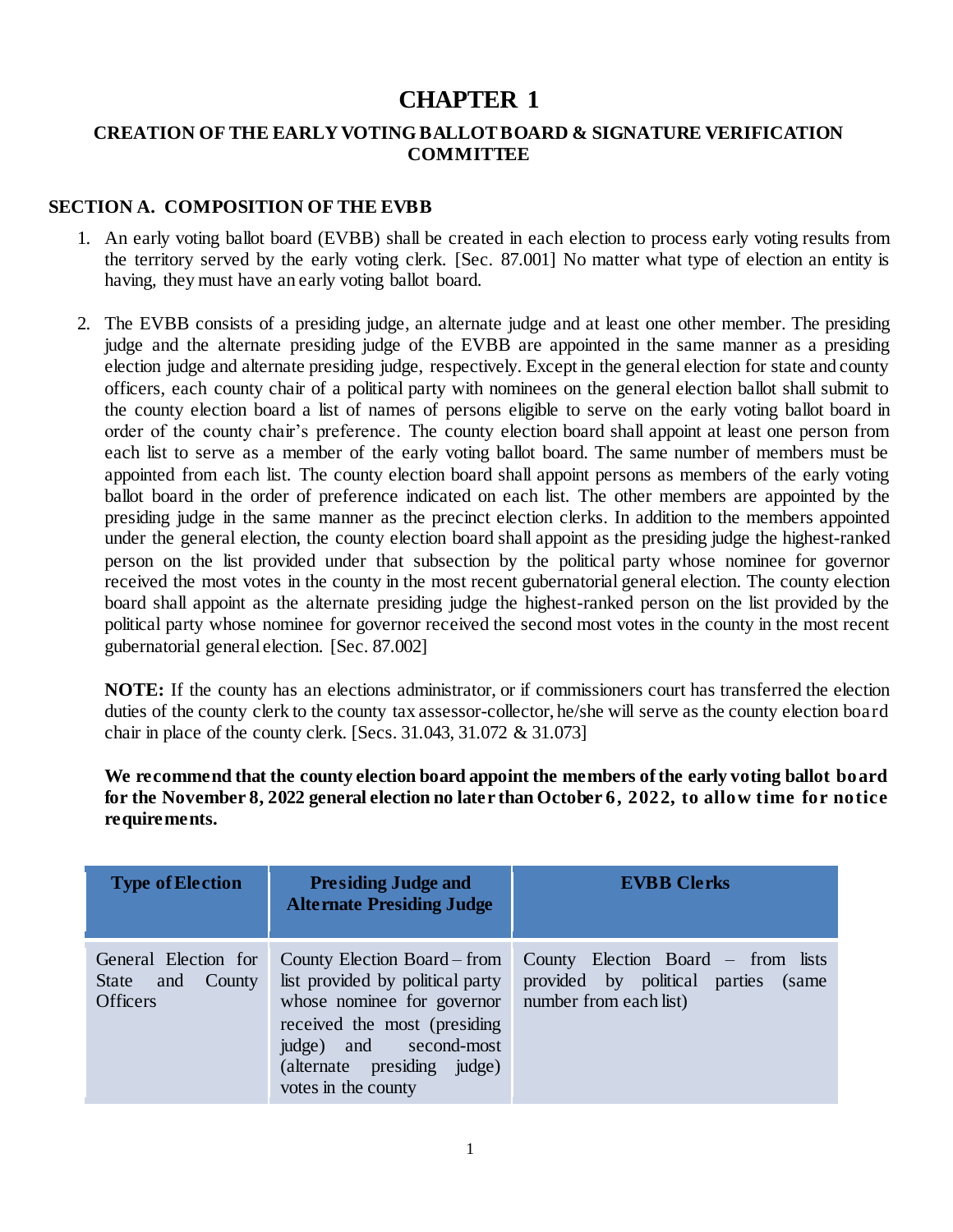| <b>Primary Elections</b>                      | County Chair of Political Presiding Judge of EVBB<br>Party with approval of County<br><b>Executive Committee</b> |                         |
|-----------------------------------------------|------------------------------------------------------------------------------------------------------------------|-------------------------|
| All Other County-<br><b>Ordered Elections</b> | Commissioners Court if no<br>County Election Board is<br>established                                             | Presiding Judge of EVBB |
| <b>All Other Elections</b>                    | Authority ordering election                                                                                      | Presiding Judge of EVBB |

- 3. To be eligible for appointment to the early voting ballot board, a person must meet the requirements for eligibility for service as a presiding election judge [Sec. 32.051], except that the appointee must be a qualified voter of the territory served by the early voting clerk and is not required to be a qualified voter of any other particular territory. [Sec. 87.003]
- 4. An EVBB member would be ineligible if they hold public elective office, are an opposed candidate in election on the same day, are related to an opposed candidate within 2nd degree by blood or marriage, or serve as campaign treasurer/campaign manager for candidate in the election.
- 5. Required Oaths by Early Voting Ballot Board Members: All EVBB members should recite this oath, prior to beginning service on the Board. [Sec. 87.006]

# For use in Joint Primary Elections, General Election for State and County Officers, Elections ordered by the Governor:

"I swear (or affirm) that I will objectively work to be sure every eligible voter's vote is accepted and counted, and that only the ballots of those voters who violated the Texas Election Code will be rejected. I will make every effort to correctly reflect the voter's intent when it can be clearly determined. I will not work alone when ballots are present and will work only in the presence of a member of a political party different from my own. I will faithfully perform my duty as an officer of the election and guard the purity of the election."

### For use in all Separate Primary Elections and Other Elections that do not contain Party Affiliation:

"I swear (or affirm) that I will objectively work to be sure every eligible voter's vote is accepted and counted, and that only the ballots of those voters who violated the Texas Election Code will be rejected. I will make every effort to correctly reflect the voter's intent when it can be clearly determined. I will not work alone when ballots are present. I will faithfully perform my duty as an officer of the election and guard the purity of the election."

### **SECTION B. COMPOSITION OF A SIGNATURE VERIFICATION COMMITTEE**

1. Unlike an EVBB that is mandatory, a Signature Verification Committee (SVC) may be created. There are two ways for this committee to be created. The first way is through the early voting clerk. The early voting clerk has authority for determining whether a signature verification committee is needed. The second way is through a petition that is submitted to the early voting clerk. The petition must contain at least 15 registered voters in the territory in order for the committee to be created. The SVC must consist of not fewer than five members. If more than 12 members are appointed to serve on the signature verification committee, the early voting clerk may designate two or more subcommittees of not less than six members. [Sec. 87.027]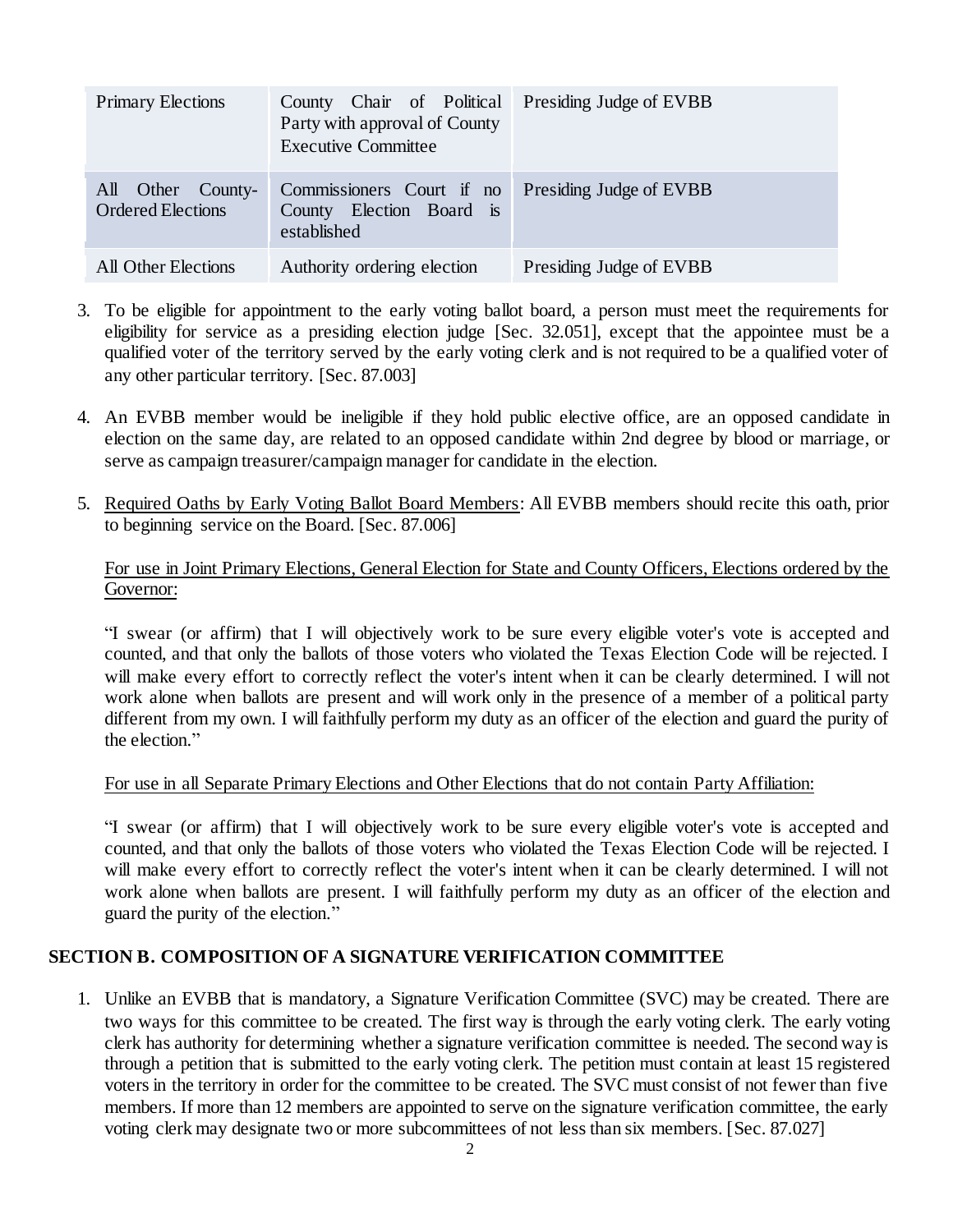- 2. In an election in which party alignment is indicated on the ballot, each county chair of a political party with a nominee or aligned candidate on the ballot shall submit to the appointing authority a list of names of persons eligible to serve on the signature verification committee in order of the county chair's preference. The authority shall appoint at least two persons from each list in the order of preference indicated on each list to serve as members of the committee. The same number of members must be appointed from each list. The authority shall appoint as the chair of the signature verification committee the highest-ranked person on the list provided by the political party whose nominee for governor received the most votes in the county in the most recent gubernatorial general election. The authority shall appoint as vice chair of the signature verification committee the highest-ranked person on the list provided by the political party whose nominee for governor received the second most votes in the county in the most recent gubernatorial general election.  $[Sec. 87.027(d)]$
- 3. The signature verification committee is a group that meets prior to election day to compare the signatures on the applications for ballot by mail to the corresponding carrier envelopes. [Sec. 87.027] If the early voting clerk determines that a signature verification committee is desirable **or** if the clerk receives a petition signed by 15 registered voters, the clerk shall issue a written order creating the committee. The deadline to submit a petition requesting creation of a signature verification committee for the November 8, 2022 election is October 1, 2022. [Secs. 87.027, 1.006] A request submitted by mail is considered submitted at the time of its receipt by the early voting clerk. The early voting clerk determines the number of members on the committee, providing for a minimum of five (the committee chair and four members).
- 4. In order to serve on the committee, a person must be a qualified voter of the entity. **IT is NOT RECOMMENDED that members who serve on the EVBB also serve on the SVC. This creates a conflict because if a SVC has determined that the signatures on the application for ballot by mail or carrier envelope are not those of the same person, the EVBB may make a de termination that the signatures are those of the same person by a majority vote of the board's membership. [Sec. 87.027(j)]**

The county chairs' lists for the appointment of the signature verification committee members are not subject to the June 30th or the July 30th deadline. The county elections board shall appoint the members of the signature verification committee not later than the 5th day after the date the early voting clerk issues the order calling for the creation of the committee OR not later than October 15, 2022, if the committee is created after a valid petition was submitted requesting its creation. [Sec. 87.027(c)] We recommend that the signature verification committee be appointed (if needed) by October 10, 2022, to allow time for all necessary notice requirements. Therefore, we recommend that the parties submit the lists to the chair of the county elections board (county clerk or elections administrator) by August 29, 2022, to allow for appointment during the month of September or no later than the October 10, 2022 recommended date. The highest-ranked person on the list provided by the party whose candidate for governor received the highest vote total in the 2018 gubernatorial election countywide shall be appointed as chair of the signature verification committee. The highest-ranked person on the list provided by the party whose candidate for governor received the second highest vote total in the 2018 gubernatorial election countywide shall be appointed as vice chair of the signature verification committee. For the remaining members, the county election board must select at least two qualified individuals from each chair's list. If clerks beyond the minimum requirement are ordered, an equal number must be chosen from each list.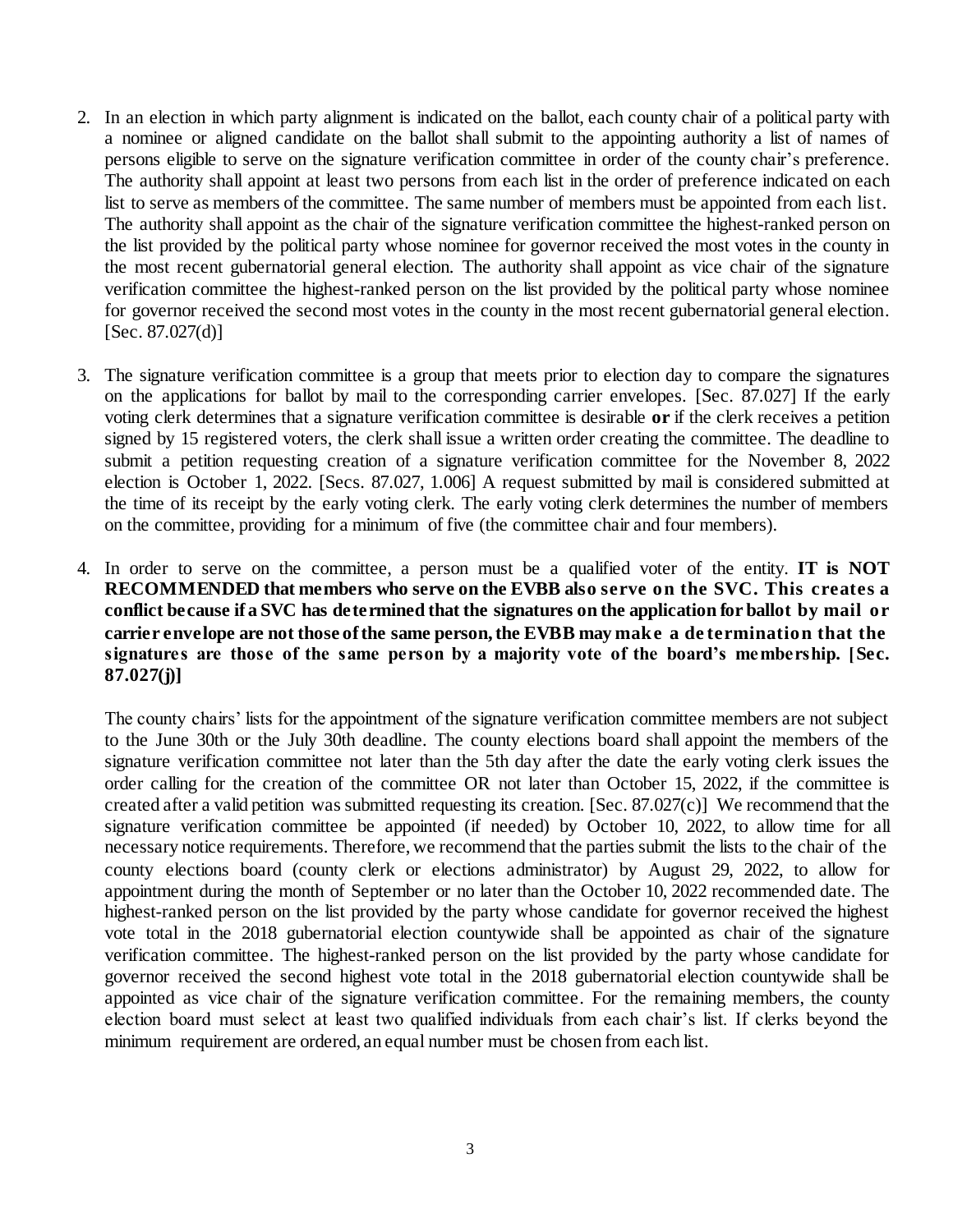| <b>Type of Election</b>                           | <b>Chair and Vice Chair</b>                                                                                                                                                                                                                                     | <b>SVC Clerks</b>                                                                                                                    |
|---------------------------------------------------|-----------------------------------------------------------------------------------------------------------------------------------------------------------------------------------------------------------------------------------------------------------------|--------------------------------------------------------------------------------------------------------------------------------------|
| General Election for State<br>and County Officers | County Election Board appoints<br>the chair, in an election for which<br>the board is established -- from<br>list provided by political party<br>whose nominee for governor<br>received the most (chair) and<br>second-most (vice chair) votes in<br>the county | County Election Board appoints, in<br>an election for which the board is<br>established --from list provided by<br>the county chairs |
| <b>Primary Elections</b>                          | County Chair of Political Party<br>with<br>County<br>approval of<br><b>Executive Committee</b>                                                                                                                                                                  | County Chair of Political Party<br>with approval of County Executive<br>Committee                                                    |
| All Other County-Ordered<br>Elections             | <b>Commissioners Court</b>                                                                                                                                                                                                                                      | <b>Commissioners Court</b>                                                                                                           |
| <b>All Other Elections</b>                        | Authority ordering election                                                                                                                                                                                                                                     | Authority ordering election                                                                                                          |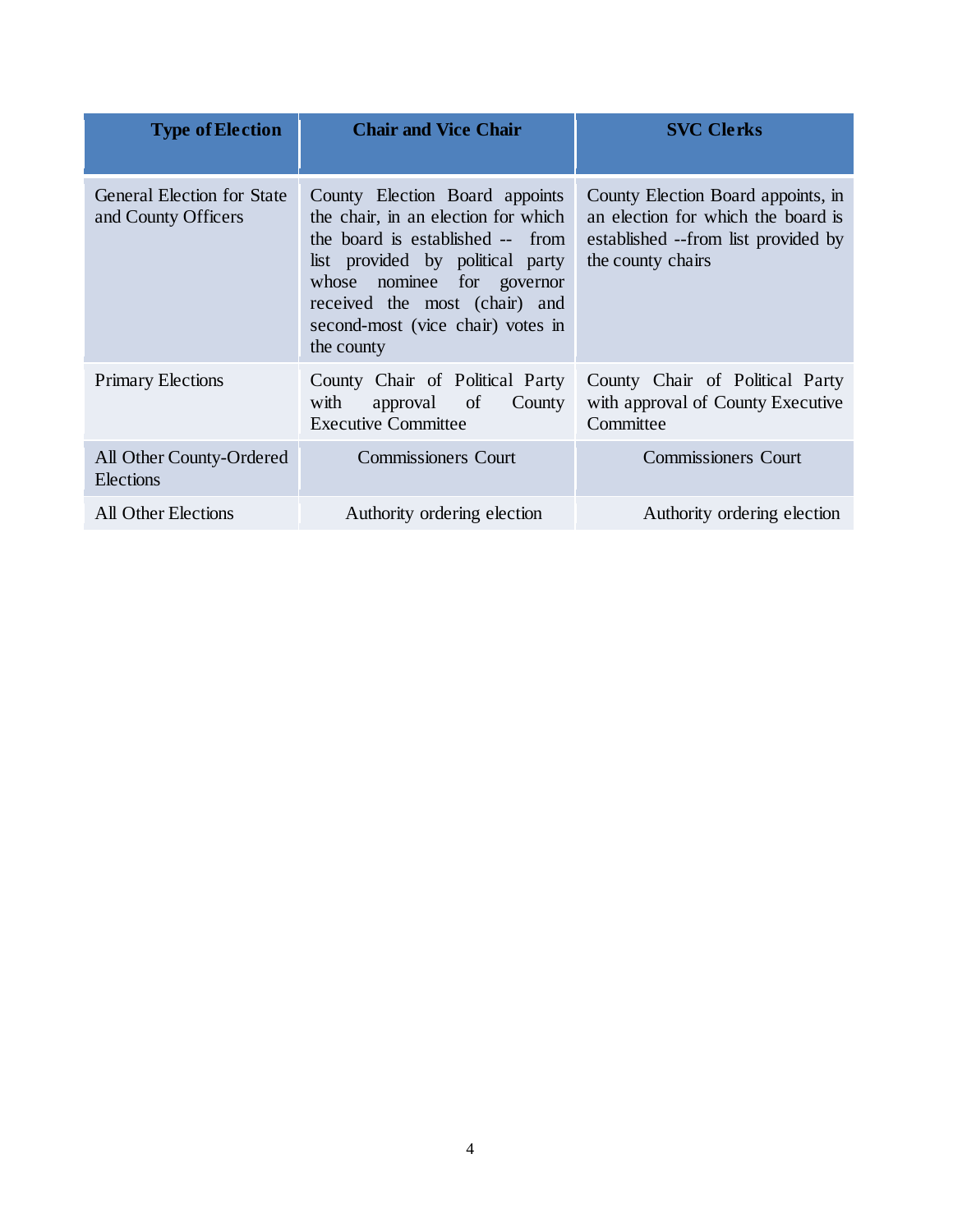# **CHAPTER 2**

# **SIGNATURE VERIFICATION COMMITTEE CONVENES**

### **SECTION A. CONVENING THE SIGNATURE VERIFICATION COMMITTEE**

- 1. The early voting clerk shall determine the place, day or days, and hours of operation of the signature verification committee and shall state that information in the order calling for the committee's appointment. A committee may not begin operating before the 20th day before election day. [Sec. 87.027(f)]
- 2. The early voting clerk shall post a copy of the order calling for the appointment of the signature verification committee. The copy must remain posted continuously for at least 10 days before the first day the committee meets. [Sec.  $87.027(g)$ ]
- 3. The committee must complete the following tasks:
	- (a) Compare the signature on each carrier envelope certificate (except those signed for a voter by a witness) with the signature on the voter's ballot application to determine whether the signatures are those of the voter. [Sec. 87.027(i)] The signature verification committee may use electronic copies of the mail ballot application and carrier envelope certificate for comparing signatures.
	- (b) The committee may also compare the signatures with any known signature of the voter on file with the county clerk or voter registrar to determine whether the signatures are those of the voter. If ballot materials or ballot applications are recorded electronically as provided by Section 87.126, the signature verification committee may use an electronic copy of a carrier envelope certificate or the voter's ballot application in making the comparison under Section 87.027(i).
	- (c) Rejection of signatures must be made by a majority vote of the committee. [Sec. 87.027(i)]
	- (d) The only purpose of the SVC is to compare signatures; the EVBB will count the ballot. **THE SVC SHOULD NOT COUNT BALLOTS. [Sec. 87.027(j)]**
	- (e) Applications for ballot by mail and carrier envelopes containing voted ballots must include the number of the voter's driver's license, election identification certificate, or personal identification card issued by the Department of Public Safety ("DPS"). If the voter has not been issued one of these DPS numbers, the voter must include the last four digits of the voter's social security number on the application for ballot by mail and carrier envelope. If the voter has not been issued any of these numbers, the application for ballot by mail and carrier envelope must include a statement that the voter has not been issued any of the numbers. The provided number must be associated with the voter's registration record. **NOTE: The voter must also provide this personal identification information on the application for ballot by mail. However, if the voter includes an identification number on the carrier envelope, the number on the carrier envelope does NOT have to match the type of number on the voter's application for ballot by mail as long as both numbers are associated with the voter's registration record**. [Secs. 84.002(a)(1-a), 86.002(g)]
	- (f) If a ballot is received and the voter did not sign the carrier envelope; or it cannot be determined that the signature on the carrier envelope is the voter's signature; or the carrier envelope has missing or incorrect personal identification information; or the witness information is incomplete, the signature verification committee must follow the corrective action process in Section 87.0271. [Tex. Sec'y of [State Election Advisory No. 2022-08\]](https://www.sos.texas.gov/elections/laws/advisory2022-08.shtml)
	- (g) No later than the second business day after the signature verification committee discovers one of the defects mentioned above and before the committee decides whether to accept or reject a timely delivered ballot, the committee must determine if it would be possible for the voter to correct the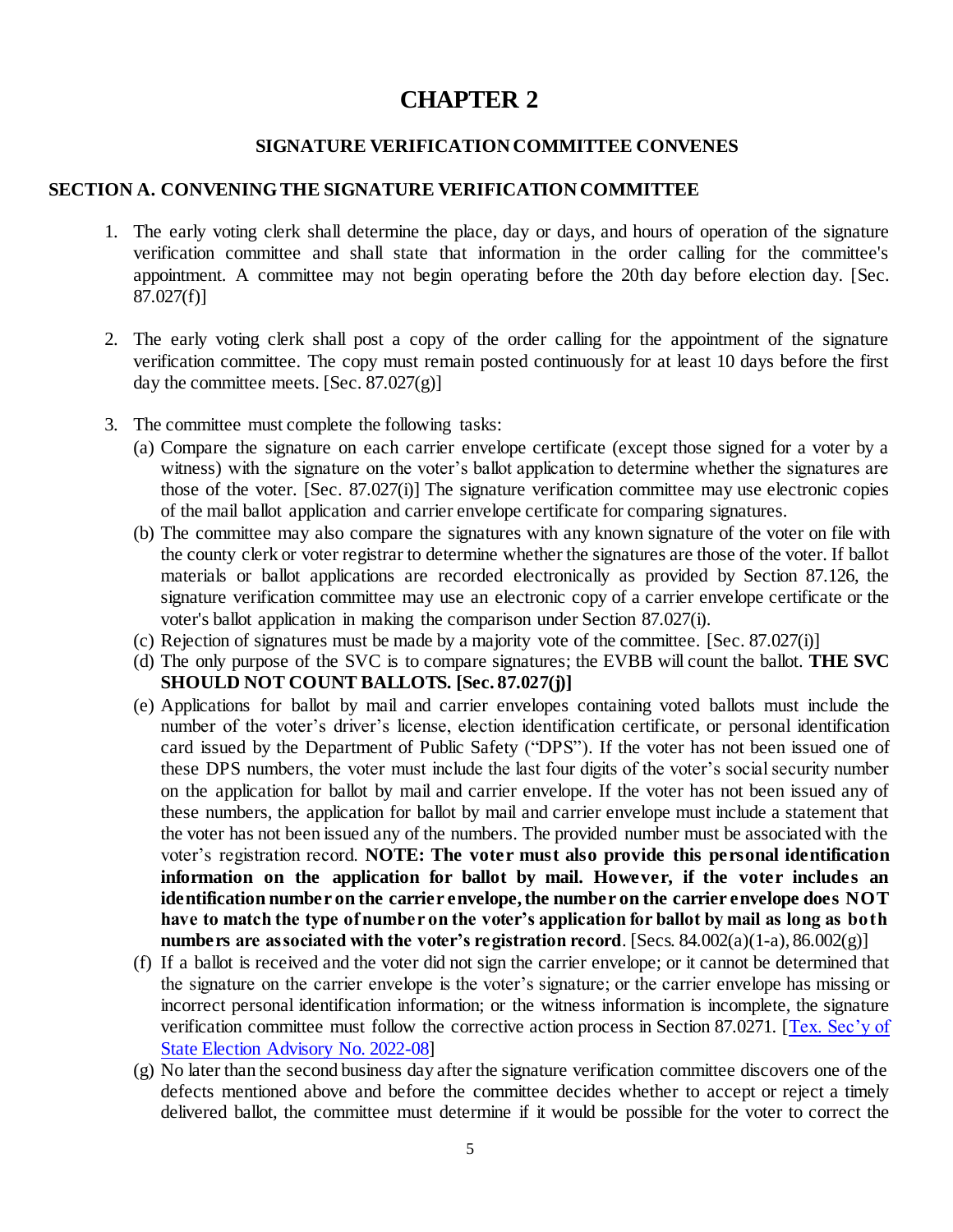defect and return the carrier envelope before the time the polls are required to close on election day. If the signature verification committee determines that it would be possible for the voter to correct the defect and return the carrier envelope before the time the polls are required to close on election day, the signature verification committee must return the carrier envelope to the voter by mail. If the signature verification committee determines that it would not be possible for the voter to correct the defect and return the carrier envelope before the time the polls are required to close on election day, the committee may notify the voter of the defect by telephone or email and inform the voter that the voter may request to have the voter's application by mail canceled or come to the early voting clerk's office in person not later than the sixth day after election day to correct the defect. Poll watchers are entitled to observe this process. [Sec. 87.0271; Tex. Sec'y of State Election Advisory [No. 2022-08\]](https://www.sos.texas.gov/elections/laws/advisory2022-08.shtml)

# **SECTION B. DELIVERY OF MATERIALS TO THE COMMITTEE**

- 1. If a signature verification committee is appointed for the election, the early voting clerk shall deliver the jacket envelopes containing the early voting ballots voted by mail to the committee instead of to the early voting ballot board. [Sec. 87.027(h)]
- 2. The following notices must be posted on an entity's website if available: [Sec. 87.027(k-1)]
	- a. Copy of order calling for the appointment
	- b. EV Clerk's notice of names and addresses of members
	- c. Notice of delivery of ballots
- 3. Deliveries may be made only during the period of the committee's operation at times scheduled in advance of delivery by the early voting clerk. The clerk shall post notice of the time of each delivery. The notice must remain posted continuously for at least two days before the date of the delivery. [Sec. 87.027(h)]
- 4. Postings shall be made on the bulletin board used for posting notice of meetings of the commissioners court, in an election for which the county election board is established or a primary election, or of the governing body of the political subdivision in other elections. [Sec. 87.027(k)]
- 5. The committee chair or committee members may request from the voter registrar, county clerk, or election administrator ahead of time signatures that are on file from the past six years. Our office recommends that this request be made ahead of time in order to give the voter registrar, county clerk or election administrator ample time. This information may be provided electronically.
- 6. The signature verification committee may also compare the signatures on a voter's ballot application or carrier envelope with any known signature of the voter on file with the county clerk or voter registrar to determine whether the signatures are those of the voter. [Sec. 87.027(i)]
- 7. Applications for ballot by mail and carrier envelopes containing voted ballots must include the number of the voter's driver's license, election identification certificate, or personal identification card issued by DPS. If the voter has not been issued one of these DPS numbers, the voter must include the last four digits of the voter's social security number on the application for ballot by mail and carrier envelope. If the voter has not been issued any of these numbers, the application for ballot by mail and carrier envelope must include a statement that the voter has not been issued any of the numbers. [Secs.  $84.002(a)(1-a)$ ,  $86.002(g)$ ].
- 8. The committee compares signatures on applications and corresponding carrier envelopes only to determine that the signatures on these documents are of the same person or not. [Sec. 87.027(i)]. The signature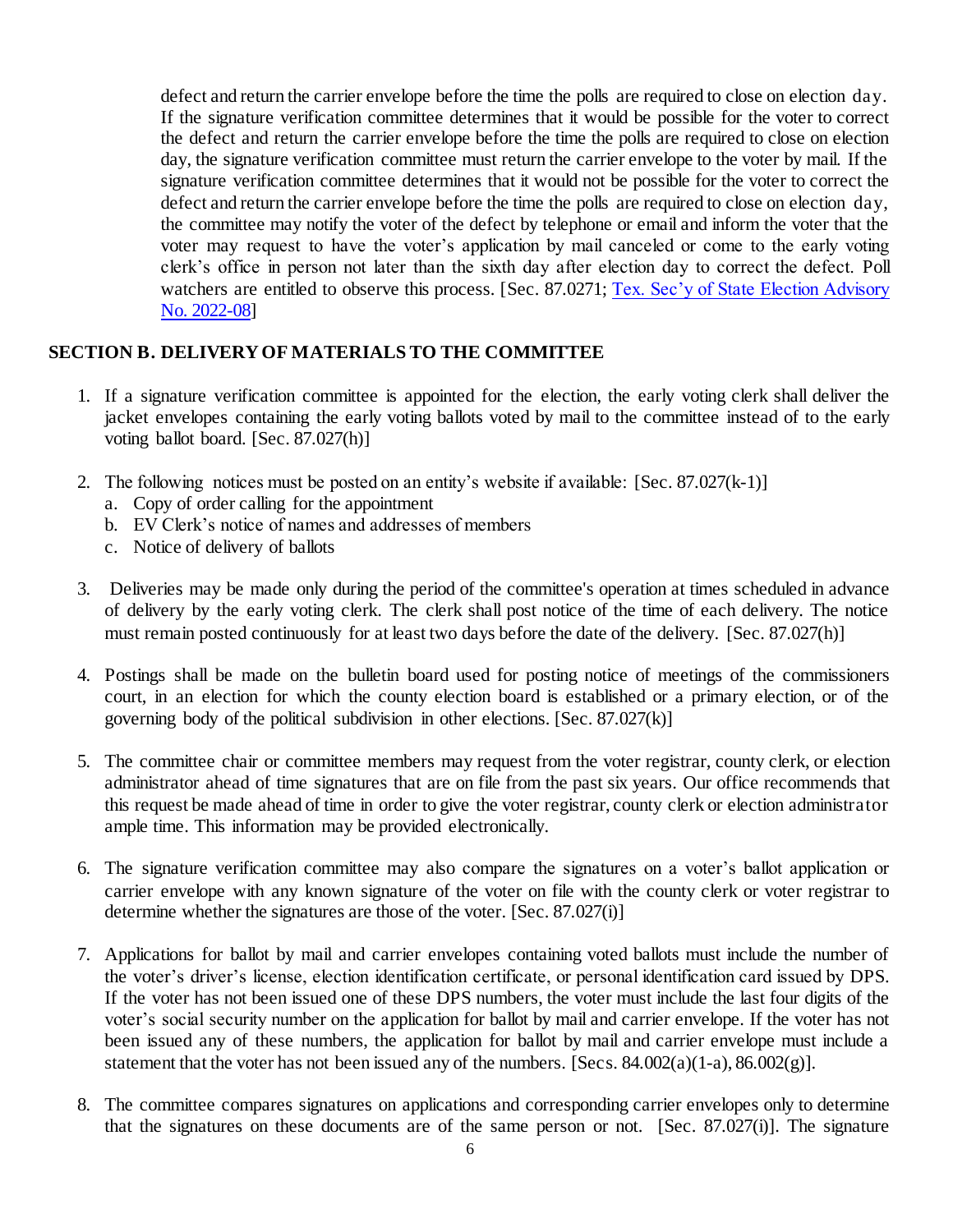verification committee may use electronic copies of the mail ballot application and carrier envelope certificate for comparing signatures. The standard should be whether the two signatures could have been made by the same person. If using electronic signatures to compare, please have a plan in place and use that procedure throughout the duration.

- 9. The committee places carrier envelopes and applications that are the signatures of the same person in one container and those that are not of the same person in another separate container.
- 10. Committee chair delivers sorted materials to the Board as directed by the presiding judge of the Board.
- 11. If the signature verification committee has decided that the signatures are from the same person, the Board may not override the committee's decision. If the signature verification committee has decided that the signatures are not from the same person, the Board may override the committee's decision that the signatures are of the same person by a majority vote of the Board. [Sec. 87.027(j)]
- 12. A determination that signatures are not from the same person must be made by a majority vote of the committee or subcommittee as applicable. If the early voting clerk has designated subcommittees within the signature verification committee, the subcommittee makes its signature determinations by a majority vote of the subcommittee members. [Sec. 87.027(l)] There is nothing in the Election Code that states what constitutes a majority vote. This may be something that is discussed among the committee to determine what constitutes a majority vote. Please note that if the committee has determined what constitutes a majority vote, the committee must use that process throughout the entire process.
- 13. The Board makes a determination if the signature verification committee cannot determine whether the signatures are made by the same person.
- 14. **Convening the Committee after election day**. The early voting clerk may determine whether or not the committee will need to reconvene after election day to verify signatures or leave that authority with the early voting ballot board. We recommend that this decision be made prior to election day. If the authority is left with the committee, we recommend that the committee coordinate with the board and the early voting clerk for delivery of the jacket envelope ballots by mail.

### **SECTION C. RECEIPT FOR DELIVERY**

- 1. Upon delivery of a sealed early voting ballot box, the committee chair of the signature verification committee must inspect the box to determine whether the seals on the box are intact, and whether the numbers on the seals correspond to the numbers indicated on the record of serial numbers prepared by the early voting clerk. [Secs. 87.062(b), 127.068]
- 2. If the seals are intact and the numbers match, the committee chair should accept the ballot box and so indicate on the receipt.
- 3. If the seals are not intact or the numbers do not match, the committee chair should accept the ballot box, but note any discrepancies on the receipt and in his or her records.

### **SECTION D. SECURITY OF EARLY VOTING BALLOTS**

- 1. The voted early voting ballots must be secured from the last day of voting by personal appearance at a polling place until the day the ballots are counted. [1 T.A.C. § 81.34]
	- a. If the signature verification meets before election day, the committee chair shall, upon each adjournment of the board, lock and seal each ballot box prior to delivering the boxes back to the custodian of records. The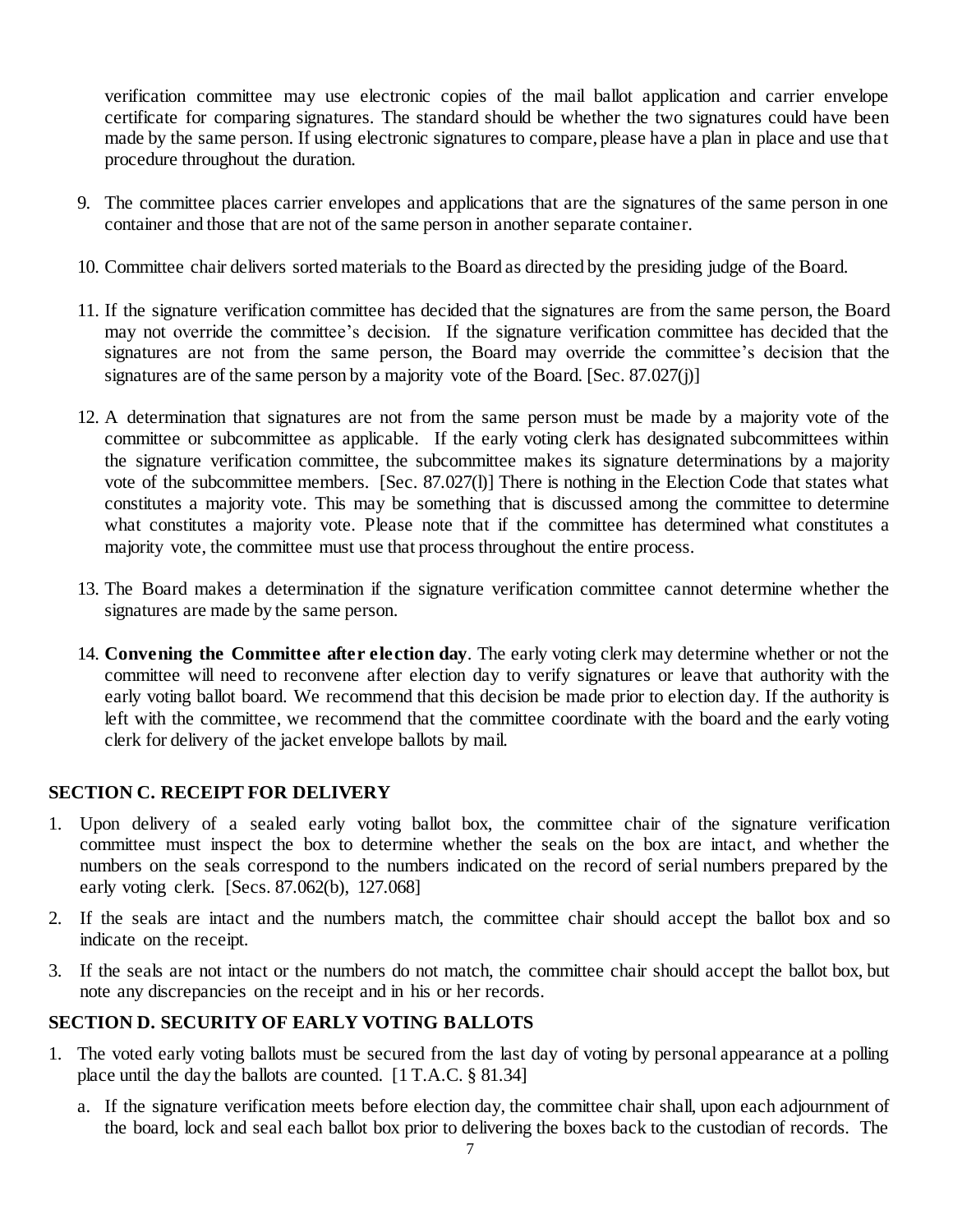chair shall complete a ballot box security form indicating each serial number used to seal each box. The form shall be signed by the chair and another committee member who has witnessed the procedure. In a general election for state and county officers, the committee member must be from a different political party than the judge. The custodian of records shall also sign the form.

- b. The committee chair shall deliver the key(s) used to lock the ballot box(es) to the custodian. The key shall be retained by the authority designated in accordance with Section 66.060(a) of the Code:
	- (1) the sheriff for an election ordered by the governor or county authority or *a primary election*, except that in a year when the office of sheriff is on the ballot, the key shall be delivered to the county judge. When both these offices are on the ballot, the key shall be delivered to the county auditor or to a designated member of the commissioners court who is not on the ballot and who is appointed by the court, if the county does not have an auditor;
	- (2) the chief of police or city marshal for an election ordered by a city authority; or
	- (3) the constable of the justice precinct in which the office of the political subdivision is located, or if the office of constable is vacant, the sheriff of the county in which the political subdivision is located if the election is ordered by an authority of a political subdivision other than a city or county**.**
- c. Upon reconvening the committee, the chair shall ensure that each ballot box is intact. The chair shall follow these procedures each day except upon final delivery to the custodian of records or delivery to the central counting station.
- d. If it is impracticable for the chair to deliver the ballot boxes each day upon adjournment, the authority conducting the election shall submit an alternate security procedure to the Secretary of State for approval.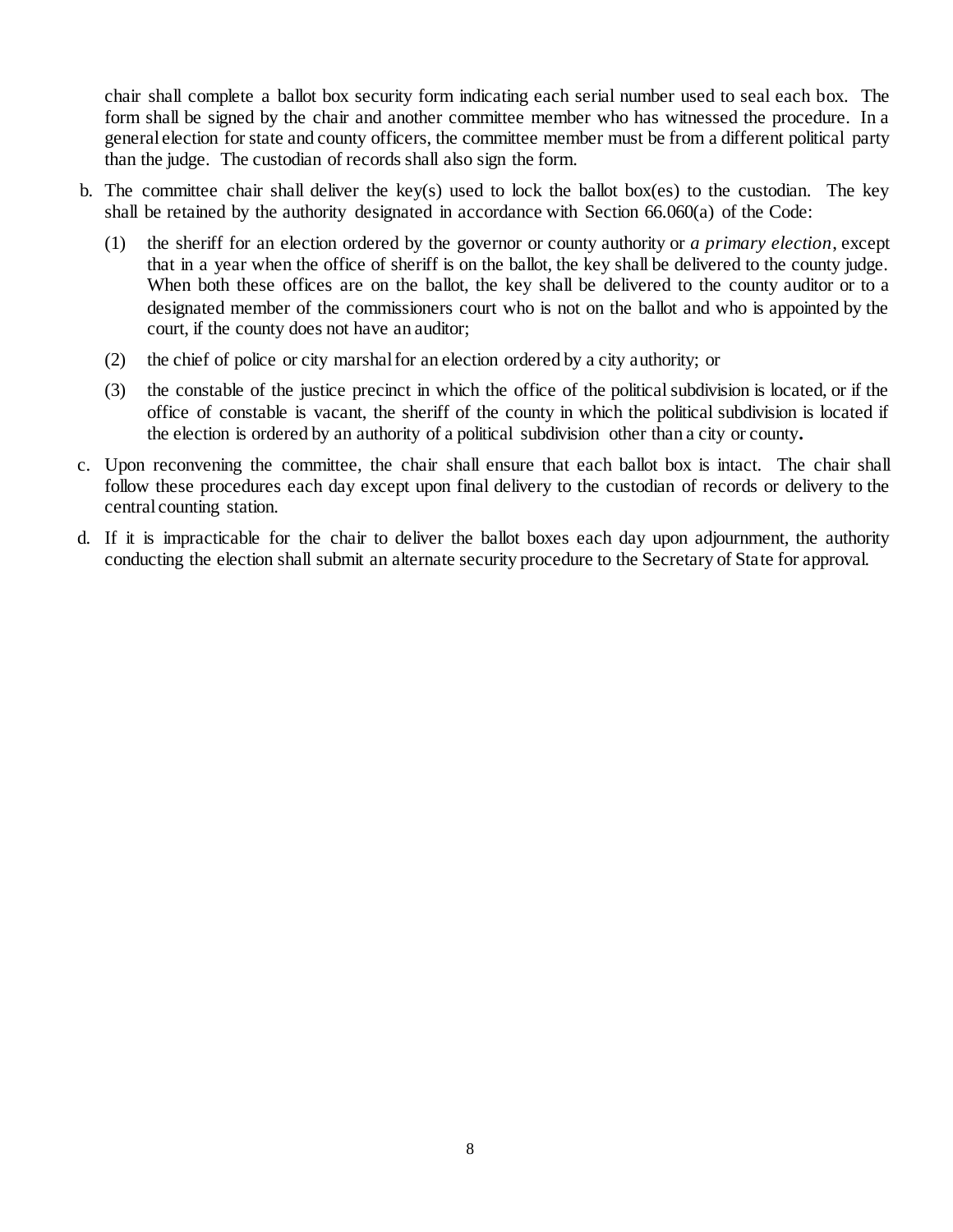# **CHAPTER 3**

# **THE EARLY VOTING BALLOT BOARD CONVENES**

# **SECTION A. CONVENING THE EARLY VOTING BALLOT BOARD**

- 1. The Early Voting Ballot Board (the "Board") generally meets twice during an election. First, the Board meets to qualify ballots by mail on election day or after the last day to vote early by personal appearance. Second, the Board meets after election day to review any provisional ballots and to qualify any mail-in ballots received by the 5th and 6th day after election day from voters casting a ballot from outside the U.S. or military voters on active duty or the spouse of a military person on active duty who is located outside the voter's home county.
- 2. The board must convene to complete the following tasks:
	- (a) Qualify and Process Regular Ballots by Mail
	- (b) Qualify and Process Late Ballots (old and new categories)
	- (c) Qualify and Process Provisional Ballots
- 3. Convening the Board on election day or after the period for early voting by personal appearance ends.

Except as provided below, the Board may meet to qualify and accept ballots at any time after the end of the early voting by personal appearance, but may not count votes until the polls open on election day. [Secs.] 87.024-87.0241]

# **NOTES**:

- General rule: May convene at the end of the period for early voting by personal appearance (3rd day before) to qualify ballots.
- In elections conducted by a county with a population of 100,000 or more and elections held jointly with such a county or conducted with such a county through a contract for election services, the Board may meet to qualify and accept voted mail ballots beginning the end of the 9th day before the last day of the period of early voting.
- If there is a central counting station that has been established, then the ballots will not be sent to the ballot board, but rather to central count.
- The Board, like the Committee, may also compare the signatures on a voter's ballot application or carrier envelope with any known signature of the voter on file with the county clerk or voter registrar to determine whether the signatures are those of the voter. [Sec. 87.041(e)]
- 4. Convening the Board after election day.
- a. The Board cannot convene until the 6th day after an election because voters that did not have a valid form of identification when voting have 6 days to: (1) present to the voter registrar a valid photo identification, (2) complete one of the two curing affidavits set out in Section 65.054(b)(2)(B) (consistent religious objection to photographs) or Section 65.054(b)(2)(C) (identification unavailable due to declared natural disaster), or (3) apply for and receive a disability exemption. A board may convene earlier but continue on a rolling basis until the 6th day after election day.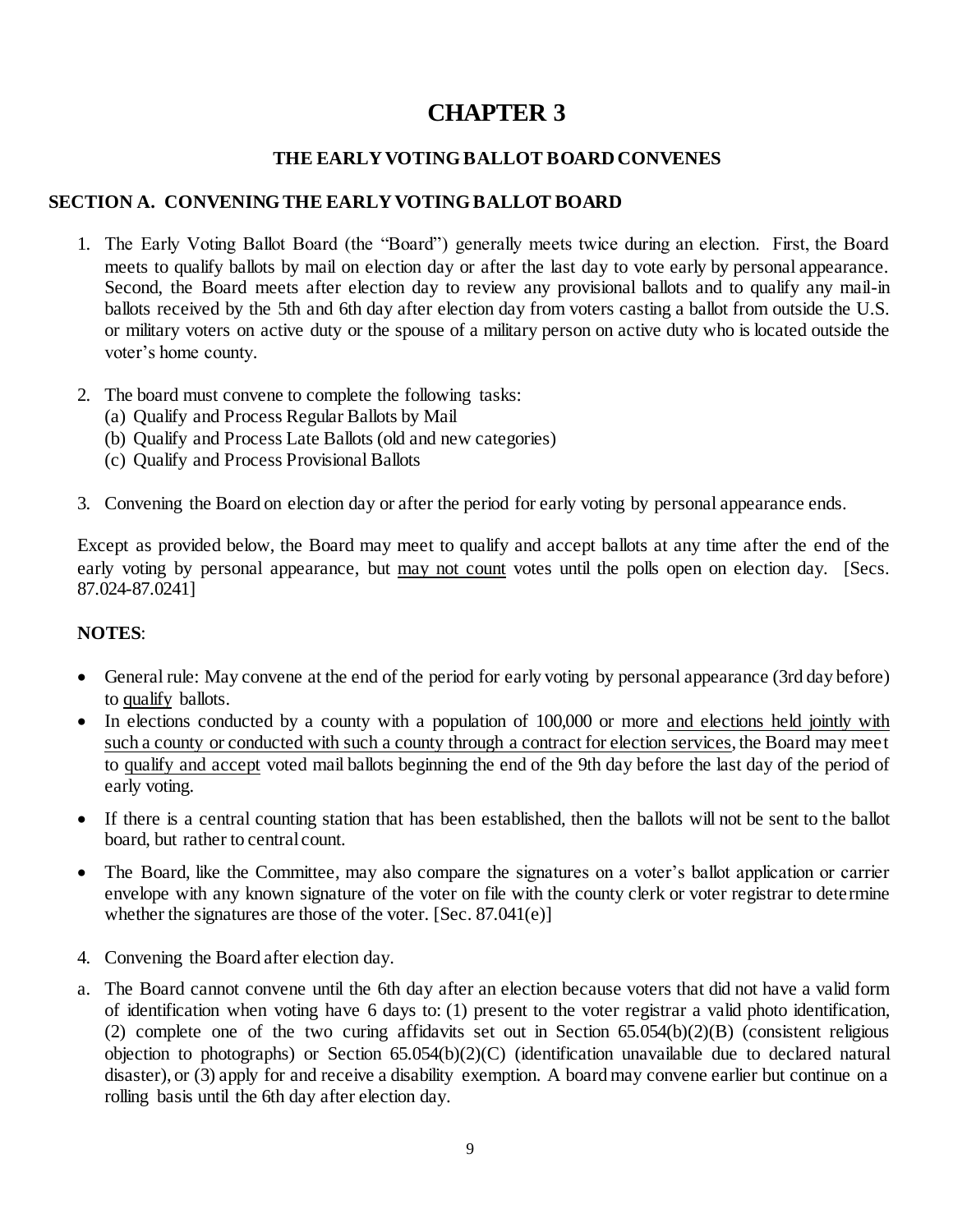- b. In an election held on the date of the general election for state and county officers, the Board must convene no later than the 13th day after the date of the election to count provisional ballots.
- c. In all other elections held on dates other than the date of the general election for state and county officers, the Board must convene no later than the 9th day to complete the review of provisional ballots.
- d. The Board shall convene on the 9th day after election day or earlier if the early voting clerk certifies that all ballots from outside of the U.S. have been received and all provisional ballots have been processed by the voter registrar. [Sec. 87.125] If this date falls on a Saturday, Sunday, or legal state or national holiday, the Board convenes on the next regular business day. [Sec. 87.125(c)].
- e. *For Primary and Primary Runoff Elections – not earlier than 6 p.m. on the second Tuesday or later than 1 p.m. on the third day after election day at the hour specified by the county chair.*
- f. The Board also must convene after election day to review ballots subject to the corrective action process under Section 87.0411. [\[Tex. Sec'y of State Election Advisory No. 2022-08\]](https://www.sos.texas.gov/elections/laws/advisory2022-08.shtml)

SEE CHAPTER 7 FOR RECONVENING OF BALLOT BOARD FOR THE PROCESSING AND COUNTING OF PROVISIONAL AND OVERSEAS LATE BALLOTS.

# <span id="page-13-0"></span>**SECTION B. DELIVERY OF MATERIALS TO THE BOARD**

- 1. The board should obtain from the authority conducting the election a package of supplies, including the following forms:
	- a. Oath of Election Judges and Clerks; [Sec. 62.003]

"I swear (or affirm) that I will not in any manner request or seek to persuade or induce any voter to vote for or against any candidate or measure to be voted on, and that I will faithfully perform my duty as an officer of the election and guard the purity of the election."

- b. Poll List of Early Voting by Mail Voters or Voters Voting by Mail Procedure; [Sec. 87.021]
- c. List of Early Voting Provisional Voters;  $[1 T.A.C. § § 81.172 81.174]$
- d. List of Provisional Voters Who Presented Proper Identification to Voter Registrar; [Sec. 65.0541]
- e. Envelope for Rejected Early Voting Ballots; [Sec. 87.043]
- f. Tally Sheets; [Sec. 65.004]
- g. Return Sheets; [Sec. 65.014]
- h. Envelopes for distribution of returns and election records; [Sec. 66.003]
- i. Statement of Compensation; [Sec. 32.094]
- j. List of "ID" Voters; and
- k. Notice of Delivery of Ballots Voted by Mail (if delivered prior to the opening of the polls).
- 2. The early voting clerk delivers to the board:
	- a. Each ballot box containing ballots voted by personal appearance;
	- b. List of Declared Write-In Candidates (if applicable);
	- c. The early voting clerk's key to each ballot box;
	- d. The jacket envelopes containing ballots voted by mail and the corresponding applications;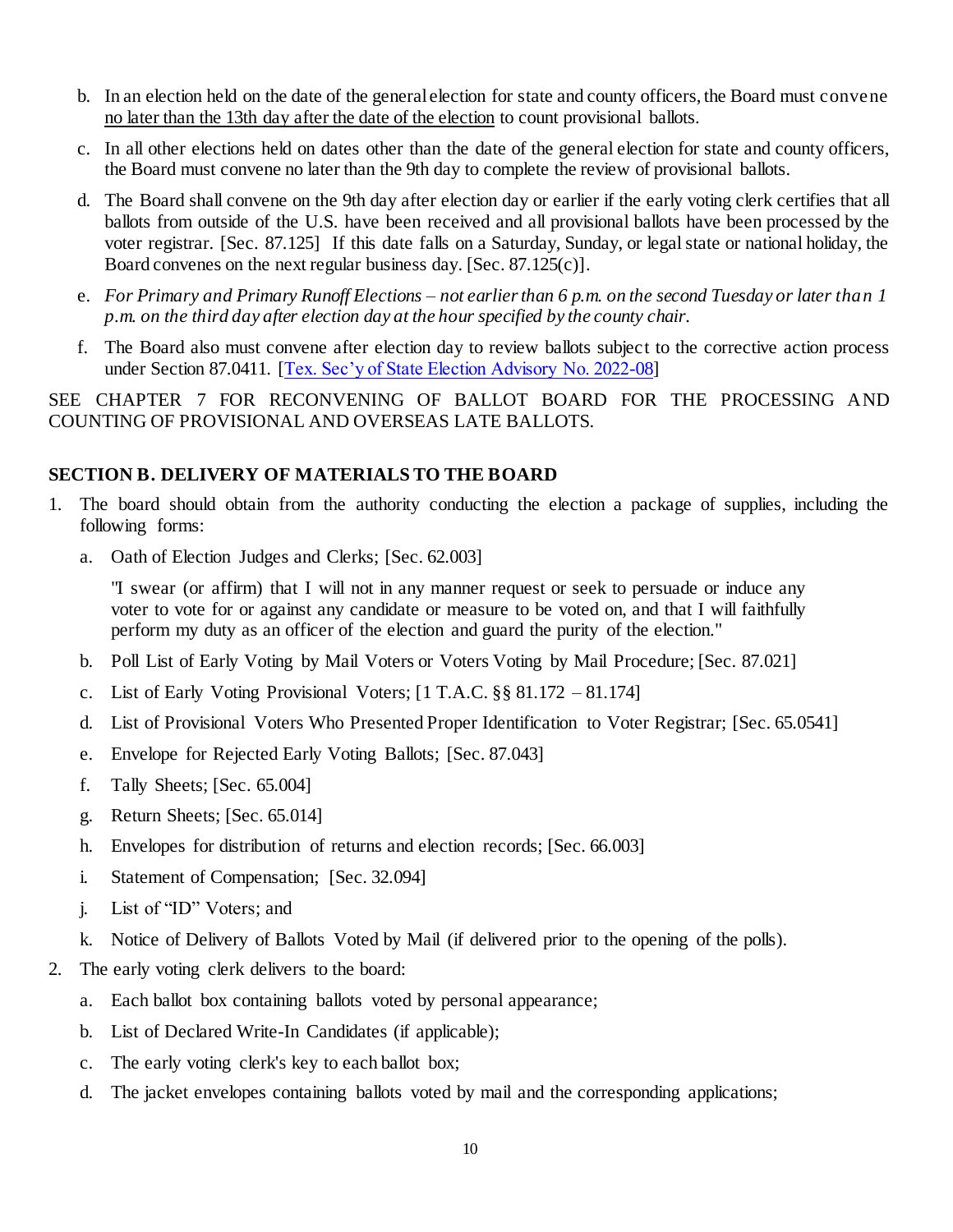- e. The list of registered voters, containing voters' permanent and mailing addresses of record, used in conducting early voting;
- f. Notice of Rejection of Early Voted Ballots (to be completed by Judge of Ballot Board);
- g. The ballot transmittal form for early voted ballots; and
- h. Receipt for each ballot box, to be completed when box received.
- 3. The custodian of the key to the second lock on the ballot boxes containing ballots voted by personal appearance must deliver his or her key to the presiding officer of the early voting ballot board at his or her request if the Board will be hand counting personal appearance ballots. [Sec. 87.025]
- 4. If ballots will be counted electronically at the central counting station, then:
	- The key and the unopened ballot box should be delivered to the central counting station at the direction of the presiding judge of the central counting station and not to the ballot board, since the law prohibits the ballot board judge from opening the early voting by personal appearance ballot boxes containing ballots that are to be counted by automatic tabulating equipment at a central counting station. [Sec. 87.101]
	- If accessible voting equipment (such as direct recording electronic equipment ("DREs")) or precinct count optical scan equipment was used for early voting, the ballot board should not process the early voting by personal appearance ballot boxes or voting machines.
- 5. The custodian of the key is:
	- -- for county elections, the county sheriff, unless the sheriff is on the ballot, in which case the key is kept by the county judge. If both the sheriff and the county judge are on the ballot, the key is kept by the county auditor, or if there is no county auditor, by a member of the commissioners court, named by the court, who is not on the ballot.
	- -- for city elections, the chief of police or city marshal.
	- -- for elections of other political subdivisions, the constable of the justice precinct in which the office of the political subdivision's governing body is located, or if there is no constable in that precinct, the sheriff. [Sec.  $66.060(a)$ ]
- 6. Notice of each delivery to be made prior to the time the polls open on election day must be posted at the main early voting polling place for at least 24 hours immediately preceding the delivery. [Secs. 87.023(b), 87.024(b)]
- 7. In the general election for state and county officers, if ballots are to be delivered before election day, the early voting clerk must notify the county chair of each political party with a nominee on the ballot at least 24 hours before the first delivery is made. [Secs.  $87.023(c)$ ,  $87.024(c)$ ]

# <span id="page-14-0"></span>**SECTION C. RECEIPT FOR DELIVERY**

- 1. Upon delivery of a sealed early voting ballot box, the presiding judge of the early voting ballot board must inspect the box to determine whether the seals on the box are intact, and whether the numbers on the seals correspond to the numbers indicated on the record of serial numbers prepared by the early voting clerk. [Secs. 87.062(b), 127.068]
- 2. If the seals are intact and the numbers match, the presiding judge should accept the ballot box and so indicate on the receipt.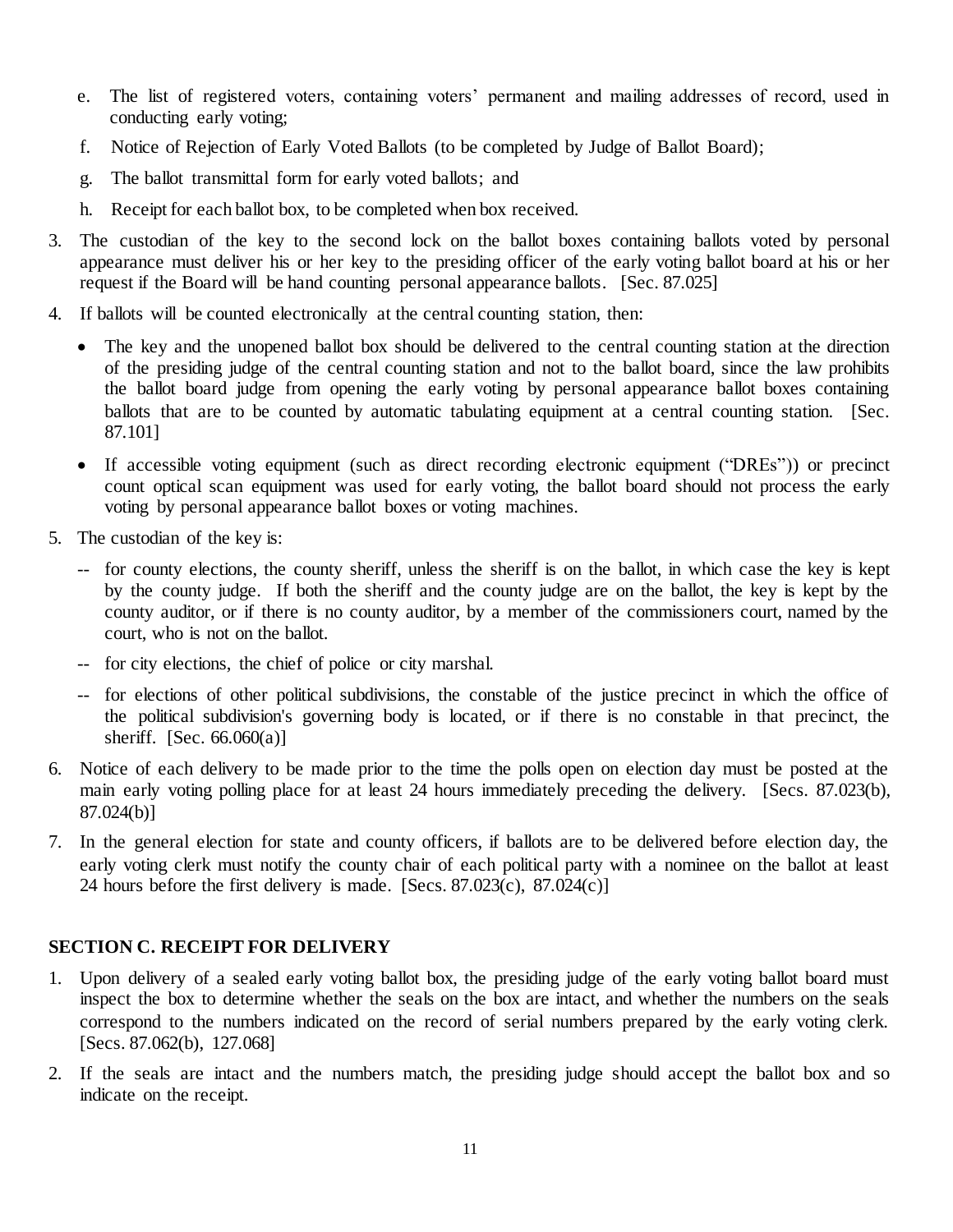3. If the seals are not intact or the numbers do not match, the presiding judge should accept the ballot box, but note any discrepancies on the receipt and in his or her records.

# <span id="page-15-0"></span>**SECTION D. SECURITY OF EARLY VOTING BALLOTS**

- 1. The voted early voting ballots must be secured from the last day of voting by personal appearance at a polling place until the day the ballots are counted. [1 T.A.C. § 81.34]
	- a. If the early voting ballot board convenes before election day, the presiding judge shall, upon each adjournment of the board, lock and seal each ballot box prior to delivering the boxes back to the custodian of records. The judge shall complete a ballot box security form indicating each serial number used to seal each box. The form shall be signed by the judge and another early voting ballot board member who has witnessed the procedure. In a general election for state and county officers, the early voting ballot board member must be from a different political party than the judge. The custodian of records shall also sign the form.
	- b. The presiding judge shall deliver the key(s) used to lock the ballot box(es) to the custodian. The key shall be retained by the authority designated in accordance with Section 66.060(a) of the Code:
		- (1) the sheriff for an election ordered by the governor or county authority or *a primary election*, except that in a year when the office of sheriff is on the ballot, the key shall be delivered to the county judge. When both these offices are on the ballot, the key shall be delivered to the county auditor or to a designated member of the commissioners court who is not on the ballot and who is appointed by the court, if the county does not have an auditor;
		- (2) the chief of police or city marshal for an election ordered by a city authority; or
		- (3) the constable of the justice precinct in which the office of the political subdivision is located, or if the office of constable is vacant, the sheriff of the county in which the political subdivision is located if the election is ordered by an authority of a political subdivision other than a city or county**.**
	- c. Upon reconvening the ballot board, the presiding judge shall ensure that each ballot box is intact. The presiding judge shall follow these procedures each day except upon final delivery to the custodian of records.
	- d. If it is impracticable for the ballot board judge to deliver the ballot boxes each day upon adjournment, the authority conducting the election shall submit an alternate security procedure to the Secretary of State for approval.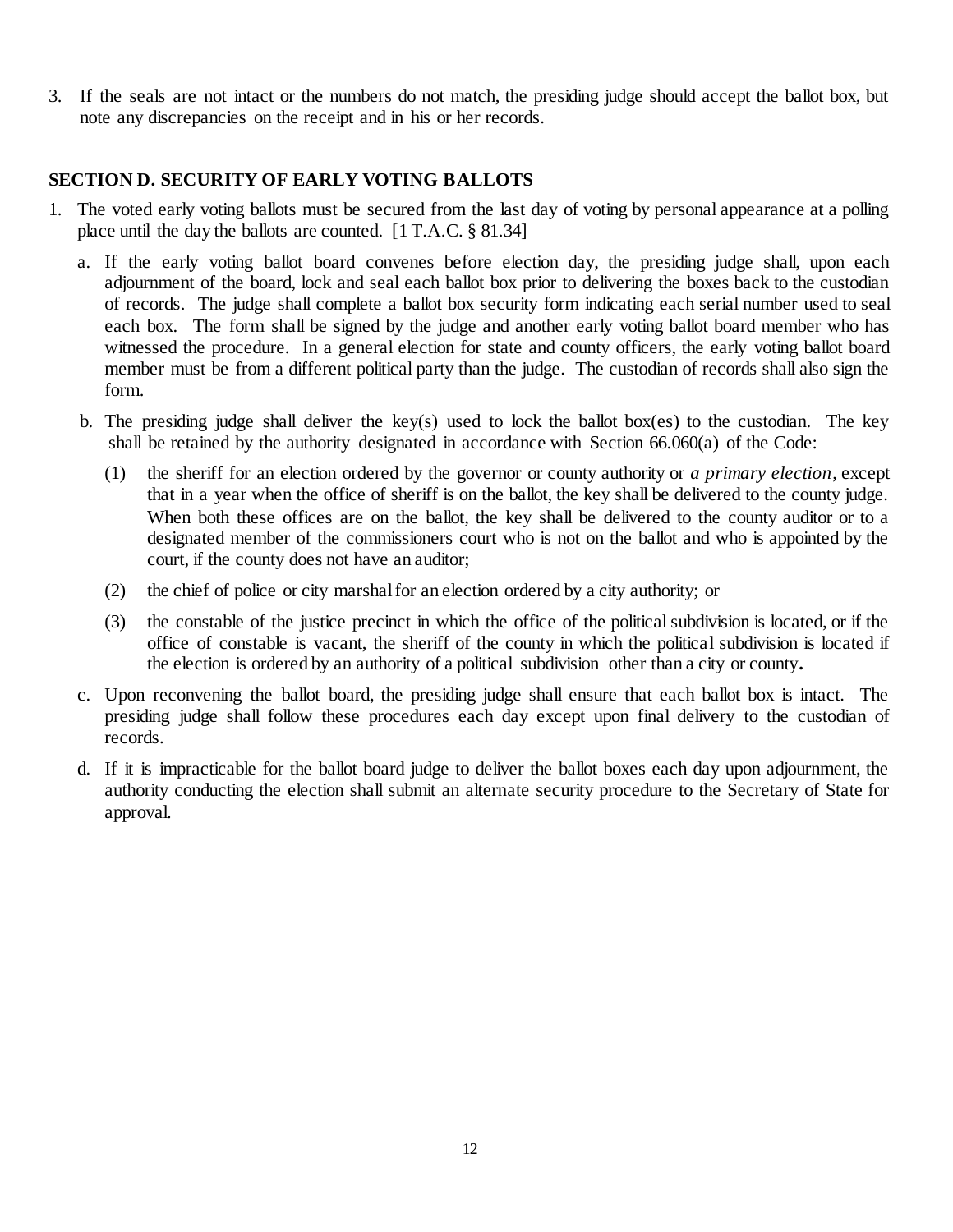# **CHAPTER 4**

# <span id="page-16-0"></span>**QUALIFYING BALLOTS VOTED BY MAIL OR VOTED USING MAIL PROCEDURES**

### <span id="page-16-1"></span>**SECTION A. TYPES OF EARLY VOTING BALLOT APPLICATIONS**

The early voting ballot board may encounter several types of applications for early voting ballots. There is not only one form that may be used. They include:

- 1. The "Application for Ballot by Mail" prescribed by the Secretary of State. [Secs. 84.001(a), 84.011]
- 2. An informal application for a ballot by mail, which is a written request by the applicant that is not made on the official application form prescribed by the Secretary of State. This application must comply with the statutory requirements for applying for a ballot by mail. [Sec.  $84.001(c)$ ]
- 3. The "Application for Limited Ballot" prescribed by the Secretary of State. [Sec. 112.005]
- 4. The "Federal Post Card Application" (FPCA) used by military and overseas citizen voters. [Sec. 101.003]
- 5. The "Application for Presidential Ballot" prescribed by the Secretary of State (only applicable in elections held in November of the presidential election year). [Sec. 113.003]
- 6. The "Application for Emergency Early Voting Ballot Due to Sickness or Physical Disability" prescribed by the Secretary of State. [Sec. 102.002]
- 7. The "Application for Emergency Early Ballot Due to Death in Family" prescribed by the Secretary of State. [Sec. 103.002]
- 8. The "Affidavit for Voting at Early Voting Place on Election Day" prescribed by the Secretary of State for voting by disabled voters when electronic voting equipment is being used at the precinct polling place. [Sec. 104.002]

### <span id="page-16-2"></span>**SECTION B. VALID REASONS FOR VOTING EARLY BY MAIL**

Only the following persons may vote early by mail:

- 1. Persons who are 65 years of age or older on election day. [Sec. 82.003]
- 2. Persons who have a sickness or physical condition that prevents them from appearing at the polling place on election day without a likelihood of needing personal assistance or injuring their health. [Sec. 82.002(a)(1)]
- 3. Persons who are expecting to give birth within three weeks before or after election day. [Sec. 82.002(a)(2)]
- 4. Persons who are confined in jail at the time the application is submitted must be either:
	- a. serving a misdemeanor sentence that ends on or after election day; or
	- b. pending trial or appeal after denial of bail or if release on bail is unlikely until after election day. [Sec. 82.004]
- 5. Persons who expect to be absent from the county of residence on election day and during regular early voting hours for that part of the period for early voting remaining after the application is made. [Sec. 82.001] If this reason for voting early is checked, the address to which the ballot was mailed must be an address outside the county.  $[Sec. 86.003(c)(1)]$
- 6. Persons who are civilly committed under Chapter 841 of the Texas Health and Safety Code. [Sec. 82.008]
- 7. Persons who are certified for participation in the address confidentiality program.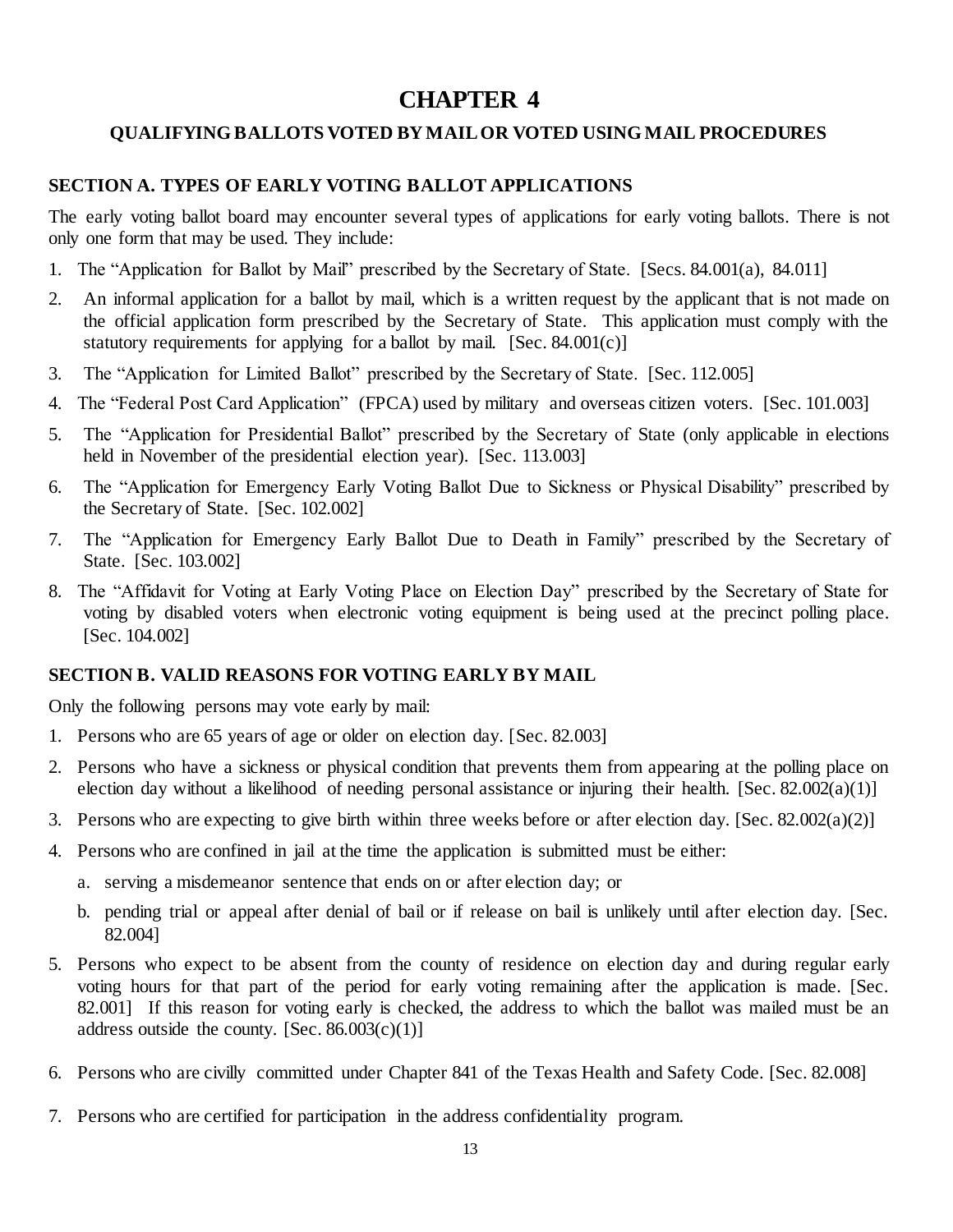- a. An application for ballot by mail submitted by a person eligible under Section 82.007 must include:
	- i. the name and address at which the person is registered to vote;
	- ii. the substitute post office box designated by the attorney general for the person's use in place of the true residential address; and
	- iii. an indication of each election for which the person is applying for a ballot. [Sec. 84.0021]
- b. The information on an application for ballot by mail submitted by a voter related to the **address at which the voter is registered is confidential**, except that it must be disclosed if requested by a law enforcement agency or required under a court order. This application is valid for 3 years.

# <span id="page-17-0"></span>**SECTION C. QUALIFYING EARLY VOTING BALLOTS VOTED BY MAIL**

- 1. Each jacket envelope will contain:
	- a. an application for an early ballot to be voted by mail (or one of the other application procedures in Section A above) [Secs. 86.011(b), (c)]; If FPCA was submitted, jacket envelope must include a copy of the FPCA and the signature cover sheet.
	- b. the envelope in which the application was delivered to the early voting clerk, if applicable; and
	- c. the carrier envelope, which will contain:
		- -- a ballot envelope with the ballot inside; and
		- -- statements of residence, copy of identification, or other requested items, if applicable. [Sec. 86.002]
- 2. Remove the application and carrier envelope from the jacket envelope.
- 3. Check the voter's application to be sure that it states a legal ground for voting early by mail (See Section B above). [Sec. 87.041(b)(3)]
- 4. If the reason for voting early by mail is absence from the county, the application must show an address outside the county to which the ballot was mailed.  $[Sec. 87.041(b)(5)]$ 
	- **NOTE**: If the application was submitted after the period for early voting by personal appearance began, the application must show that the voter was absent from the county when the application was submitted. A voter checking expected absence from county and providing an out of county address on the official application is sufficient.
- 5. Check the voter's application for ballot by mail and the carrier envelope to be sure that the number of the voter's driver's license, election identification certificate, or personal identification card issued by the DPS is included and is associated with the voter's registration record. If the voter has not been issued one of these DPS numbers, the last four digits of the voter's social security number must be included on the application for ballot by mail and the carrier envelope and must be associated with the voter's registration record. If the voter has not been issued any of these numbers, the application for ballot by mail and the carrier envelope must include a statement that the voter has not been issued any of the numbers. The voter's registration record should also reflect that the voter has not been issued any of the numbers. **NOTE: If the voter includes an ide ntification number on the carrier envelope, the number on the carrier envelope does NOT have to match the type of number on the voter's application for ballot by mail as long as both numbers are associated with the voter's registration record.**
- 6. If the grounds for voting by mail is either being 65 or over, or disability, and the applicant has not provided his or her official mailing address as shown on the list of registered voters as the address for mailing his or her ballot, the address provided must be that of a hospital, nursing home, other long term care facility, retirement center, or the address of a relative within the second degree by affinity or third degree by consanguinity with whom the applicant is living.  $[Sec. 86.003(c)(3)]$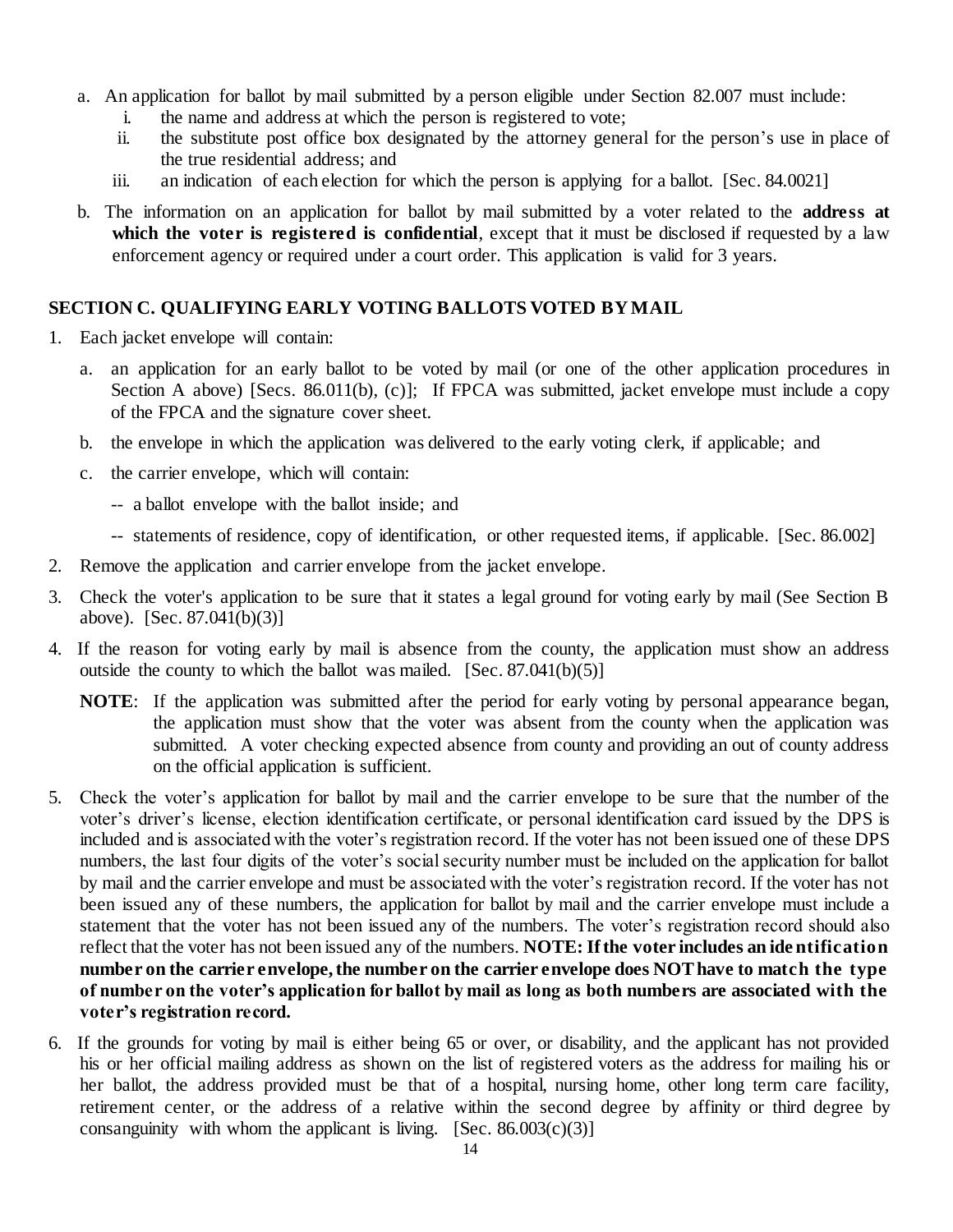- 7. If the reason for voting early by mail is confinement in jail, the address to which the balloting materials must be addressed is that of the jail facility or a relative within the second degree by affinity or third degree by consanguinity.  $[Sec. 86.003(c)(2)]$
- 8. Check to make sure that the address to which the ballot was mailed is one of the following:
	- a. the voter's residence or mailing address indicated on the voter's registration record;
	- b. the facility that the voter is residing at if the voter has indicated on his or her application to vote by mail that the reason for voting is 65 years of age or older or disability and has provided a mailing address that does not match the voter's official residence or mailing address, if the facility is one of the following:
		- (1) hospital;
		- (2) nursing home or long-term care facility;
		- (3) retirement center; or
		- (4) person related to the voter within second degree by affinity (marriage) or third degree by consanguinity. Relatives include: parent, child, brother, sister, grandparent, grandchild, greatgrandchild, great-grandparent, uncle, aunt, nephew, niece, spouse, spouse's parent, son-in-law, daughter-in-law, brother's spouse, sister's spouse, spouse's brother, spouse's sister and spouse's grandparent.
	- c. the jail facility, if the reason for voting by mail is confinement in jail, or the address of a relative listed in Section C.7 above.
	- d. an address outside of the county, if the reason for voting by mail is expected absence from the county.
	- e. the voter's new address as provided on the enclosed statement of residence if the voter has moved within the county but has failed to update his address with the county voter registrar and is having a ballot mailed to a new residence address. [Secs. 84.002, 86.002, 86.003, 87.041

**NOTE**: Please note that although you will be looking to ensure that the ballot was mailed to an address, you will not be determining where the voter mails back their ballot. You should not be looking at the delivery postmark.

9. Check the list of registered voters to ensure applicant is a registered voter. [Sec. 87.041(b)(4)]

**Note:** Due to various address confidentiality laws, some voters will not have a residential address next to their name on the list of registered voters.

- a. If an "S" notation appears next to a voter's name on the list of registered voters, or if the residence address on the application for ballot by mail does not match the residence address on the list of registered voters, the carrier envelope will be stamped "STATEMENT ENCLOSED." The voter's ballot may NOT be accepted UNLESS a completed, signed Statement of Residence is included in the carrier envelope. If a completed Statement of Residence is not enclosed, you must follow the corrective action process in Section 87.0411 (see Section F of this chapter). [\[Tex. Sec'y of State Election Advisory](https://www.sos.texas.gov/elections/laws/advisory2022-08.shtml)  [No. 2022-08\]](https://www.sos.texas.gov/elections/laws/advisory2022-08.shtml)
- b. If an "ID" notation appears next to a voter's name on the list of registered voters, the voter's ballot may NOT be accepted unless the voter encloses a copy of one of the documents listed below that establishes the voter's identity:
	- (1) Texas Driver's License issued by the Department of Public Safety ("DPS");
	- (2) Texas Election Identification Certificate issued by DPS;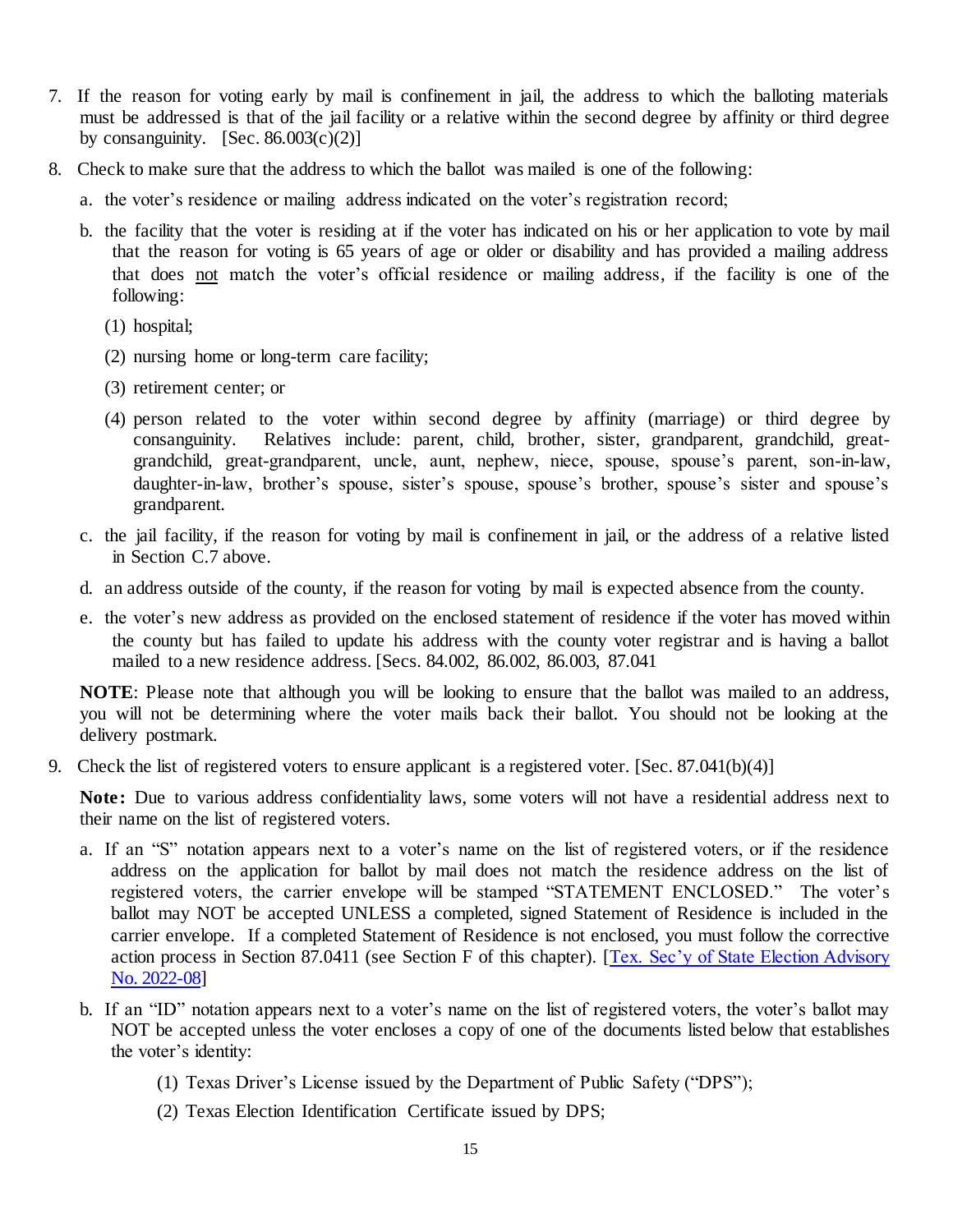- (3) Texas Personal Identification Card issued by DPS;
- (4) Texas Handgun License issued by DPS;
- (5) United States Military Identification Card containing the person's photograph;
- (6) United States Citizenship Certificate/Certificate of Naturalization containing the person's photograph; or
- (7) United States Passport.

**NOTE:** For voters who are aged 18-69, the above IDs may be expired for up to 4 years. For voters who are 70 years of age or older, the above IDs may be expired for any length of time. Please note that some IDs do not have expiration dates: Texas Personal Identification Cards for persons aged 60 or older may be permanent and marked "INDEF"; Texas Election Identification Certificates for persons aged 70 or older are permanent cards; some military ID cards are permanent, including Uniformed Services ID cards and Veterans Affairs ID cards, usually marked "INDEF"; and certificates of naturalization and certificates of citizenship do not expire.

**If a voter does not possess, and cannot reasonably obtain, one of the above acceptable forms of photo identification, the voter may also enclose a copy of one of the supporting forms of identification lis te d below that establishes the voter's identity along with a signed [Reasonable Impediment Declaration:](https://webservices.sos.state.tx.us/forms/reasonable-impediment-declaration.pdf)**

- copy or original of a government document that shows the voter's name and an address, including the voter's voter registration certificate (other examples of government documents include, but are not limited to: driver's licenses from other states, ID cards issued by federally recognized Native American tribes (if the ID card contains an address), DPS Receipts (without a photo), expired voter registration certificates, and, for voters aged 18-69, expired Texas DPS-issued driver licenses or personal ID cards (over 4 years));
- copy of or original current utility bill;
- copy of or original bank statement;
- copy of or original government check;
- copy of or original paycheck; or
- copy of or original of (a) a certified domestic (from a U.S. state or territory) birth certificate or (b) a document confirming birth admissible in a court of law which establishes the voter's identity (which may include a foreign birth document).

# **NOTE: The address on either a supporting form of ID or an acceptable photo identification does not need to match the address on the list of registered voters.**

**\*If a voter does not have a valid form of photo identification, they may apply for a free election identification certificate at their local Texas Department of Public Safety office. Reminder: (a) if a voter does not possess one of the seven (7) acceptable forms of photo identification, which, for vote rs aged 18-69, is not expired for more than four years, or, for voters aged 70 and older, may be e xpire d for any length of time but is otherwise valid, and the voter can reasonably obtain one of these forms of identification; or (b) if the voter possesses, but did not bring to the polling place, one of the seven forms of acceptable photo identification, which, for voters aged 18-69, is not expired for more than four years, or, for voters aged 70 and older, may be expired for any length of time but is otherwise**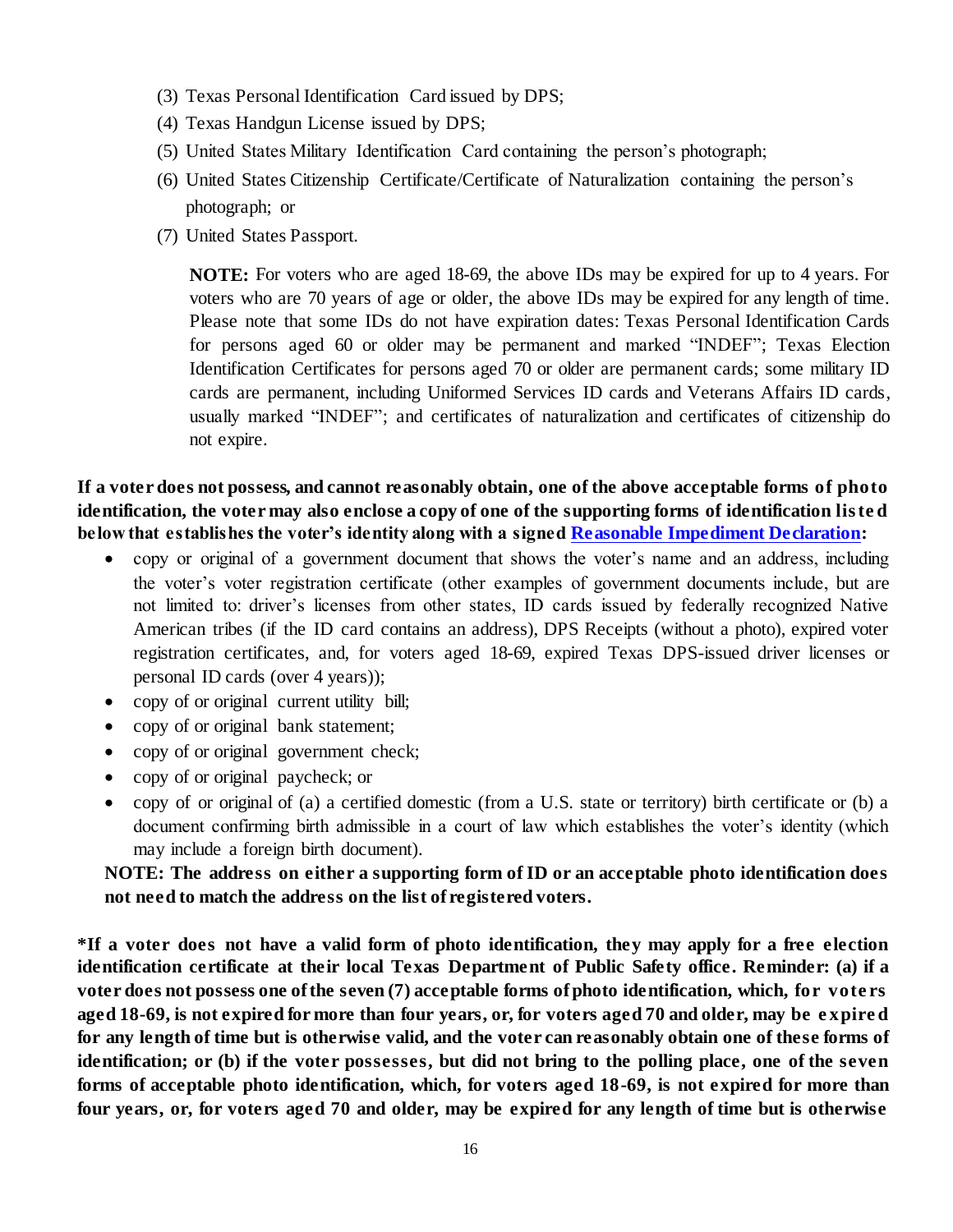**valid; or (c) if the voter does not possess one of the seven forms of acceptable photo identification, which, for voters aged 18-69, is not expired for more than four years, or, for voters aged 70 and older, may be expired for any length of time but is otherwise valid, could otherwise not reasonably obtain one, but did not bring a supporting form of identification to the polling place; and the voter does not have a permanent disability exemption indicated on their voter registration certificates, the voter may cast a provisional ballot at the polls.**

**Exemption**: Voters with a disability may apply with the county voter registrar for a permanent exemption. The application must contain written documentation from either the U.S. Social Security Administration evidencing the applicant's disability, or from the U.S. Department of Veterans Affairs evidencing a disability rating of at least 50 percent. In addition, the applicant must state that he or she has no valid form of photo identification. Those who obtain a disability exemption will be allowed to vote by presenting a voter registration certificate reflecting the exemption.

**Provisional Voting:** If a voter (a) does not possess one of the seven (7) acceptable forms of photo identification, which, for voters aged 18-69, is not expired for more than four years, or, for voters aged 70 and older, may be expired for any length of time but is otherwise valid, and the voter can reasonably obtain one of these forms of identification; or (b) possesses, but did not bring to the polling place, one of the seven forms of acceptable photo identification, which, for voters aged 18-69, is not expired for more than four years, or, for voters aged 70 and older, may be expired for any length of time but is otherwise valid; or (c) does not possess one of the seven forms of acceptable photo identification, which, for voters aged 18-69, is not expired for more than four years, or, for voters aged 70 and older, may be expired for any length of time but is otherwise valid, could otherwise not reasonably obtain one, but did not bring a supporting form of identification to the polling place; and the voter did not present a voter registration certificate with a permanent disability exemption indicated on their voter registration certificate, the voter may cast a provisional ballot at the polls.

The voter will have six (6) calendar days after election day to: (1) present to the voter registrar an acceptable form of photo identification; (2) execute a Reasonable Impediment Declaration and present to the voter registrar an acceptable form of supporting identification if the voter does not possess and cannot reasonably obtain one of the acceptable forms of photo identification; (3) complete one of the curing affidavits (consistent religious objection to being photographed or natural disaster exception), if applicable; or (4) qualify for a permanent disability exemption, if applicable.

- c. An application from a voter who is accepted into the Address Confidentiality Program must also include their substitute P.O. Box designated by the Attorney General and an indication of each election for which the person is applying for a ballot. This application is valid for 3 years, unlike a regular ABBM.
- d. Certain persons may vote even though they are not registered to vote in your county and their names do not appear on your list of registered voters. They are:
	- (1) Persons applying on Federal Post Card Applications. The FPCA may be used by persons who are registered voters of your county or who are not registered voters of your county since the federal post card application acts as a temporary registration pending permanent voter registration status (see note below). [Sec. 101.001]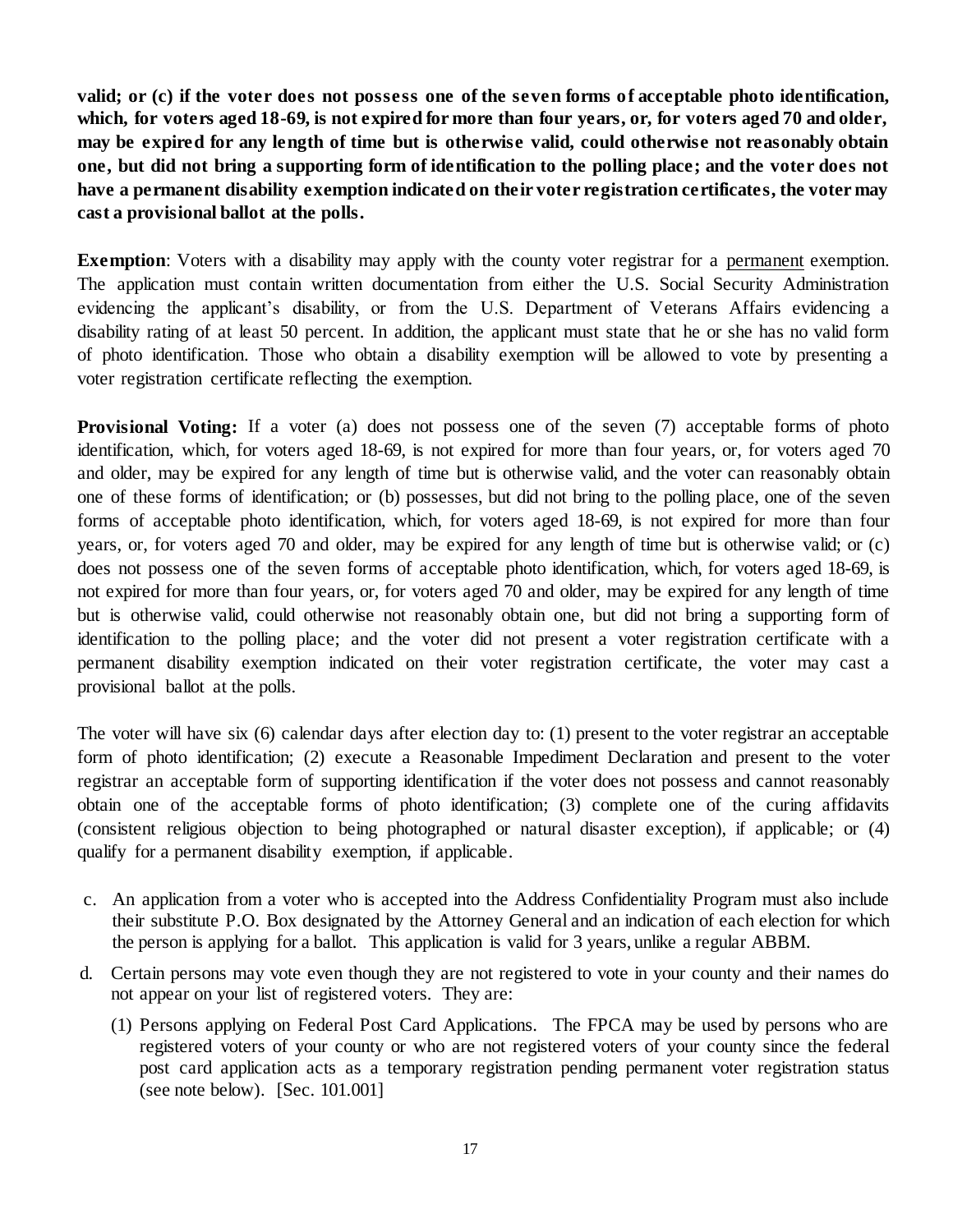- (2) Persons applying for limited ballots. If a person moves from one county to another, and the person is either still registered in the former county of residence or was registered in the former county of residence when the person applied to register in the new county of residence, the voter may vote in their new county of residence, on offices or propositions that are on the ballot in both their new county and the county of his or her former residence. [Sec. 112.002]
- e. If the voter's name does not appear on the list of registered voters and he or she is not categorized in the group of voters listed in "d" above, the presiding judge must refer to the registration correction list, if provided, to see if the voter's name appears on that form.

### **SECTION D: QUALIFYING SIGNATURES FOR THE SIGNATURE VERIFICATION COMMITTEE**

- 1. Check to see that the certificate on the carrier envelope was properly executed. The certificate is the statement the voter signs and may include portions filled out by assistants or witnesses. [Sec. 87.041(b)(1)
- 2. Check the signatures of the applicant on the application and on the carrier envelope to confirm that both signatures have been executed by the voter, unless either document was signed by a witness. [Sec. 87.041(b)(2)]
- 3. A voter may use different witnesses/assistants on their application for ballot by mail and on their certificate. If a voter uses a witness, you would not compare signatures and the ballot should be accepted pending all other qualifications.
- 4. The early voting ballot board or the signature verification committee may also compare the signatures on a voter's ballot application or carrier envelope with any known signature of the voter on file with the county clerk or voter registrar to determine whether the signatures are those of the voter. [Secs. 87.027(i), 87.041(e)]
- 5. If there is no signature on the carrier envelope (by voter or witness), you must follow the corrective action process in Section 87.0411 (see Section F of this chapter). [\[Tex. Sec'y of State Election Advisory](https://www.sos.texas.gov/elections/laws/advisory2022-08.shtml)  [No. 2022-08\]](https://www.sos.texas.gov/elections/laws/advisory2022-08.shtml) If the signature is not on the certificate but elsewhere on envelope, this satisfies Section 87.041(b)(1).

# -- **EXCEPTIONS**:

- a. If the voter was unable to sign his or her name, the application and/or carrier envelope must each be signed by a witness. Different people may have witnessed the voter's mark on the application and on the carrier envelope. If the voter was unable to sign the application and/or carrier envelope himself or herself and one or both were signed by witnesses, then the signature will not be compared. [Sec. 87.041(b)(2)]
- b. If the voter applied for an early voting ballot on the Application for Emergency Early Ballot Due to Death in Family or the Affidavit for Voting at Early Voting Place on Election Day, the certificate on the carrier envelope does not need to be signed by the applicant. The carrier envelope will have a notation "103" or "104" written on it by the early voting clerk when the voter applies under these procedures. [Secs.  $103.004(c)$ ,  $104.004(c)$ ]

**NOTE:** A voter's witnessed application or witnessed carrier envelope are not invalid merely because there is no explanation of the voter's inability to make his or her mark. A ballot may not be rejected merely because the voter signed either the application or the carrier envelope and the other document was witnessed.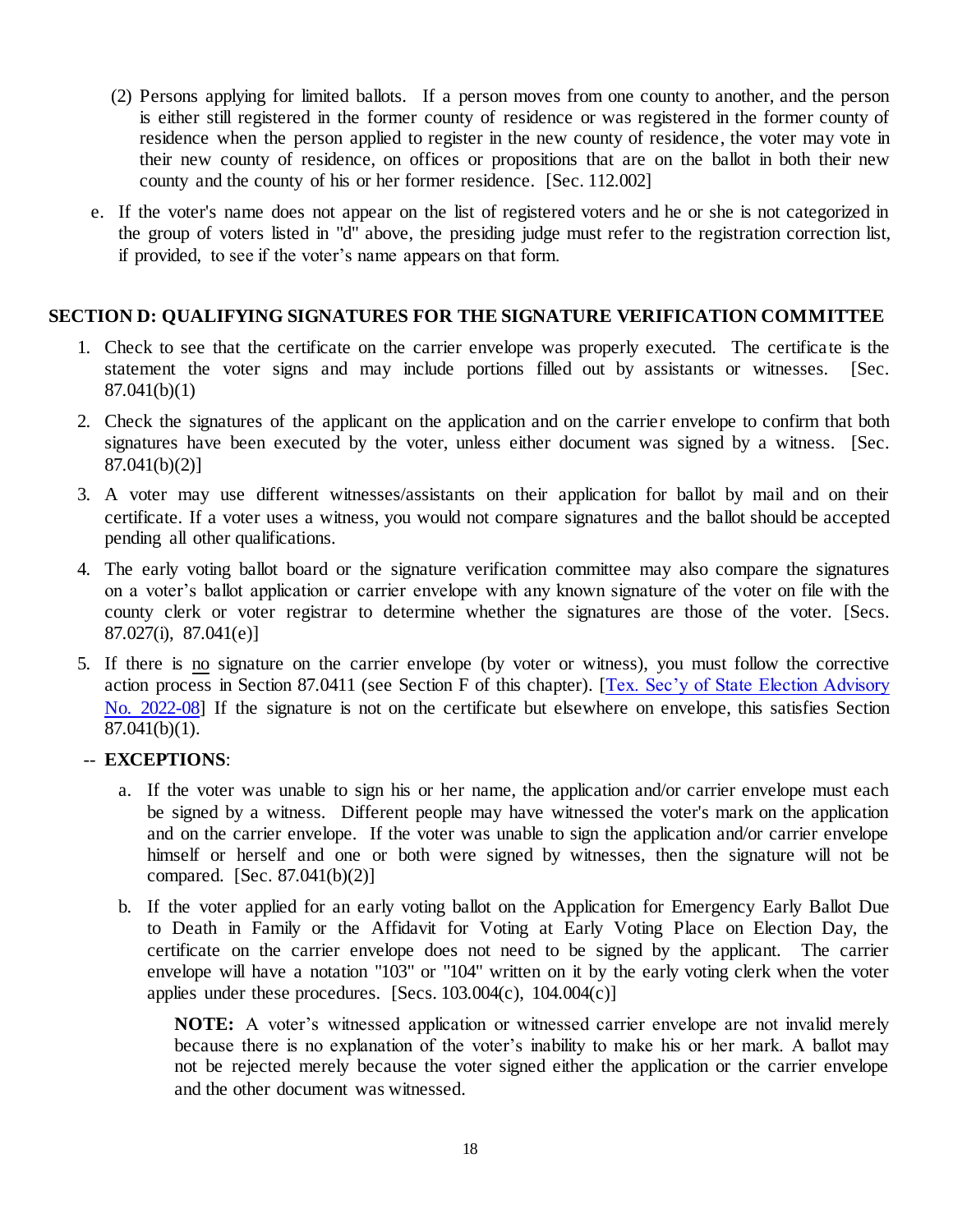- c. If the voter applied for a ballot on the Application for Emergency Early Voting Ballot Due to Sickness or Physical Disability, the name, address, and signature of the representative who delivered the application to the early voting clerk must appear on the application and on the carrier envelope containing the voted ballot. The same representative who submitted the voter's application must deliver the voter's ballot back to the early voting clerk, and the same representative's name must appear on both the application and the carrier envelope. [Secs. 102.002, 102.004(b), 102.006(a), (b)]
- d. Applicants applying for a limited ballot or a presidential ballot also known as a restricted ballot must have two applications if voting this procedure by mail (i.e., the application for early ballot by mail and the application for the "restricted" ballot) enclosed in the jacket envelope. [Secs. 111.004, 112.005, 113.003]
- 6. If a voter provides personal identification information on the carrier envelope that matches the voter's registration record, the signatures on the application for ballot by mail and on the carrier envelope shall be rebuttably presumed to be the signatures of the voter. [Sec. 87.041(d-1)]
- 7. **Signatures that have been either accepted or rejected need to be separated. If the committe e has determined that the signatures are not those of the same person, the board may make a determination that the signatures are those of the same person by a majority vote of the board's membership**. [Sec. 87.027(j)]

# <span id="page-22-0"></span>**SECTION E. ACCEPTED BALLOTS**

- 1. If the applicant has met all the requirements discussed above, the ballot must be accepted for voting.
- 2. Open the carrier envelope without defacing the certificate on the carrier envelope and remove the ballot envelope.  $[Sec. 87.042(a)]$ 
	- a. A ballot is considered valid even if it is not enclosed in a ballot secrecy envelope; the voter simply loses his/her secrecy of the votes cast. [Secs. 86.005(d), 87.042(d)]
	- b. If the front of the carrier envelope has "Statement Enclosed" stamped on it, check to see that the statement of residence form is enclosed. If the applicant's name appears on the list of registered voters with an "S" notation beside it, the applicant is required to complete the statement of residence prior to voting. If the completed, signed statement is not enclosed, you must follow the corrective action process in Section 87.0411 (see Section F of this chapter). [\[Tex. Sec'y of State Election](https://www.sos.texas.gov/elections/laws/advisory2022-08.shtml)  [Advisory No. 2022-08\]](https://www.sos.texas.gov/elections/laws/advisory2022-08.shtml)

**NOTE**: It is the position of the Office of the Secretary of State that the lack of a statement of residence form included in the envelope of an FPCA voter does not result in a rejected ballot since the FPCA would act as a temporary registration that would prevail over the residence address provided on any previous registration applications already on file.

- c. If the applicant's name appears on the list of registered voters with an "ID" notation beside it, an applicant who possesses an acceptable form of photo identification is required to submit a copy of acceptable photo identification (or, if the voter does not possess, and cannot reasonably obtain, an acceptable form of photo ID, a signed Declaration of Reasonable Impediment (see Form 5-22a) and an acceptable form of supporting documentation, or, if the voter has a voter registration certificate with an "E" notation on it, that), along with their mail ballot, unless the voter checks one of the "Exemptions (If Applicable)" boxes on Form 5-22a.
- 3. Place the unopened ballot envelope in a ballot box or other safe container. [Sec. 87.042(b)]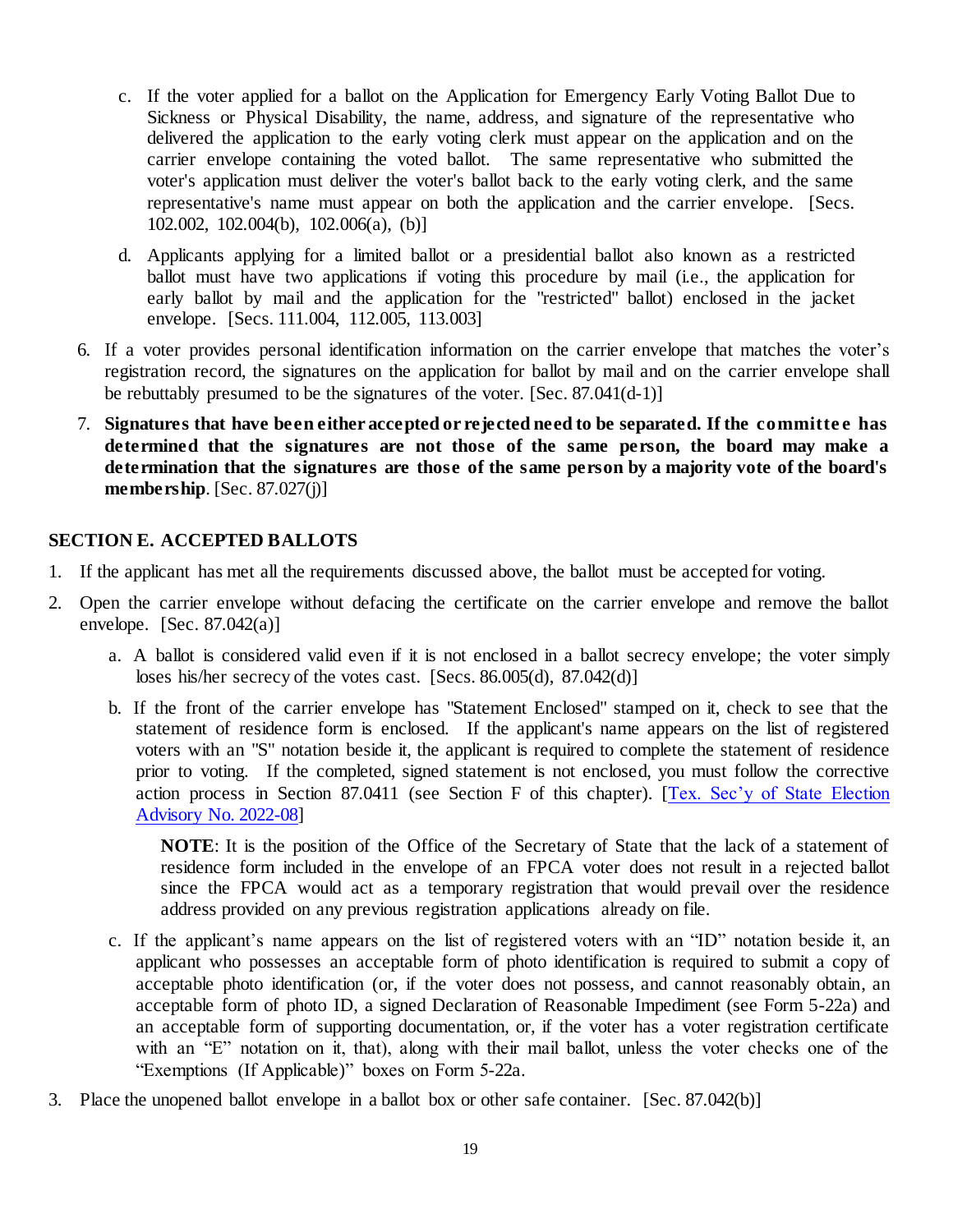- 4. Enter the voter's name on the poll list for early voters voting by mail or list for voters using other mail procedures such as limited ballot. [Secs. 87.041(c), 102.008, 103.005, 104.006]
	- a. If the voter is an FPCA voter, place a check in the "FPCA" column on the poll list next to the voter's name. [Sec. 101.004]
	- b. If the voter applied for a limited ballot, place a check in the column marked "Limited Ballot" on the poll list next to the voter's name. [Sec. 111.008]
	- c. In presidential general elections, if the voter applied for a presidential ballot only, place a check in the column marked "Pres. Ballot" on the poll list next to the voter's name. [Sec. 111.008]
	- d. If the voter is an overseas citizen voter eligible only for a federal ballot, place a check in the column "Overseas Citizen" on the poll list next to the voter's name. (Only applicable in *primary* and general elections for state and county officers since these voters are limited to federal offices only.) [Sec. 111.008]
- 5. Place the application for the early voting ballot and the envelope that was used to mail the application (if applicable), the carrier envelope, and any accompanying papers back into the jacket envelope. (If the jacket envelope is to be used in a subsequent election, the early voting clerk may provide another envelope to be used in lieu of the jacket envelope.) Place any affidavits, statements of residence, and copies of identification in Envelope No. 4 to be delivered to the voter registrar. [Sec. 87.044(a)]
- 6. At least 10 early voting ballots voted by mail must be qualified before the ballots may be counted. Ballots may be removed for manual, hand counting at any time when there are at least 10 ballot envelopes containing ballots that have been qualified in the ballot box (or other safe container). If ballots are to be counted by electronic equipment, the general custodian of election must transmit the accepted by mail ballots to the presiding judge of the central counting station in a locked and sealed ballot box or other container approved by the Secretary of State.

### <span id="page-23-0"></span>**SECTION F. REJECTED BALLOTS**

- 1. If the application and carrier envelope do not meet the requirements discussed above, the ballot must be rejected and may not be counted. [Sec. 87.041(d)]
- 2. If a ballot is received and the voter did not sign the carrier envelope; or it cannot be determined that the signature on the carrier envelope is the voter's signature; or the carrier envelope is missing a required statement of residence; or the carrier envelope has missing or incorrect personal identification information; or the witness information is incomplete, the early voting ballot board must follow the corrective action process in Section 87.0411. [\[Tex. Sec'y of State Election Advisory No. 2022-08\]](https://www.sos.texas.gov/elections/laws/advisory2022-08.shtml).
- 3. No later than the second business day after the early voting ballot board discovers one of the defects mentioned above and before the ballot board decides whether to accept or reject a timely delivered ballot, the committee must determine if it would be possible for the voter to correct the defect and return the carrier envelope before the time the polls are required to close on election day. If the early voting ballot board determines that it would be possible for the voter to correct the defect and return the carrier envelope before the time the polls are required to close on election day, the early voting ballot board must return the carrier envelope to the voter by mail. If the early voting ballot board determines that it would not be possible for the voter to correct the defect and return the carrier envelope before the time the polls are required to close on election day, the ballot board may notify the voter of the defect by telephone or email and inform the voter that the voter may request to have the voter's application by mail canceled or come to the early voting clerk's office in person not later than the sixth day after election day to correct the defect. Poll watchers are entitled to observe this process. [Sec. 87.0411; [Tex. Sec'y of State Election Advisory No. 2022-08\]](https://www.sos.texas.gov/elections/laws/advisory2022-08.shtml)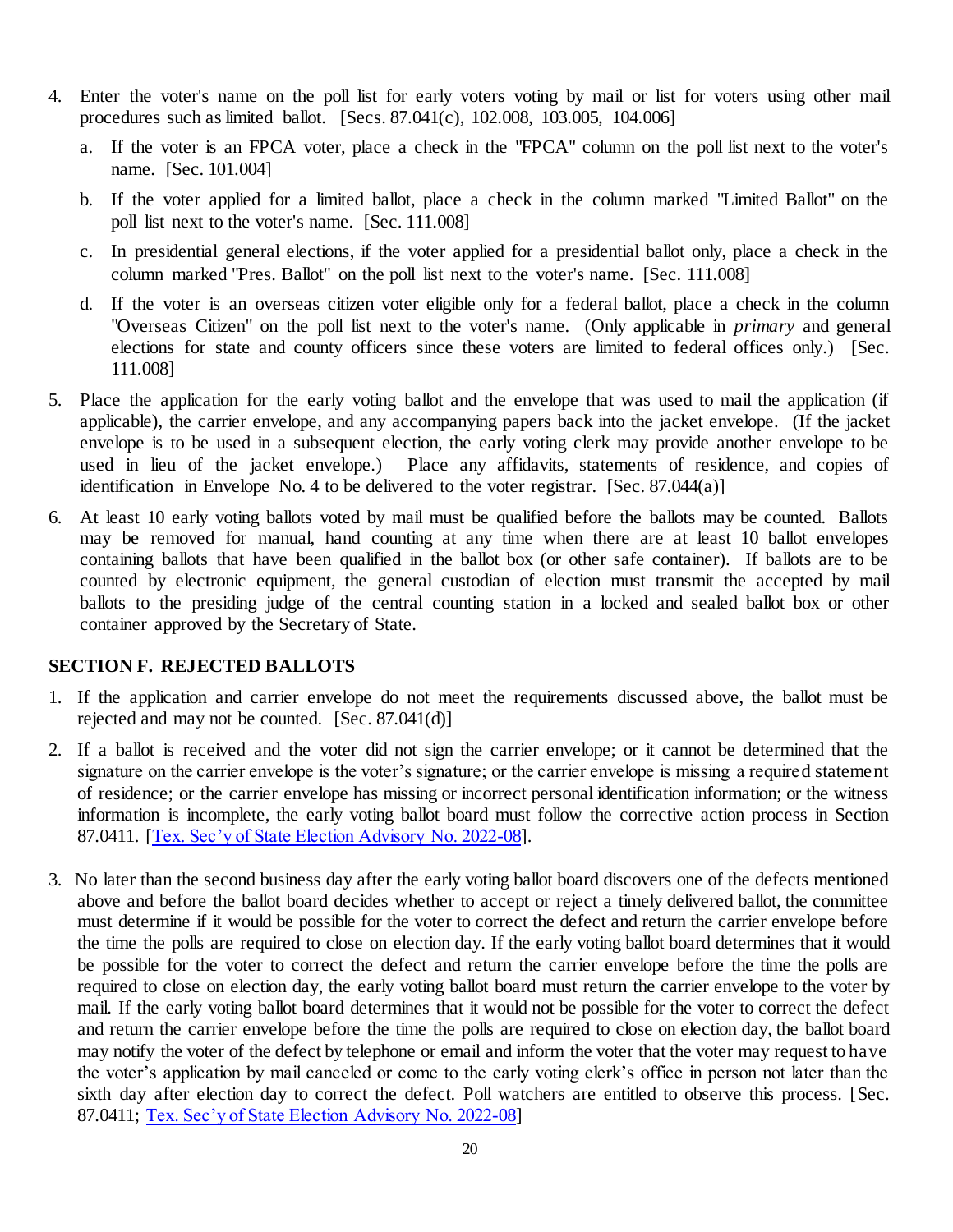- 4. If the application and carrier envelope do not meet the requirements of the Code and the voter does not correct the defects (if applicable), write the word "rejected" on the carrier envelope. [Sec. 87.041(d)]
- 5. Write the word "rejected" on the corresponding jacket envelope. [Sec. 87.041(d)]
- 6. Place the unopened carrier envelopes containing rejected ballots in the large envelope or container marked "Rejected Early Voting Ballots." [Sec. 87.043(b)]
- 7. The "Rejected Early Voting Ballot" envelope must be sealed and signed by the presiding judge, and the date and nature of the election must be written on the envelope. More than one envelope may be used if necessary. Record the number of rejected ballots, which are placed in the envelope for rejected ballots.  $[Secs. 87.043(a), (b)]$
- 8. If the ballot was rejected after the carrier envelope was opened, the presiding judge should make a note on the carrier envelope of the reason the carrier envelope was opened and then rejected.
- 9. Place the application, the envelope used to mail the application to the early voting clerk (if applicable), and any accompanying papers or affidavits in the corresponding jacket envelope. (If the jacket envelope is to be used in a subsequent election, the early voting clerk may provide another envelope to be used in lieu of the jacket envelope.) [Sec. 87.044(a)]
	- **NOTE**: The Early Voting Ballot Board judge must deliver written notice to the voter of the reason for the rejection of his or her ballot no later than the 10th day after election day. [Sec. 87.0431] If this notice is not provided within 10 days and the ballots have been sent back and placed in a ballot box, a court order will be needed to reopen the ballot box. Please contact our office for sample court orders if needed.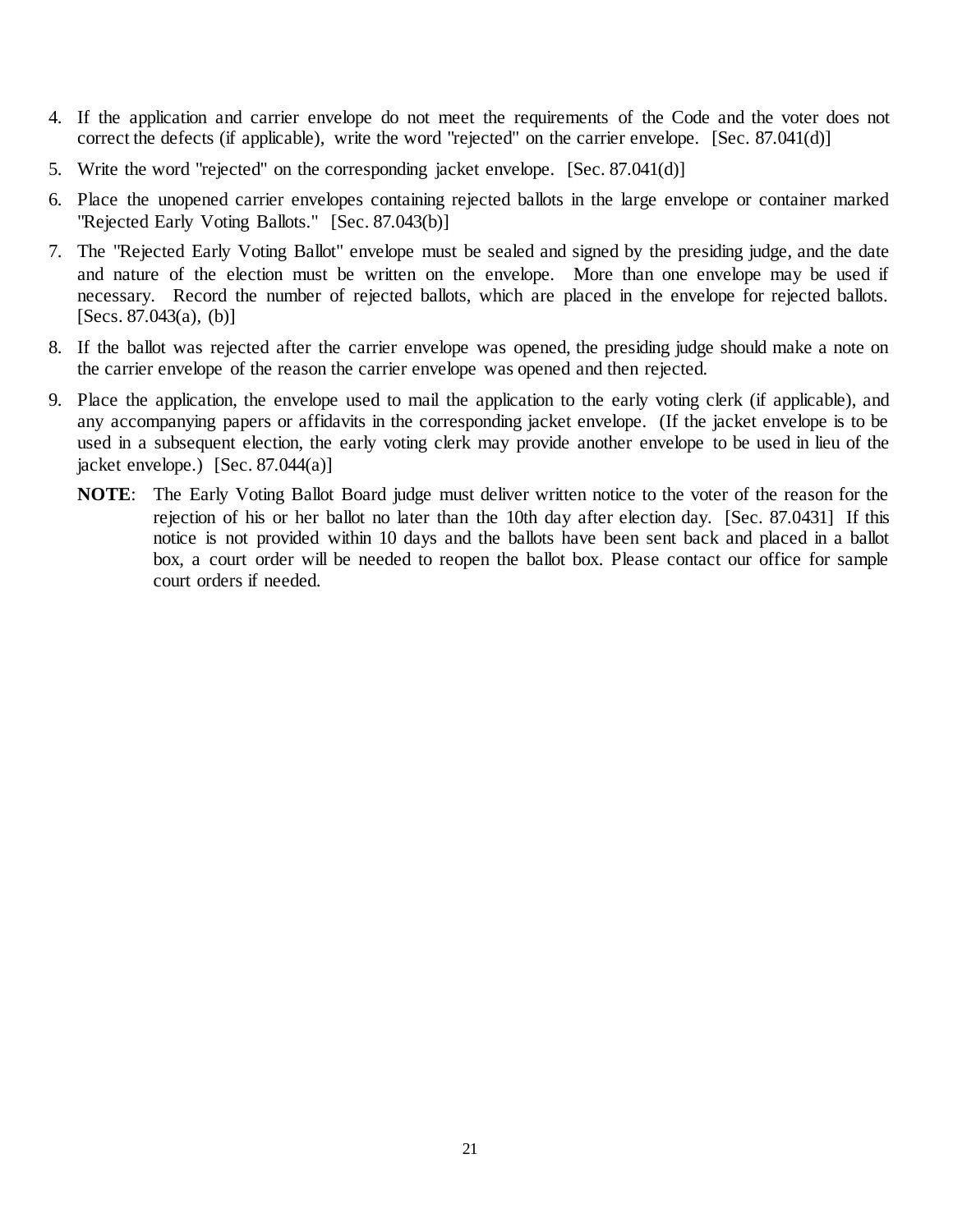# **CHAPTER 5**

# **COUNTING HAND-COUNTED PAPER BALLOTS**

### <span id="page-25-2"></span><span id="page-25-1"></span><span id="page-25-0"></span>**SECTION A. ESTABLISHING THE COUNTING TEAMS**

- 1. There may be more than one counting team to tally the early voting ballots. [Secs. 81.002, 65.001]
- 2. Each counting team must consist of two or more early voting ballot board members. [Secs. 81.002, 65.001]
	- a. One member will be designated the reader.
	- b. The reader may also keep a tally list.
	- c. If there are only two members on a team, one member will keep two tally lists, and the reader will keep one tally list in addition to reading the ballots.
- 3. If there is more than one counting team, after all ballots have been counted, the votes for each candidate and/or proposition must be added together with the tallies of the other counting teams, and the totals must be placed on the return sheet.
- 4. A member of a counting team may not be replaced after the vote tallying is begun unless each existing discrepancy among the three tally lists is corrected before the replacement is made. [Secs. 81.002, 65.006(a)]
- 5. If a counting member is replaced, he or she must certify the accuracy of the tally list as of the time he or she was replaced. [Secs. 81.002, 65.006(b)]

# <span id="page-25-3"></span>**SECTION B. OPENING THE BALLOT BOX CONTAINING HAND-COUNTED PAPER BALLOTS**

**NOTE**: ELECTRONIC BALLOTS CAST IN PERSON ARE NOT TABULATED BY THE EARLY VOTING BALLOT BOARD, BUT RATHER AT A CENTRAL COUNTING STATION.

- 1. Open the double-locked ballot box containing the ballots voted by personal appearance. [Sec. 87.062]
	- **NOTE**: The early voting clerk will deliver one key to the ballot box when he or she delivers the ballots. The custodian of the second key will deliver the second key at the time specified by the early voting ballot board's presiding judge. [Secs. 87.021(1), 87.025]
- 2. After the presiding judge opens the ballot box, the judge shall remove any provisional ballots and verify the number of provisional ballots in the ballot box, which is reflected on the Early Voting List of Provisional Voters.
- 3. The provisional ballots shall be prepared for delivery to the voter registrar and placed in a closed and sealed box for delivery by the general custodian of election records to the voter registrar. [1 T.A.C. § 81.174]
- 4. All early voting ballots must be sorted by precinct before they are counted so that a separate total of early voting votes cast in each precinct may be obtained. [Sec. 87.1231]
- 5. For political subdivisions using hand-counted paper ballots, early voting ballots cast by personal appearance may be counted while the ballots cast by mail are being qualified if the early voting ballot board consists of enough members.
- 6. When at least 10 early voting ballots cast by mail have been qualified and placed in the ballot box or other container, the ballot envelopes may be removed from the box or container, opened, the ballots removed, the ballot envelopes discarded, and the ballots counted. This process may be repeated any time there are at least 10 ballot envelopes in the box or container. [Sec. 87.062(a)]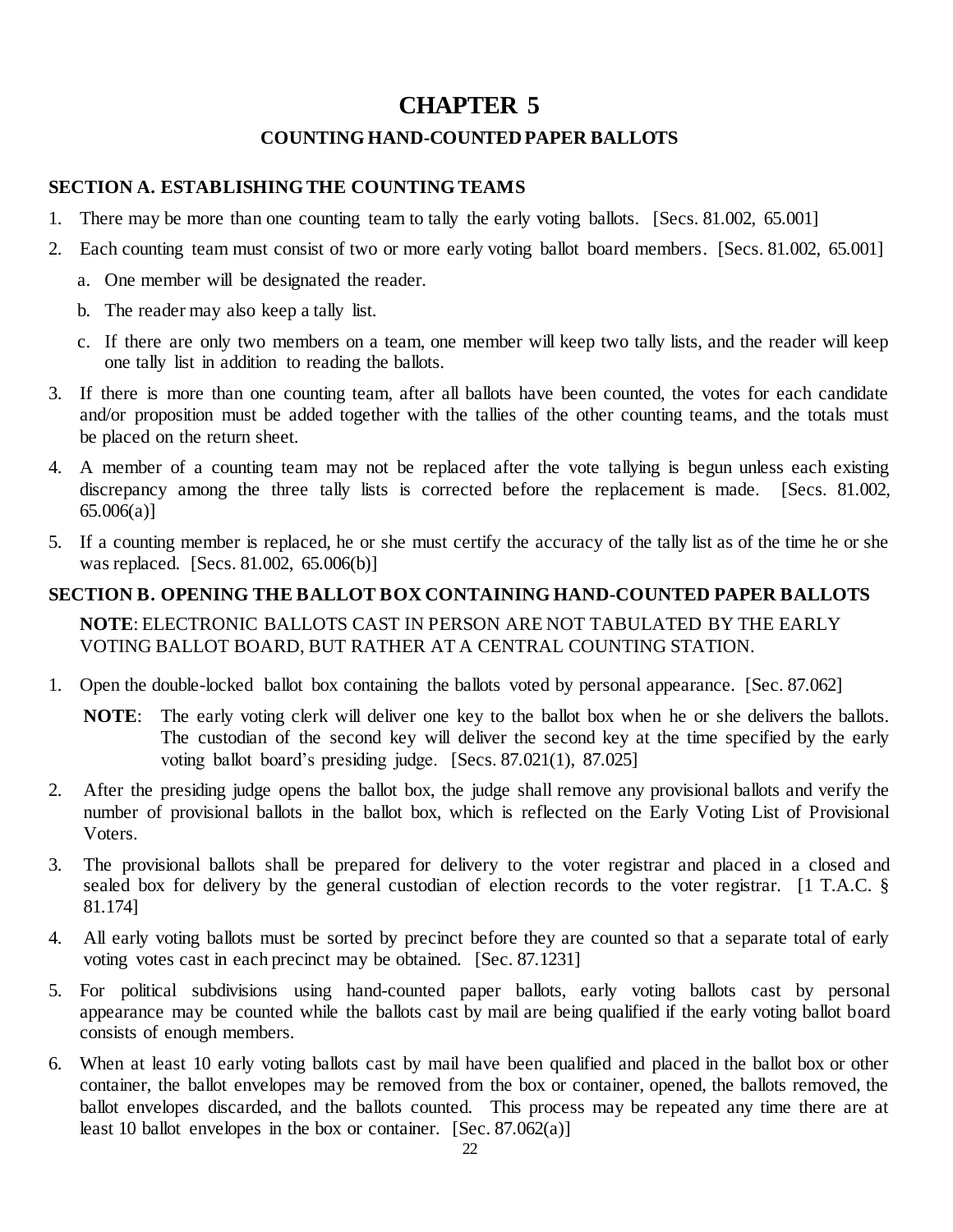**NOTE**: If there is more than one ballot in a ballot envelope, neither ballot may be counted. The presiding judge must make a notation on the back of each ballot of the reason the ballot was not counted. These ballots are then placed with the voted ballots in the early voting ballot box.  $[Sec. 65.010(a)(2)]$ 

### <span id="page-26-0"></span>**SECTION C. RULES GOVERNING THE COUNTING PROCEDURE**

- 1. The ballots must be counted separately by precinct. [Sec. 87.1231]
- 2. Ballots voted by mail must be tabulated and stored separately from the ballots voted by personal appearance and must be separately stated on the returns. [Sec. 87.062(c)]
- 3. Three original tally lists are required for each precinct. [Secs. 65.004, 87.1231] A separate page of the same tally book may be used for each precinct's tally list. These tally lists should be completely filled out, and include the following:
	- -- Names and offices of candidates and/or propositions;
	- Date;
	- -- Precinct number;
	- -- Type of election;
	- -- Name of presiding judge; and
	- -- Signature of the person keeping the tally list.
- 4. Before the counting begins, the early voting ballot box should be inspected to ensure that it is empty. It should then be locked and remain locked (except as authorized by the presiding judge), and within view of the counting officials.  $[Sec. 65.003(c)]$
- 5. No marks should be made on any ballot by an election official, except that if a ballot is not counted because the judge determines it was not provided by the early voting clerk or because two or more ballots were folded together, an election official must indicate on the back of the ballot the reason for not counting it.  $[Sec. 65.010(c)]$

### <span id="page-26-1"></span>**SECTION D. THE COUNTING PROCEDURE**

- 1. The reader must read and distinctly announce to the officials keeping the tally lists each name of a candidate or proposition for which there is a vote. [Sec. 65.005(a)]
- 2. The intent of the voter in marking the ballot may be determined by:
	- a. a distinguishing mark adjacent to the name of a candidate or voting choice associated with a proposition;
	- b. an oval, box, or similar marking clearly drawn around the name of a candidate or a voting choice associated with a proposition;
	- c. a line drawn through:
		- (1) the names of all candidates in a manner that indicates a preference for the candidate not marked if the names of the candidates not marked do not exceed the number of persons that may be elected to that office;
		- (2) a voting choice associated with a proposition in a manner that clearly indicates a preference for the other voting choice associated with the proposition; or
	- d. any other evidence that clearly indicates the intent of the voter in choosing a candidate or deciding on a proposition. [Sec. 65.009]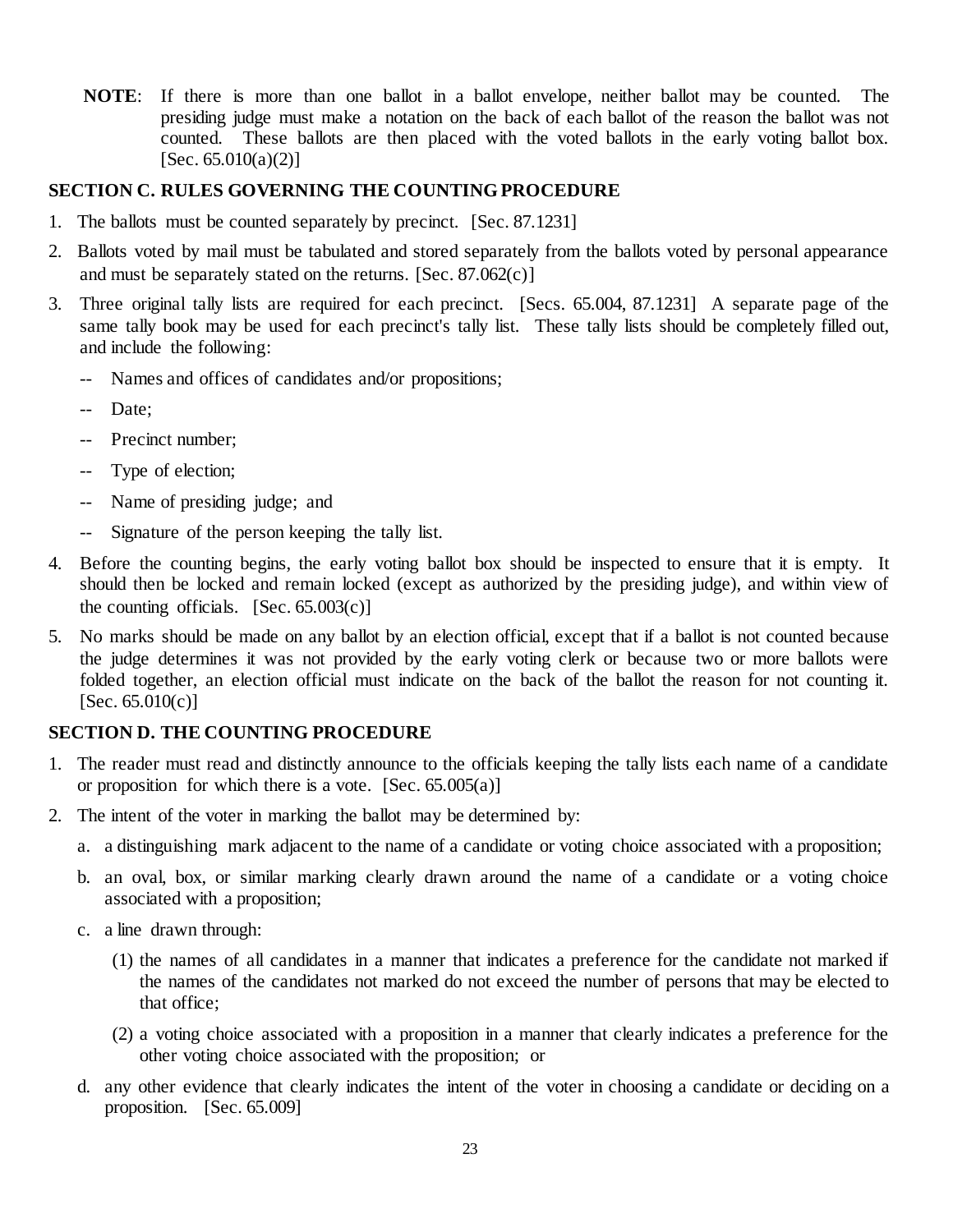- 3. As each vote is read, a tally mark is made by the corresponding name or number on the tally lists. [Sec. 65.005(a)]
- 4. The tally lists should be compared periodically and any errors or discrepancies corrected. [Sec. 65.005(b)]
- 5. When the reader has completely read and announced all the votes on the ballot, he or she deposits the ballot in the locked early voting ballot box.
- 6. Any voted ballot that is not counted is also deposited in the box containing the counted ballots. [Sec. 65.012(b)]

**NOTE**: A ballot that was not counted should contain a clear notation on the back that it was not counted to avoid an accidental counting during a recount, etc.  $[Sec. 65.010(c)]$ 

# <span id="page-27-0"></span>**SECTION E. RULES FOR COUNTING MANUALLY-CAST OR HAND-COUNTED OPTICAL SCAN BALLOTS**

(See generally, Chapter 65 and Secs. 64.003-64.006)

1. The voter should mark his or her ballot by placing an "X" or other mark in the square beside each candidate or proposition which he or she wishes to vote (See Figure 1). [Sec. 64.003]

| (Primary Election Ballot) |  |
|---------------------------|--|
| For Governor              |  |
| • Candidate $A$           |  |
| • Candidate $B$           |  |
| * <b>El</b> Candidate C   |  |

| (General Election Ballot) |               |                       |                |             |          |  |
|---------------------------|---------------|-----------------------|----------------|-------------|----------|--|
| Candidates for PARTY A    |               | PARTY B               | PARTY C        | Independent | Write-In |  |
| Governor                  | • Candidate A | $\bullet$ Candidate B | *⊠ Candidate C |             |          |  |

# **Figure 1. Illustrations of marked ballots. (The asterisks indicate the candidates for whom the ballot is counted.)**

2. Election officials shall not refuse to count a ballot because the voter marked his or her ballot by scratching out the names of candidates for whom, or the statement of propositions for which, he or she did not want to vote (See Figure 2). [Sec. 65.009(b)]

| Candidates for      | PARTY A                                         | PARTY B              | PARTY C              | <b>INDEPENDENT</b>   | <b>WRITE-IN</b> |
|---------------------|-------------------------------------------------|----------------------|----------------------|----------------------|-----------------|
| <b>First Office</b> | Candidate                                       | <b>Candidate</b>     | <del>Candidate</del> | Candidate            |                 |
| Second Office       | Candidate<br>$*$ .                              | <del>Candidate</del> |                      | <del>Candidate</del> |                 |
| <b>Third Office</b> | Candidate<br>$\ast\bullet$                      | <del>Candidate</del> |                      | Candidate            |                 |
| Fourth Office       | Candidate<br>$\ast\bullet$                      | <del>Candidate</del> |                      |                      |                 |
| Fifth Office        | Candidate<br>$\ast\,\textcolor{red}{\bullet}\,$ |                      |                      |                      |                 |
| Sixth Office        | Candidate<br>$\ast$                             |                      |                      |                      |                 |
| Seventh Office      | Candidate<br>$\ast\bullet$                      | <del>Candidate</del> |                      |                      |                 |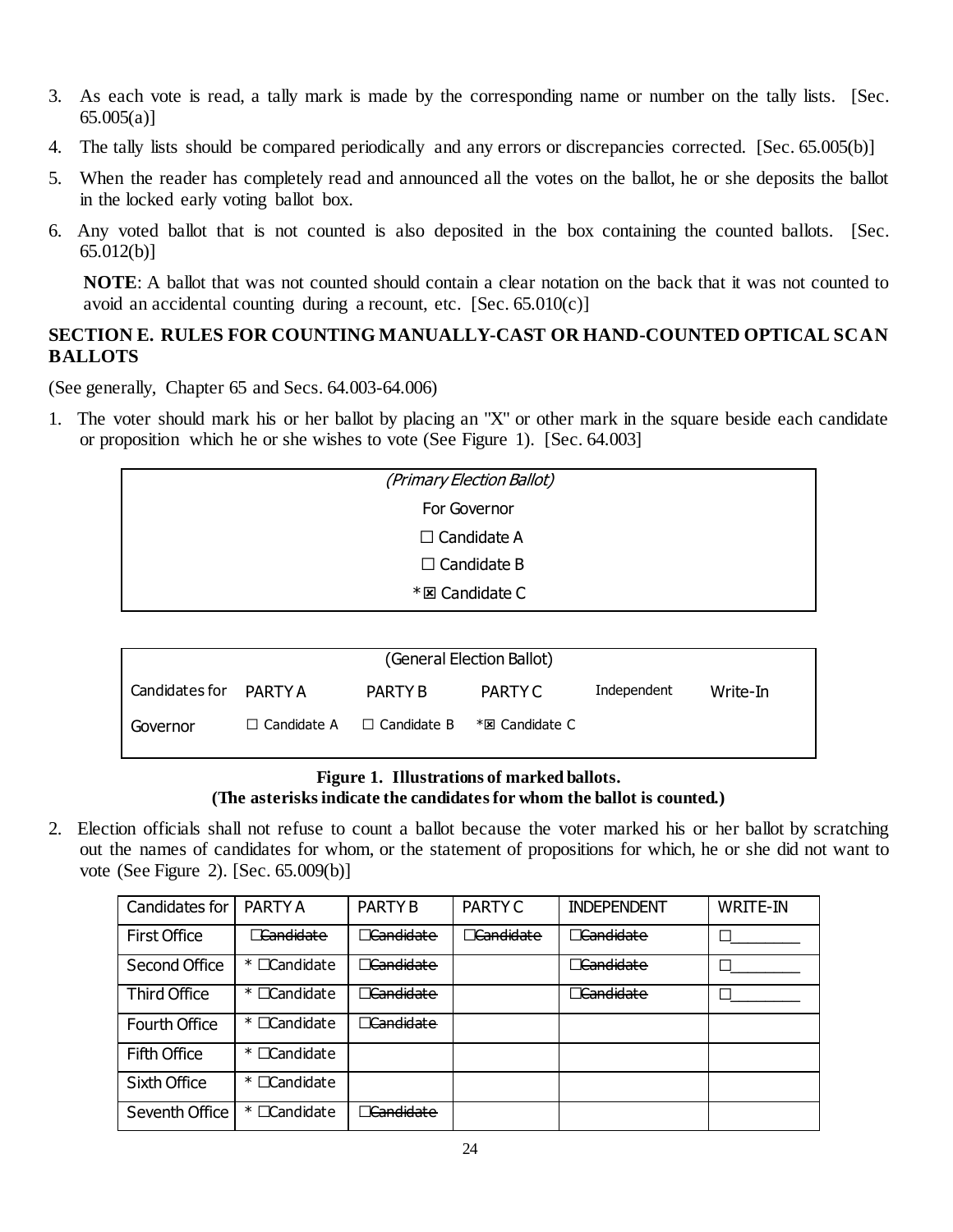| Eighth Office | * • Candidate | Candidate | Candidate |  |
|---------------|---------------|-----------|-----------|--|
| Et o<br>Lu.   |               |           |           |  |

**Figure 2. Illustration of the scratch method. (The asterisks indicate the candidates for whom the ballot is counted.)**

### 3. **Figure 2. Illustration of Guideline No. 1.**

**Two party squares marked and individual candidates also marked in one or more columns. (The asterisks indicate the candidates for whom the ballot is counted.)**

| Candidates for       | PARTY A               | <b>PARTY B</b>        | PARTY C                | • INDEPENDENT          | $\bullet$ WRITE-IN |
|----------------------|-----------------------|-----------------------|------------------------|------------------------|--------------------|
| <b>First Office</b>  | * <b>El</b> Candidate | * <b>El</b> Candidate | Candidate<br>$\bullet$ | • Candidate            |                    |
| Second Office        | • Candidate           | * 図 Candidate         |                        | Candidate<br>$\bullet$ |                    |
| <b>Third Office</b>  | * <b>El</b> Candidate | Candidate             |                        | Candidate<br>$\bullet$ |                    |
| <b>Fourth Office</b> | • Candidate           | • Candidate           |                        |                        |                    |
| Fifth Office         | • Candidate           |                       |                        |                        |                    |
| Sixth Office         | * <b>El</b> Candidate |                       |                        |                        |                    |
| Seventh Office       | • Candidate           | • Candidate           |                        |                        |                    |
| Eighth Office        | • Candidate           | * <b>El</b> Candidate |                        | Candidate              |                    |
| Etc.                 |                       |                       |                        |                        |                    |

Guideline No. 1. Where more than one candidate square is marked, those votes may not be tallied, and the ballot may be counted only for candidates individually marked, if any. (If there are no candidates individually marked, no portion of the ballot is counted.) [Sec. 65.009(d)]

- a. An entire ballot cannot be voided if the intent of the voter can be determined for any one race or proposition on the ballot. [Sec. 65.009(c)]
- b. An individual vote is not counted in the following situations:
	- (1) An individual vote is not counted if the intent of the voter cannot be determined. [Sec. 65.009(c)]
	- (2) An individual vote is not counted if the voter marked more than one candidate for one race ("overvote").

In municipal, school board, or other political subdivision elections where it is possible to vote for more than one candidate in the same race, a ballot may not be counted if a voter has marked more candidates than are to be elected. [Sec. 65.011] A ballot is not invalid if the voter has marked fewer candidates than the number to be elected ("undervote"). [Sec. 65.009]

### VOTE FOR NONE, ONE, TWO, OR THREE

### **図 Candidate**

- **図 Candidate**
- Candidate
- Candidate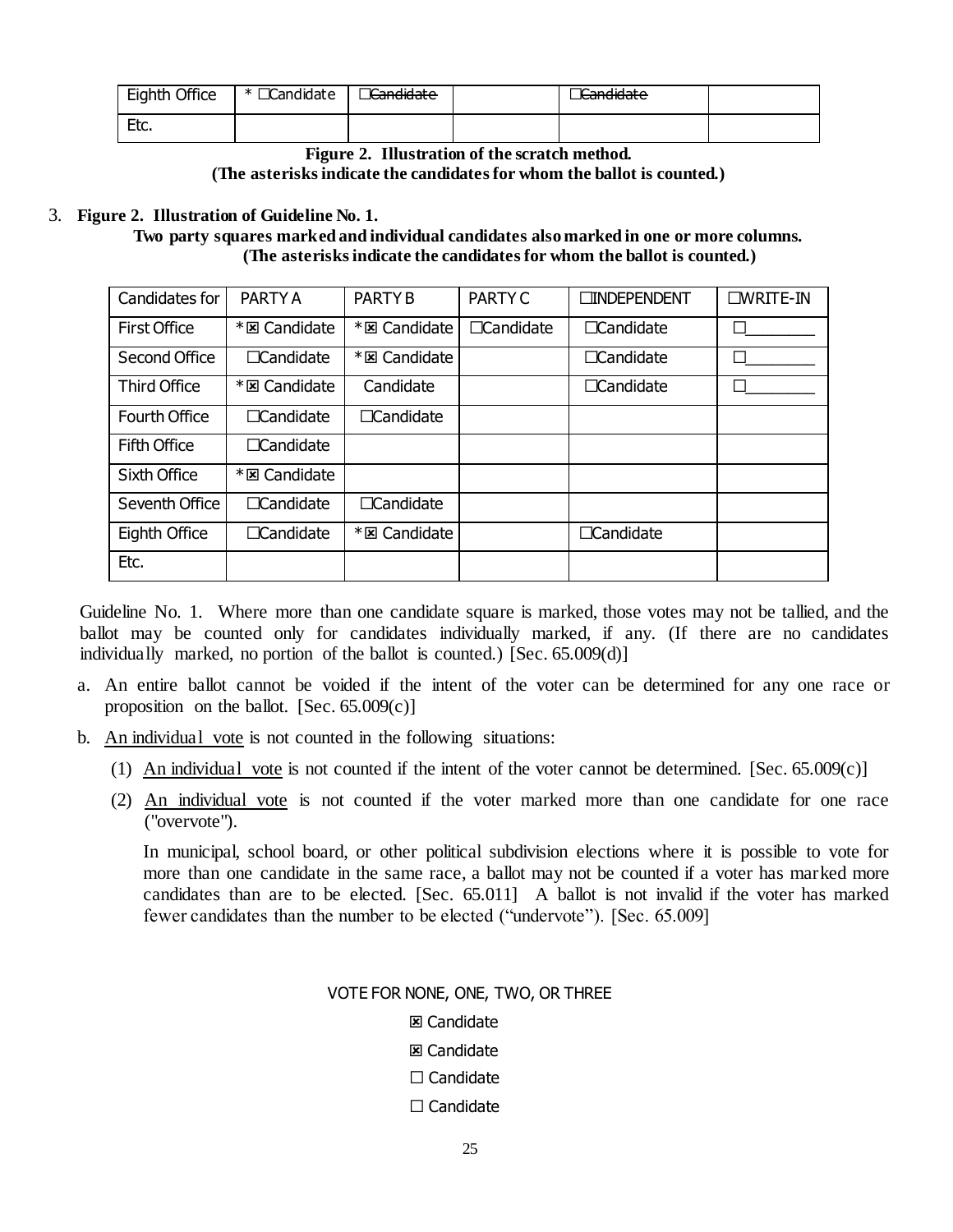### **図 Candidate**

#### **図 Candidate**

#### **Figure 3. Illustration of overvoting; voter has voted for more candidates than are to be elected. (No portion of this ballot is counted.)**

#### VOTE FOR NONE, ONE, TWO, OR THREE

#### \* Z Candidate

- Candidate
- \* Candidate
- Candidate
- Candidate
- Candidate

### **Figure 4. Illustration of undervoting; voter has voted for fewer candidates than are to be elected. (A vote is counted for each candidate receiving a vote .)**

- (3) An individual vote is not counted in the following write-in voting situations:
	- (a) The voter used a sticker or rubber stamp with the name of a write-in candidate printed or written on it. [Sec. 65.008(b)]
	- (b) The election is a November general election, city council officer elections, an independent or common school district trustee election, special elections for state representative and state senator, or other elections where declaration of write-in is required and the voter writes in the name of a person whose name is not on the list of declared write-in candidates.[Secs. 144.006, 146.031(d), 146.054, 146.055, 146.082, 171.0231, Election Code; Secs. 11.056(c), 11.304, 130.081, 130.0825, Education Code; Sec. 285.131, Health and Safety Code; Secs. 326.0431 & 326.0432, Local Government Code; Secs. 36.059, 49.101, 63.0945, Water Code]
	- (c) *The election is a primary and the voter writes in a vote for a candidate for public or party office; write-in voting in a primary election is not permitted. [Sec. 172.112]*
	- (d) The election is a runoff election and a voter writes in any candidate's name; no write-in votes may be counted at a runoff election. [Sec. 146.002]
	- (e) The voter voted for the presidential candidate of one party and the vice-presidential candidate of another party or voted for the presidential or vice-presidential candidate of one party and wrote in the name of a candidate he or she desires to vote for instead of that candidate's running mate. [Sec. 192.037]
- c. A ballot is not counted in the following situations:
	- (1) A ballot is not counted if the intent of the voter cannot be determined. [Sec. 65.009] (See Figure 5).

| Candidates for      | PARTY A            | PARTY B            | PARTY C            | <b>INDEPENDENT</b> | <b>WRITE-IN</b>        |
|---------------------|--------------------|--------------------|--------------------|--------------------|------------------------|
| <b>First Office</b> | <b>図 Candidate</b> | • Candidate        | <b>図 Candidate</b> | • Candidate        |                        |
| Second Office       | <b>図 Candidate</b> | <b>図 Candidate</b> |                    | • Candidate        |                        |
| <b>Third Office</b> | • Candidate        | <b>図 Candidate</b> |                    | <b>図 Candidate</b> | $\boxtimes$ John Smith |
| Fourth Office       | <b>図 Candidate</b> | <b>図 Candidate</b> |                    |                    |                        |
| Fifth Office        | <b>図 Candidate</b> |                    | <b>図 Candidate</b> |                    |                        |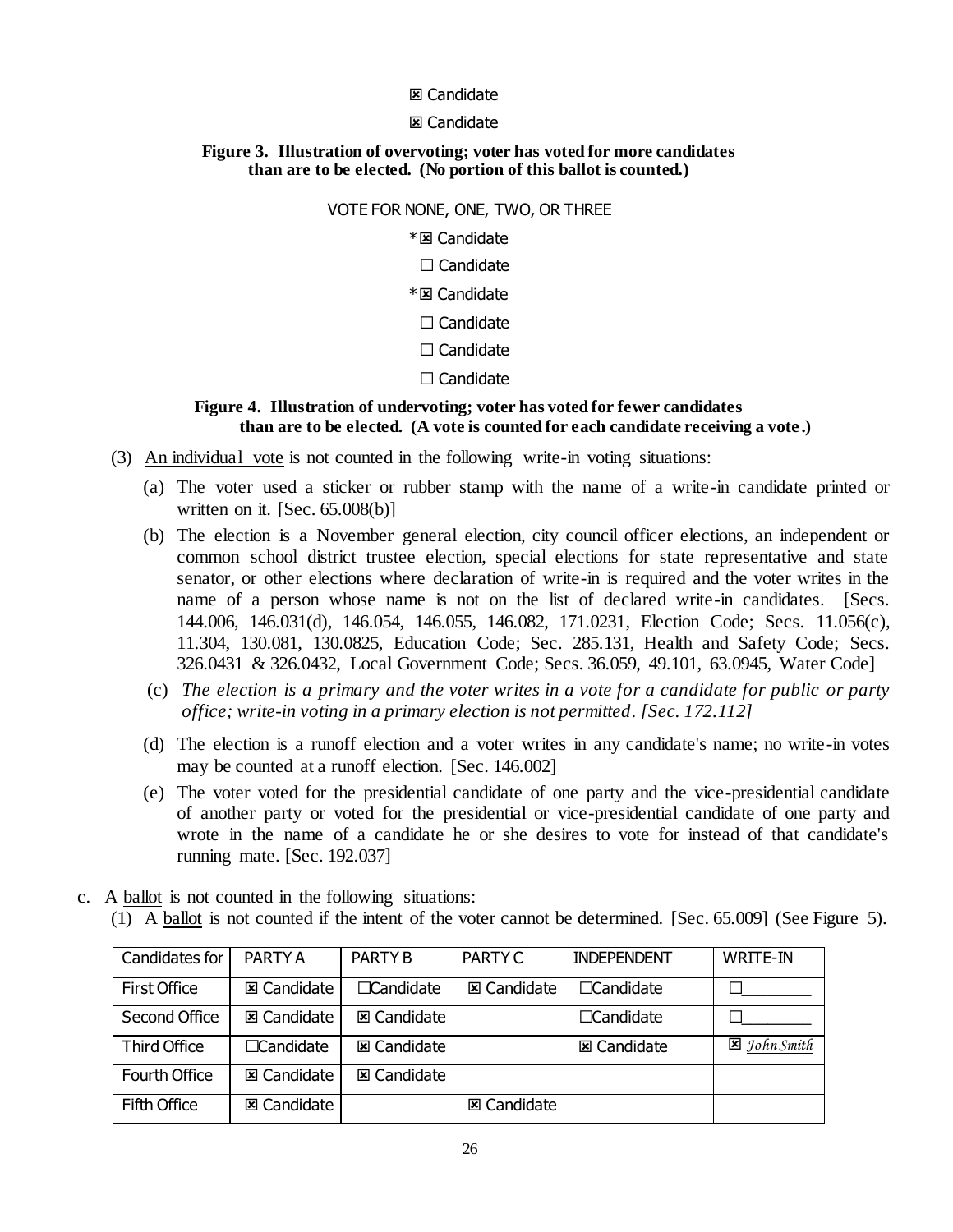| Sixth Office                  | • Candidate          | <b>図 Candidate</b> I | <b>⊠ Candidate</b> |             |  |
|-------------------------------|----------------------|----------------------|--------------------|-------------|--|
| Seventh Office   El Candidate |                      | <b>図 Candidate</b>   |                    |             |  |
| Eighth Office                 | <b>図 Candidate I</b> | 图 Candidate          |                    | • Candidate |  |
| Etc.                          |                      |                      |                    |             |  |

**Figure 5. Illustration of lack of knowledge of intent of voter. (No portion of this ballot is counted.)**

- (2) A ballot is not counted if two or more ballots are folded together in a manner that indicates they were folded together when deposited in the ballot box by the voter. [Sec.  $65.010(a)(2)$ ]
- (3) A ballot is not counted if the ballot is not numbered or not signed by the judge and the judge determines that this ballot was not provided at the polling place. However, this ballot may be counted if the judge determines that it was provided at the polling place. [Secs.  $65.010(a)(1)$ , (b)]
- (4) A provisional ballot found by an election worker not contained within the provisional voter affidavit envelope. [1 T.A.C. §§ 81.172-81.174]

Guideline No. 6. Where the voter marks a candidate but writes in a declared write-in, the write-in vote is counted.

| Candidates for      | PARTY A                | <b>PARTY B</b>     | <b>PARTY C</b> | • INDEPENDENT | $\bullet$ WRITE-IN   |
|---------------------|------------------------|--------------------|----------------|---------------|----------------------|
| <b>First Office</b> | • Candidate            | <b>図 Candidate</b> | • Candidate    |               | $\ast$<br>John Smith |
| Second Office       | • Candidate            | * El Candidate     |                |               |                      |
| <b>Third Office</b> | • Candidate            | *• Candidate       |                |               |                      |
| Fourth Office       | <b>図 Candidate</b>     | <b>図 Candidate</b> |                |               |                      |
| <b>Fifth Office</b> | Candidate<br>$\bullet$ |                    |                |               |                      |
| Sixth Office        | • Candidate            |                    |                |               |                      |
| Seventh Office      | Candidate              | *• Candidate       |                |               |                      |
| Eighth Office       | Candidate<br>$\bullet$ | *• Candidate       |                |               |                      |
| Etc.                |                        |                    |                |               |                      |

**Figure 6. Casting a write-in vote. Illustration of Guideline No. 6. (The asterisks indicate the candidates for whom the ballot is counted.)**

Guideline No. 6. Where voter fails to properly mark an "X" in the write-in box, the write-in vote may be counted if the presiding judge can determine the intent of the voter. [Secs. 52.070(e), 65.009]

# <span id="page-30-0"></span>**SECTION F. HANDLING THE ELECTION RETURNS FOR PAPER BALLOTS**

- 1. Making out the returns.
	- a. After all ballots are counted, the tally list, including separate totals for precincts, must be totaled and signed by the counting officer keeping it. If more than one officer has kept one particular list, each officer signs the list upon finishing.  $[Sec. 65.005(c)]$
	- b. Total each tally list to obtain the total number of votes cast for each candidate and/or for or against each proposition.  $[Sec. 65.005(c)]$
	- c. The presiding judge must make out and sign all copies of the returns. [Sec. 65.014(c)]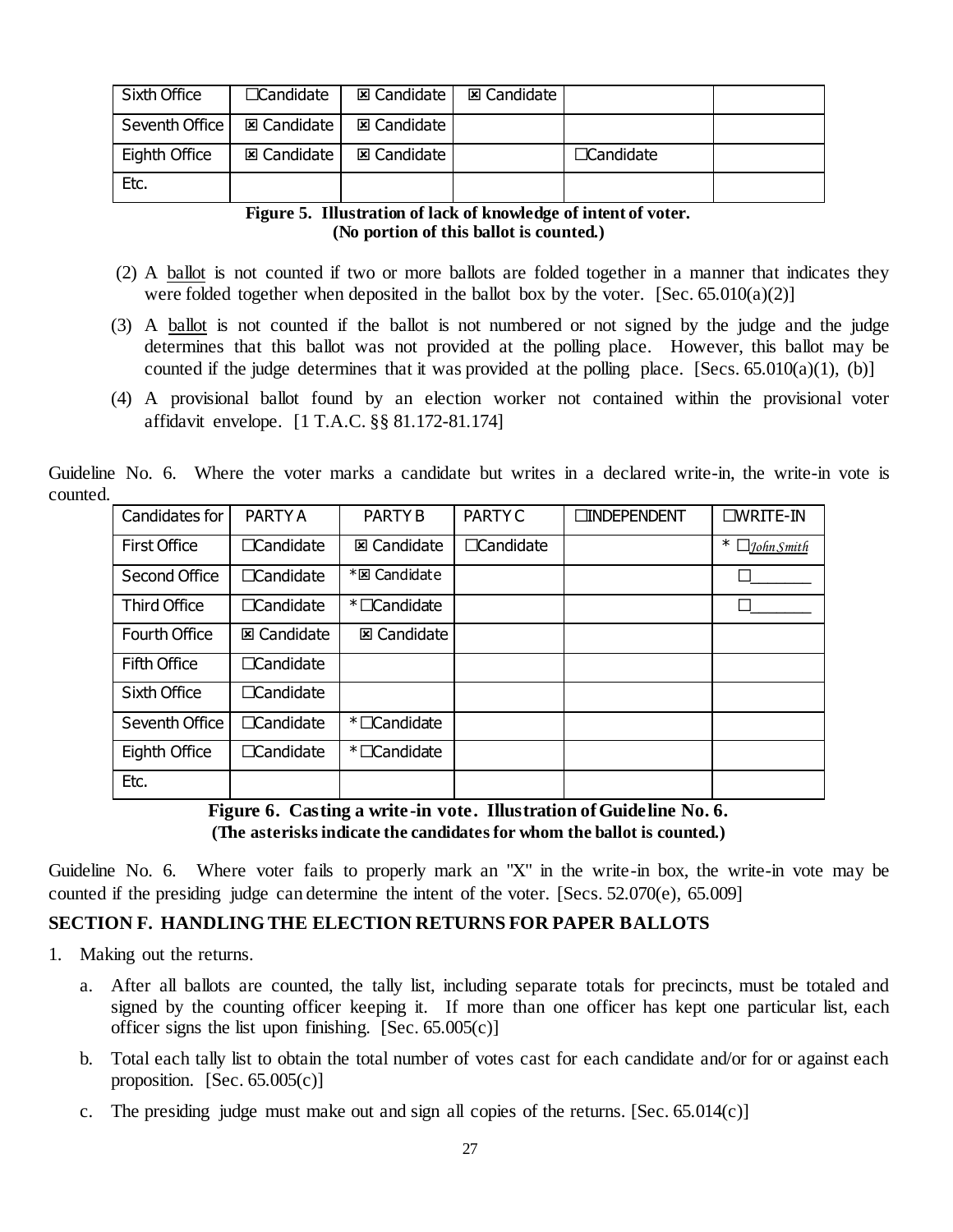- d. A separate return sheet must be made for each precinct. [Sec. 87.1231]
- e. Ballots voted by mail must be tabulated and stored separately from the ballots voted by personal appearance and must be separately stated on the returns. [Sec. 87.062(c)]
- f. Election officials should also prepare a summary return sheet to show complete early voting returns for all precincts.
- 2. Distribution of election returns, poll lists, and tally lists.
	- a. There must be four copies of the returns for each precinct. [Secs. 65.014(c), 87.1231]
	- b. There must be three copies of the poll list (or four copies of the combination form). [Sec. 63.003(b)]
	- c. There must be three originals of the tally list for each precinct. [Secs. 65.004, 87.1231]
- 3. Five envelopes for distribution of election records are furnished with the supplies.
	- a. Envelope No. 1 is addressed to the presiding officer of the local canvassing authority. [Sec. 66.003(b)(1)]
		- -- County judge (general election for state and county officers or election held by the county).
		- *-- County chair (primary election).*
		- -- Mayor (municipal election).
		- -- Presiding officer of the governing board (other elections).
	- b. Envelope No. 2 is addressed to the general custodian of election records. [Secs. 66.001, 66.003(b)(2)]
		- -- County clerk or county elections administrator (general election for state and county officers, election held by the county, *primary election*).
		- City clerk or secretary (municipal election).
		- Secretary of the governing board, or if none, the presiding officer of the governing board (other elections).
	- c. Envelope No. 3 is addressed to the early voting ballot board judge. [Sec. 66.003(b)(3)]
	- d. Envelope No. 4 is addressed to the Voter Registrar. [Sec. 66.003(b)(4)]
	- e. *Envelope No. 5 is addressed to the County Chair in a primary election.*
- 4. The records of the election must be distributed as follows:
	- a. Contents of Envelope No. 1. [Sec. 66.022]
		- (1) The original of the election returns of early voting ballots for each precinct.
		- (2) One copy of the tally list for each precinct (from each counting team, if applicable).
	- b. Contents of Envelope No. 2. [Sec. 66.023]
		- (1) A copy of the returns of the early voting ballots for each precinct and the summary return.
		- (2) A copy of the tally list for each precinct (from each counting team, if applicable).
		- (3) The original of the poll list of early voting voters voting by personal appearance and by mail.
		- (4) The signature roster.
		- (5) The precinct early voting list
		- (6) An affidavits completed at the polling place.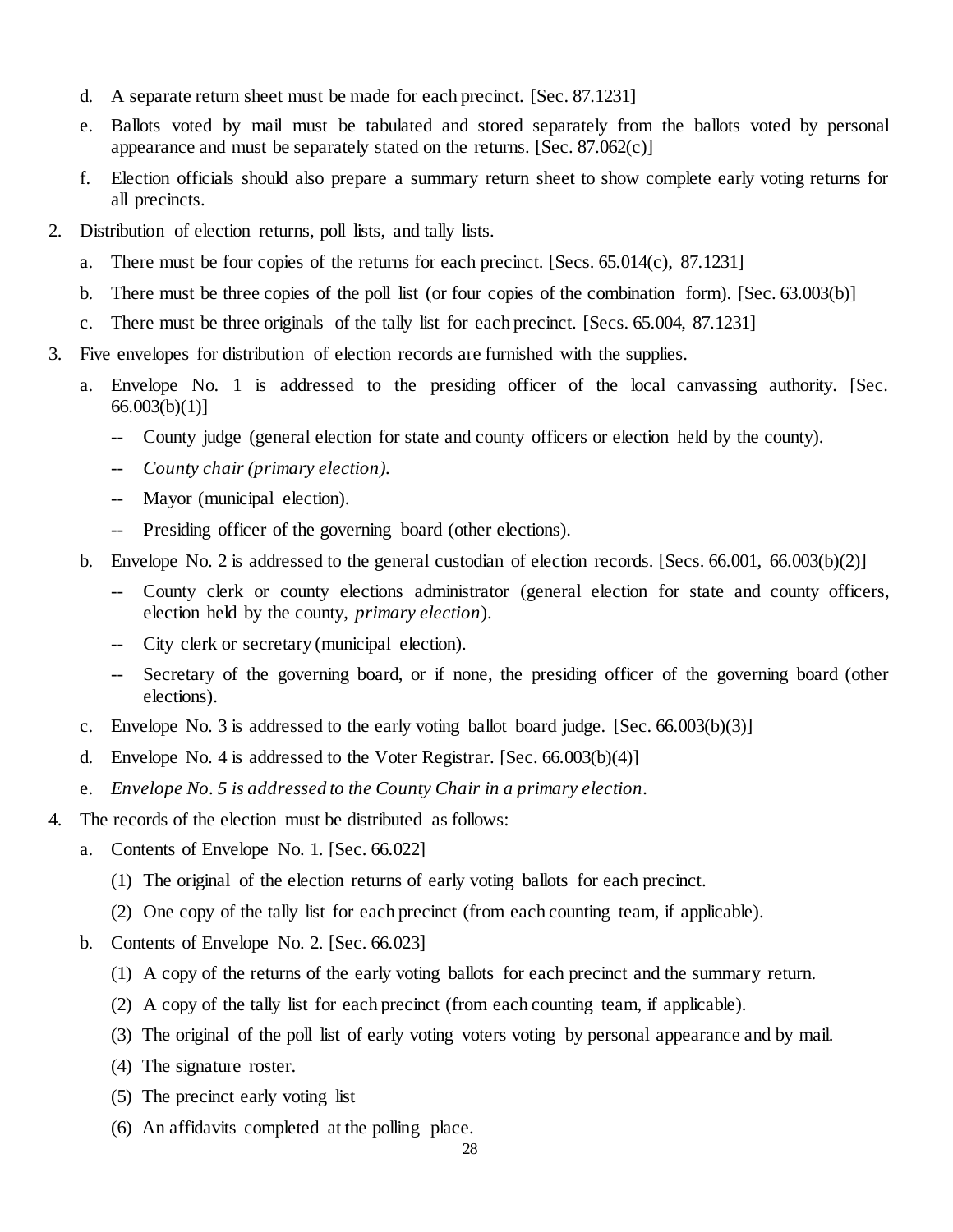- (7) Any certificates of appointment of poll watchers.
- c. Contents of Envelope No. 3. [Sec. 66.024]
	- (1) A copy of the returns of early voting ballots for each precinct and the summary return.
	- (2) A copy of the poll list of early voters voting by personal appearance and by mail.
	- (3) A copy of the ballot register.
- d. Contents of Envelope No. 4. [Sec. 66.0241]
	- (l) The precinct list of registered voters.
	- (2) The registration correction list, if any.
	- (3) Any Statements of Residence completed at the polling place or by mail or copies of identification submitted by mail.
	- (4) List of "ID" Voters.
	- (5) Copy of Combination Form, if used instead of individual affidavits.
- e. *Contents of Envelope No. 5.*
	- *-- Original of the Statement of Compensation, in a primary election.*
- f. Contents of early voting ballot box. [Sec. 66.025]
	- (1) The voted ballots.
	- (2) A copy of the early voting returns for each precinct and the summary return.
	- (3) A copy of the tally list for each precinct.
	- (4) A copy of the poll list of early voters voting by personal appearance and by mail.
- 5. Manner and time of delivery of records.
	- a. The presiding judge must deliver Envelope No. 1 in person to the presiding officer of the local canvassing authority, or if that officer is unavailable, to the general custodian of election records. [Sec. 66.051(a)]
	- b. The presiding judge must deliver Envelope No. 2 and Ballot Box No. 3, the rejected ballot envelope, the jacket envelopes containing the carrier envelopes and applications, and all unused supplies in person to the general custodian of election records. [Sec. 66.051(b)]
	- c. The presiding judge retains Envelope No. 3. [Sec. 66.051(c)]
	- d. The presiding judge must deliver Envelope No. 4 in person to the voter registrar, or if that officer is unavailable, to the general custodian of election records for later delivery to the voter registrar. [Sec. 66.051(d)]
	- e. The judge delivers the keys to the Ballot Box to:
		- (1) The sheriff for an election ordered by the governor or a county authority or *for a primary election*, unless the sheriff is on the ballot, in which case the keys are delivered to the county judge. If both the sheriff and the county judge are on the ballot, the keys are delivered to the county auditor, or, if there is no county auditor, to a member of the commissioners court, named by the court, who is not on the ballot. [Sec.  $66.060(a)(1)$ ]
		- (2) The chief of police or city marshal for an election ordered by a city authority. [Sec.  $66.060(a)(2)$ ]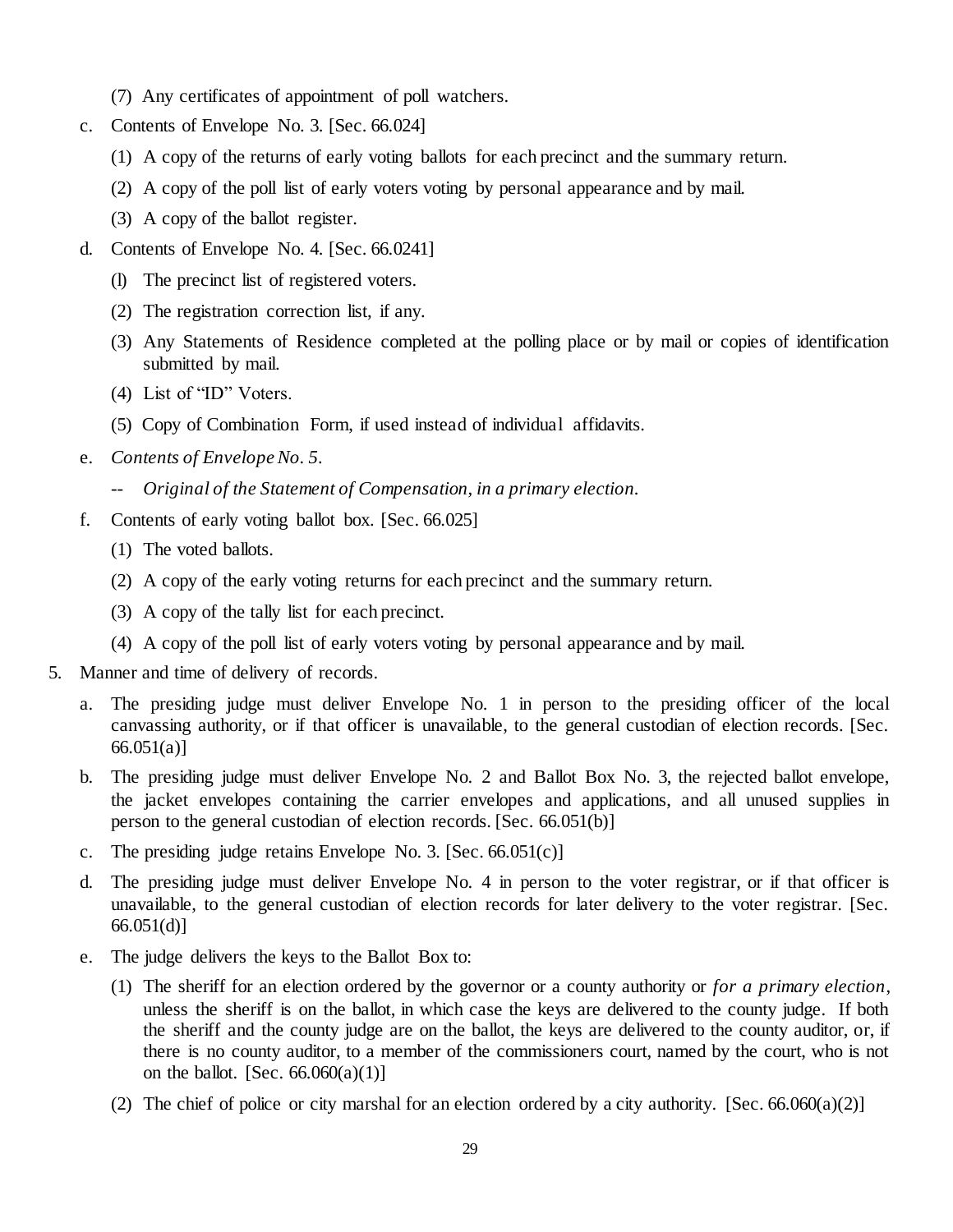- (3) The constable of the justice precinct in which the governing body's office is located, or if the constable's office is vacant, to the sheriff of the county, for an election ordered by a political subdivision other than a county or city. [Sec.  $66.060(a)(3)$ ]
- f. *Envelope No. 5 is delivered to the County Chair.*
- g. Time.
	- (1) Records must be delivered to the appropriate authority immediately after the returns are completed. [Secs. 66.053(a), 87.063]
	- (2) If the judge determines that the ballots will not be counted in time to permit delivery of the records by 2:00 a.m. of the day following the election, he or she must notify the general custodian of election records by telephone between midnight of election day and 1:00 a.m. of the following day of:
		- -- The vote totals tallied for each candidate and for and against each measure at the time of notification.
		- -- The expected time of finishing the count. [Secs. 66.053(b), 87.063]
	- (3) In every election, the early voting ballot board records must be delivered to the appropriate authorities not later than 24 hours after the polls close. [Secs. 66.053(c), 87.063]
- 6. At the time the early voting ballot board records are delivered, supplies shall be returned to the authority responsible for providing such supplies. The presiding judge shall follow the instructions of such authority regarding the storage or return of empty ballot boxes and their keys and other equipment. [Sec. 87.123]

### <span id="page-33-0"></span>**SECTION G. REPORTING EARLY VOTES**

- 1. The presiding judge of the Board must deliver the counted ballots, the early voting election returns, other early voting election records, and ballot box keys to the appropriate authorities. [Sec. 87.063]
- 2. The early voting totals must reflect the number of early votes for each candidate or measure by election precinct. [Secs. 67.004(c), 87.1231]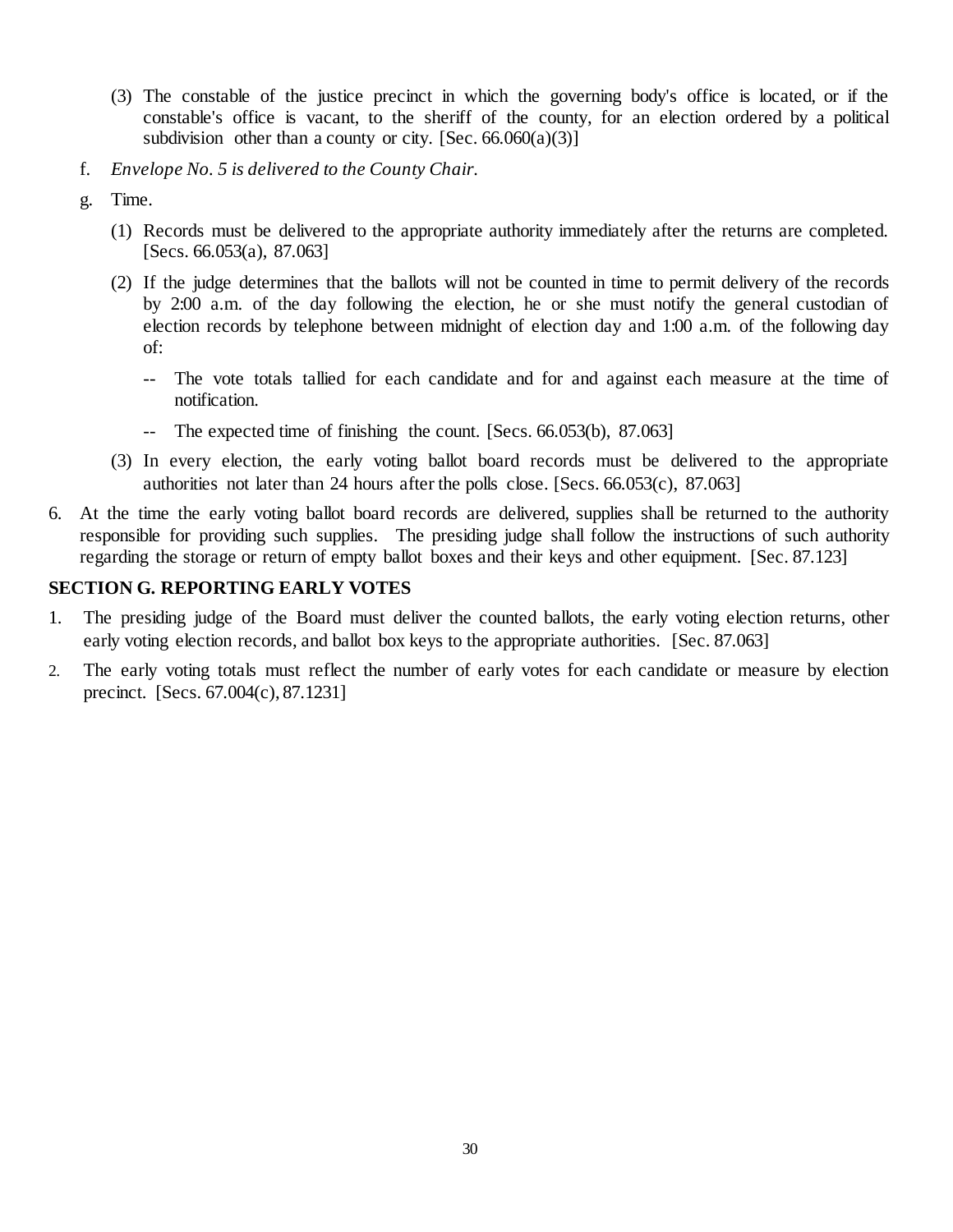# **CHAPTER 6**

# <span id="page-34-0"></span>**EXAMINING, PREPARING, AND COUNTING VOTED OPTICAL SCAN BALLOTS**

### <span id="page-34-2"></span><span id="page-34-1"></span>**SECTION A. PROCESSING BALLOTS COUNTED AT CENTRAL COUNTING STATION**

- **NOTE**: If the ballots are to be delivered to the central counting station before the time the polls are closed on election day, the intervals during the day at which the ballots are to be delivered must be stated in the resolution, order, or other official action authorizing the early deliveries. [Sec. 127.124]
- 1. The early voting clerk shall deliver the early voting ballots to the central counting station. This should include the container for the early voting electronic system ballots that are to be counted by automatic tabulating equipment at a central counting station. This shall be done without opening the container.
- 2. The early voting electronic system ballots counted at a central counting station, the ballots cast at precinct polling places and the ballots voted by mail shall be tabulated separately and shall be separately reported on returns. [Sec. 87.103]
- 3. The general custodian of records shall post a guard to ensure the security of ballot boxes containing voted ballots throughout the period of tabulation at the central counting station. [Sec. 127.1232(a)]
- 4. The general custodian of election records in a county with a population of 100,000 or more shall implement a video surveillance system that retains a record of all areas containing voted ballots from the time the voted ballots are delivered to the central counting station until the canvass of precinct election returns. The surveillance system must also retain a record of all areas containing voted ballots from the time the voted ballots are delivered to the signature verification committee or early voting ballot board until the canvass of precinct election returns. Video must be made available to the public by a livestream. The recorded video is an election record and must be retained by the general custodian of election records until the end of the calendar year in which the election is held or an election contest filed in the county has been resolved, whichever is later.  $[Sec. 127.1232(b)-(d)]$

### <span id="page-34-3"></span>**SECTION B. DELIVERY OF BALLOT BOX**

1. Poll watchers may accompany election officials delivering ballot container after optical scan mail ballots are qualified. [Sec. 33.060]

If delivery is made in a vehicle, it is sufficient to allow the watchers to follow in a different vehicle and to drive in such a manner that the watchers are able to keep the delivery vehicle in sight.

- 2. The officers must present the ballot box to the presiding judge of the counting station or his or her designee.
- 3. The delivering officers must then exchange the ballot box for a signed receipt. [Sec. 127.068(a)]
- 4. The rejected ballot envelopes, jacket envelopes containing the carrier envelopes, and any unused supplies are returned to the general custodian of election records.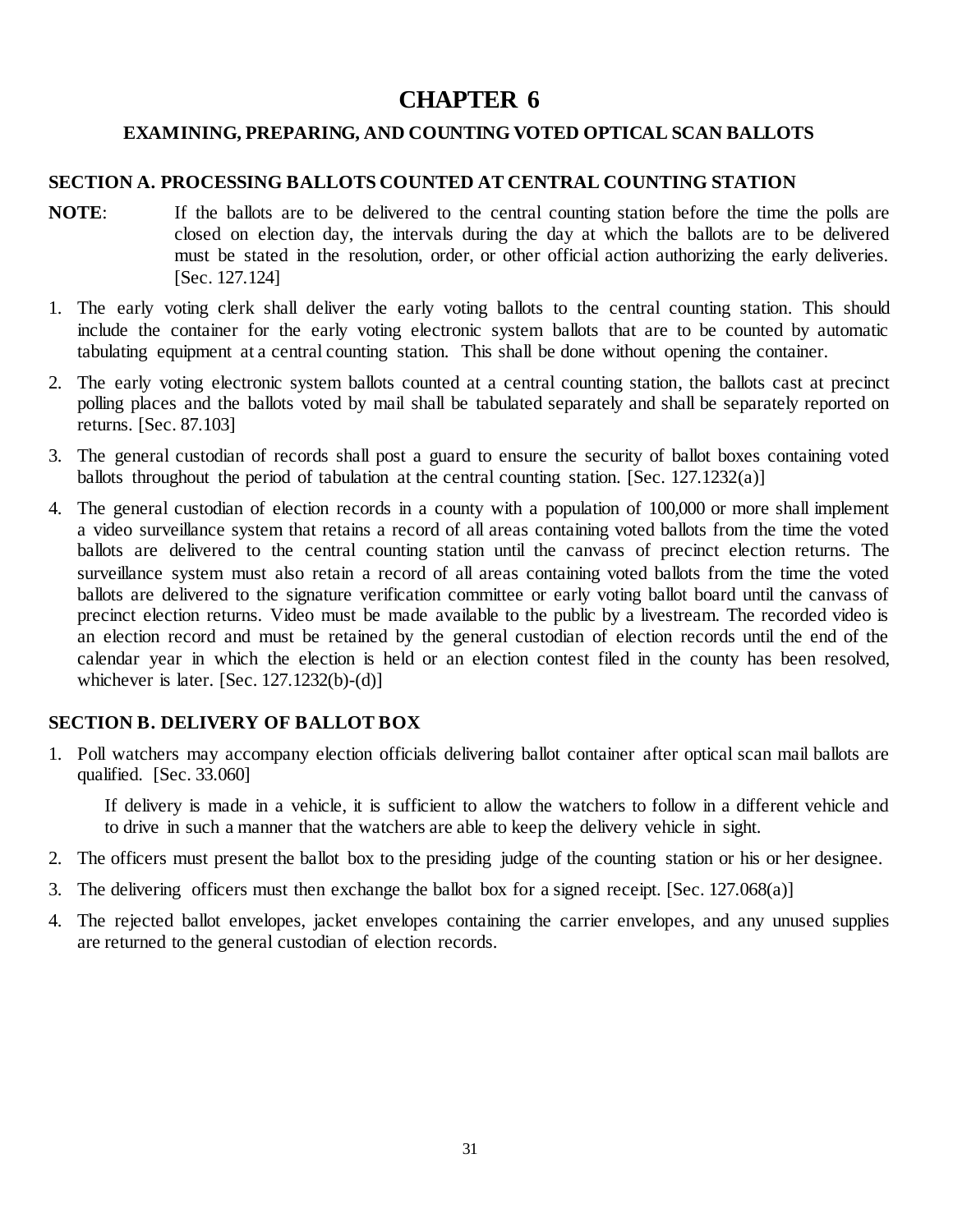# **CHAPTER 7**

### **RECONVENING EARLY VOTING BALLOT BOARD**

<span id="page-35-1"></span><span id="page-35-0"></span>The early voting ballot board must reconvene after the election to review and qualify provisional ballots and to qualify ballots that were cast from outside the United States on or before election day and that are received by the sixth day after election day. The early voting clerk may determine whether or not the committee will need to reconvene after election day to verify signatures or leave that authority with the early voting ballot board. We recommend that this decision be made prior to election day. If the authority is left with the committee, we recommend that the committee coordinates with the board and the early voting clerk for delivery of the jacket envelope ballots by mail. If there is a SVC, the SVC must verify the signatures before the EVBB meets. The SVC would follow the same procedures of when they first convene.

# <span id="page-35-2"></span>**SECTION A. ESTABLISHING THE EARLY VOTING BALLOT BOARD TO REVIEW PROVISIONAL BALLOTS**

The authority appointing the early voting ballot board may determine which members of the board will review and count the provisional ballots. The entire ballot board is not required to be present. A minimum of three members of the board is required to conduct the review.

- 1. Convening Early Voting Ballot Board.
	- a. The presiding judge of the early voting ballot board may convene the board as soon as practicable after the voter registrar has completed the review of the provisional ballots**, or if the voter registrar reviews the provisional ballots in "batches" and releases completed "batches" sequentially, the presiding judge may convene the board as soon as practicable after the voter registrar has completed one or more "batches."** The judge must post a notice on the bulletin board used for posting notices of meetings of the governing body ordering the election no later than 24 hours before each time the board is scheduled to meet. The board may also convene while the voter registrar continues the review.
	- b. The early voting ballot board cannot convene a final time until after the 6th day after the election due to voter ID verification. We recommend to review provisional ballots on a rolling basis.
- 2. Delivery of Materials To Early Voting Ballot Board.
	- a. The board should obtain from the authority conducting the election a package of supplies, including the:
		- (1) Return sheets;
		- (2) Tally sheets; and
		- (3) Envelopes for Accepted and Rejected Ballots.
	- b. The general custodian will deliver to the early voting ballot board the Lists of Provisional Voters from each precinct.
- 3. Delivery of Provisional Ballots.
	- a. The early voting ballot board presiding judge shall take receipt of (1) the provisional ballots directly from the voter registrar or the custodian of election records and (2) the List of Provisional Voters Who Presented Proper Identification to Voter Registrar at a time and place to be determined by the presiding judge. [Sec. 65.0541]
	- b. The presiding judge completes the Verification of Provisional Ballots and Serial Numbers Form by signing at the time of receipt that the seal(s) were intact, the serial numbers of the seal(s) were accurately reflected, and the number of provisional ballots received.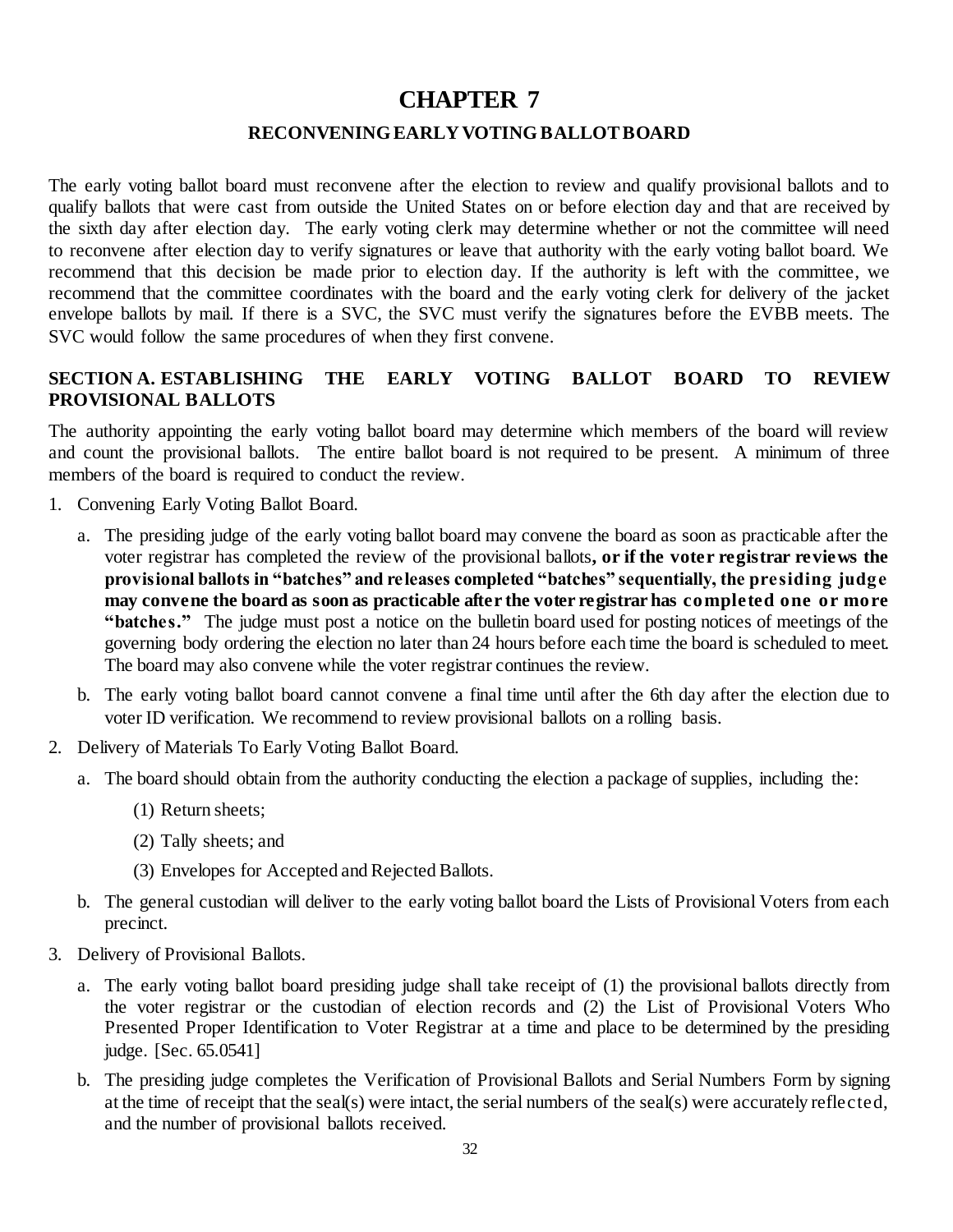4. Review of Provisional Ballots.

The early voting ballot board shall review both the election judge's and the voter registrar's notation on each Provisional Ballot Affidavit Envelope to determine whether or not the ballot should be counted as indicated below.

- a. Provisional ballots to be counted:
	- (1) The ballot shall be counted if the voter failed to submit identification at the polling place, but the voter registrar indicated the voter presented an acceptable form of photo identification or executed a Reasonable Impediment Declaration and presented one of the forms of supporting identification in person at the registrar's office within six calendar days after the date of the election and the voter was otherwise eligible to vote in the election.
	- (2) The ballot shall be counted if the voter failed to submit identification at the polling place, but the voter registrar indicated on the Provisional Ballot Affidavit Envelope that the voter applied for and received the disability exemption under Section 13.002(i) of the Election Code by the sixth day after election day and the voter was otherwise eligible to vote in the election.
	- (3) The ballot shall be counted if the voter failed to submit identification at the polling place, but the voter registrar indicated the voter completed one of the two curing affidavits set out in Section 65.054(b)(2)(B) (consistent religious objection to being photographed) or 65.054(b)(2)(C) (identification unavailable due to declared natural disaster) no later than the sixth day after election day.
	- (4) If the election judge indicated that the reason for casting a provisional ballot was that the voter appeared on the list of registered voters as having cast a ballot by mail, and the voter claimed that he or she never received the mail ballot, or would like to cancel his or her mail ballot, the provisional ballot shall be counted if the voter's mail ballot has not already been received.
	- (5) If the voter registrar indicated that the provisional voter is registered to vote in the territory holding the election, the ballot shall be counted.
	- (6) If the voter registrar indicated that the provisional voter is registered to vote, but was erroneously listed in the wrong precinct, the ballot shall be counted.
	- (7) If the voter was erroneously removed from the voter registration list and is otherwise qualified to vote, the ballot shall be counted.
	- (8) If the voter registrar has information in the office that the voter completed a voter registration application, and the voter is otherwise qualified, the ballot shall be counted. (For example, evidence that the voter submitted and application at a DPS office or via a volunteer deputy registrar.)
- b. Provisional ballots not to be counted:
	- (1) If the election judge indicated that the voter did not provide an acceptable form of identification and the voter registrar noted that the voter did not (1) present an acceptable form of identification to the voter registrar, (2) did not execute a Reasonable Impediment Declaration and did not present a form of supporting identification, (3) complete one of the curing affidavits set out in Section 65.054(b)(2)(B) or  $65.054(b)(2)(C)$ , or (4) apply for and receive a disability exemption by the sixth day after election day, then the ballot shall not be counted.
	- (2) If the election judge indicated that a voter with a permanent disability exemption to the identification requirements did not submit the registration certificate at the polling place, and the voter registrar notes that the voter failed to (1) present their registration certificate with exemption, (2) present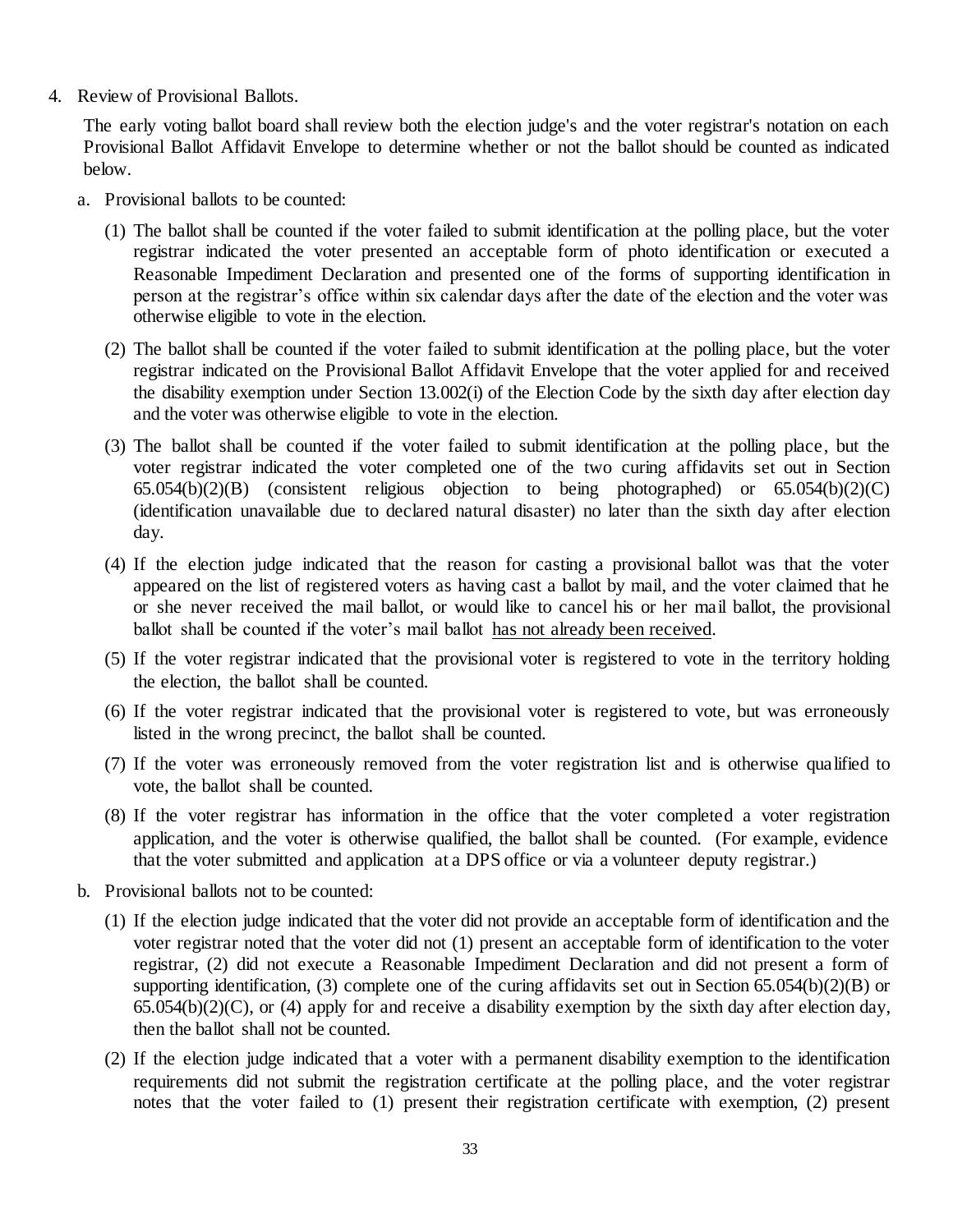another form of acceptable identification, or (3) apply for and receive a permanent disability exemption by the sixth day after election day, the ballot shall not be counted.

- (3) If a voter voted provisionally due to having an outstanding mail ballot that has not yet been cancelled, the provisional ballot shall not be counted if the provisional voter has already voted.
- (4) If the voter registrar indicated that the provisional voter is not registered to vote in the territory holding the election or the registration was not effective in time for the election, the ballot shall not be counted.
- (5) If the voter registrar indicated that the provisional voter is registered to vote at a different precinct other than the one the voter voted in, the ballot shall not be counted. This is not the case if the county that is part of the countywide polling place program.
- (6) If the election judge indicated that the voter was on the list of registered voters, but the voter's registered residence address is outside the political subdivision, the ballot shall not be counted.
- (7) If the voter registrar indicated that an incomplete application was received from the provisional voter but the required additional information was not returned, the ballot shall not be counted.
- 5. Disposition of Accepted or Rejected Ballots.
	- a. The presiding judge shall indicate the disposition of each ballot on the provisional voter affidavit envelope.
	- b. The presiding judge shall also indicate the disposition of each ballot on the List of Provisional Voters for that precinct.
	- c. The ballots to be counted shall be removed from their provisional ballot envelopes (which are sealed in a secrecy envelope). After at least 10 secrecy envelopes have been removed from the provisional ballot envelopes and placed in a separate container, the secrecy envelopes are opened, and the ballots are counted under the normal procedure for counting ballots by mail in an election either by hand counting or by central counting station [See Chapters 5 and 6]. The presiding judge of the early voting ballot board or central counting station shall complete a return sheet of the votes and record them by precinct. The Provisional Voter Affidavit Envelopes are placed in the Envelope for Accepted Voters and delivered to the general custodian of election records.
	- d. The Provisional Voter Affidavit Envelopes that are not counted are placed in the Envelope for Rejected Provisional Ballots and delivered to the general custodian of election records.
	- e. Rejected Provisional Ballot Affidavit Envelopes may not be opened except by court order. [1 T.A.C. § 81.176(14)]
- 6. Counting Paper Ballot Provisional Ballots.
	- a. See Chapters 5 and 6 for counting rules.
	- b. Once counted, the provisional ballots shall be re-locked and returned to the custodian of election records. The key shall be delivered to the custodian of the key.
	- c. If a DRE system is used for provisional voting, the entity conducting the election will direct how provisional ballots are processed.
- 7. Counting of Provisional Ballots Electronically (optical scan).
	- a. The manager of the central counting station shall decide whether the ballot board shall manually count the ballots with the totals manually added to the computer count for a canvass total or whether the central counting station shall reconvene.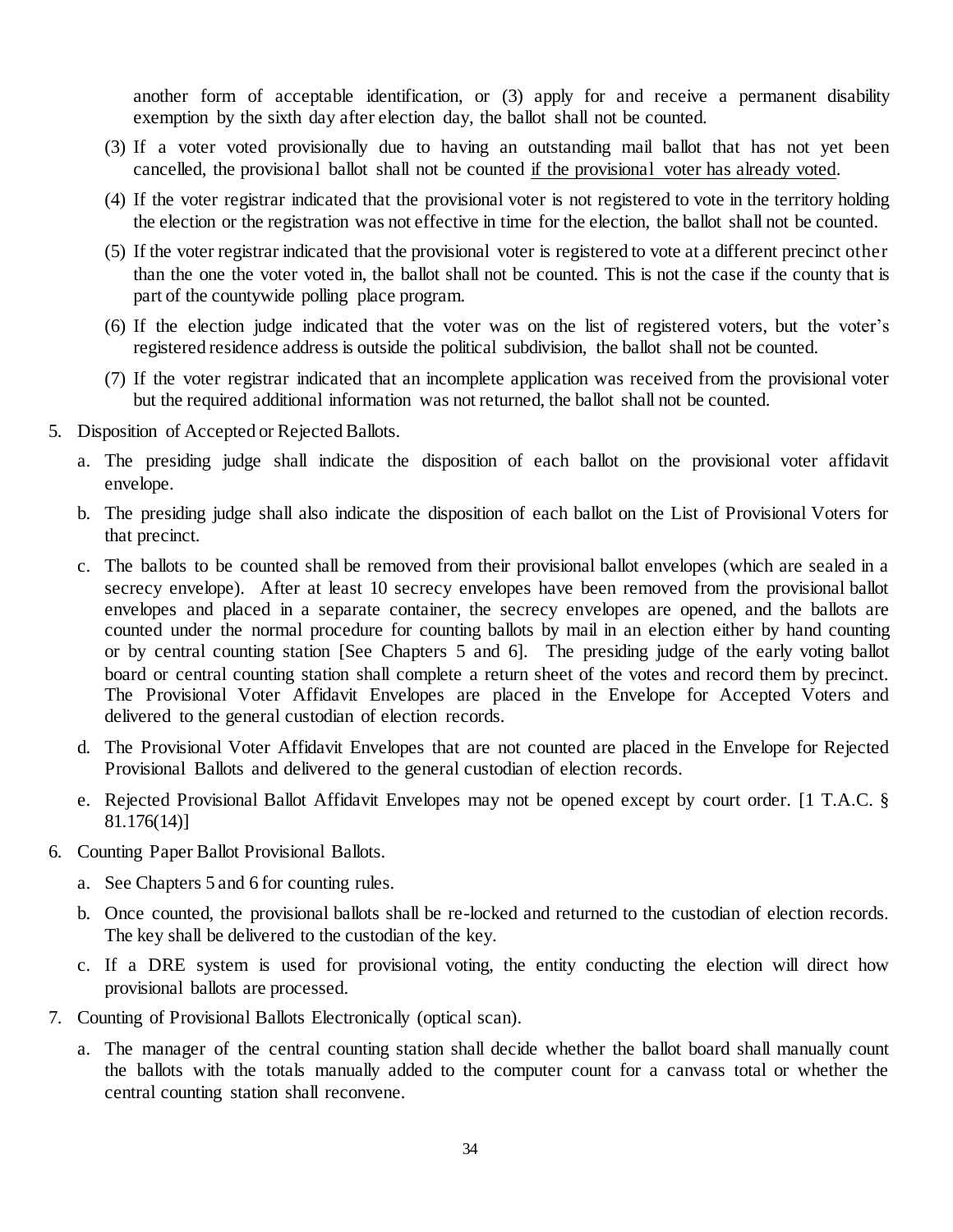- b. The manager shall send notice to the presiding judge of the ballot board prior to reconvening the board as to whether the ballots are to be counted manually by the board or whether the ballots are to be prepared for delivery to the central counting station.
- c. If the ballots are to be counted by the central counting station, the manager must post notice at least 24 hours prior to reconvening the central counting station. Section 1.006 does not apply.
- d. A ballot transmittal form must be completed by the presiding judge of the ballot board. The transmittal form will accompany the accepted provisional ballots.
- e. Prior to the beginning of the count at a central counting station, the manager shall run the required second logic and accuracy test using the same test deck as on Election Day. After the count is complete, the manager shall run the required third logic and accuracy test. If the test is not successful, the count is void.
- f. The central counting manager may add the provisional ballots to the original returns by hand in order to provide one complete return sheet, may enter the provisional ballots directly on the electronic voting system to have one final electronic return sheet or may provide a separate return sheet with just provisional ballot vote totals. The return sheets are placed in Envelope No. 2 and delivered to the custodian of election records.
- g. The counted provisional ballots and other election materials are returned to the custodian of election records and retained for the appropriate preservation period.

**NOTE**: Since provisional ballots will probably be processed and counted at the same time as the late early voting by mail ballots, additional procedures relating to late ballots pursuant to 1 T.A.C. Sec. 81.37 may also apply.

8. Notice to Provisional Voters.

Not later than the 10th day after the local canvass, the early voting ballot board's presiding judge shall deliver written notice regarding whether the provisional ballot was counted to the provisional voter, and if the ballot was not counted, the reason the ballot was not counted. The presiding judge shall use the information provided on the affidavit to obtain the proper mailing address for the voter and the final resolution of the provisional ballot.

- 9. Distribution of Provisional Voting Records.
	- a. Custodian of election records receives:
		- (1) Lists of Provisional Voters;
		- (2) Return sheets;
		- (3) Tally Sheets;
		- (4) Envelopes for Accepted and Rejected Provisional Ballot Affidavit Envelopes;
		- (5) Counted Ballots; and
		- (6) Verification of Provisional Ballots and Serial Numbers.
	- b. Custodian of the key receives the key to the ballot box after it has been locked.
	- c. Presiding officer of the canvassing authority receives:
		- (1) Return sheets; and
		- (2) Tally Sheets.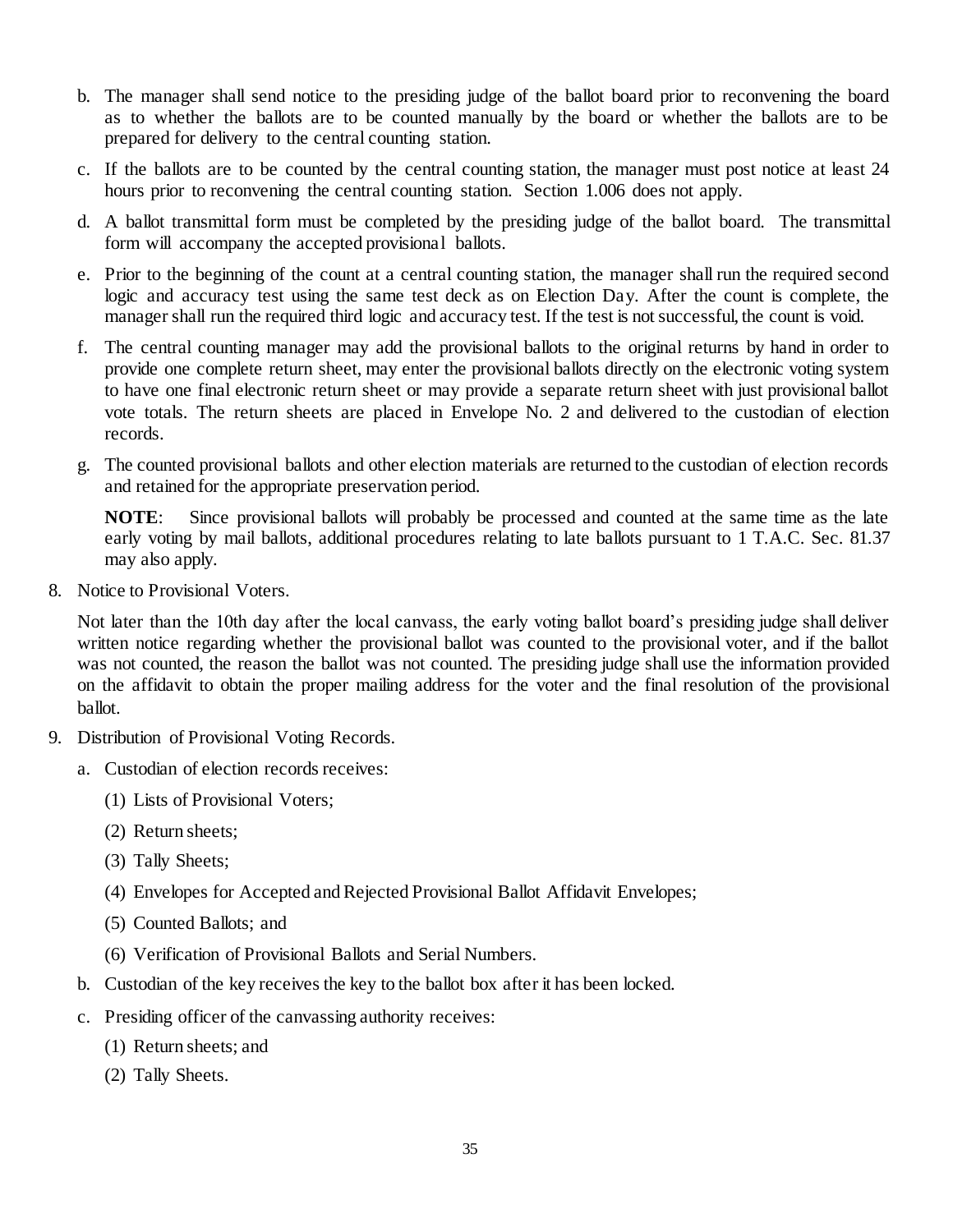# <span id="page-39-0"></span>**SECTION B. RECONVENING FOR QUALIFYING LATE EARLY BALLOTS BY MAIL**

1. Requirements for ballots to be counted late.

The Board must reconvene to count mail ballots which:

- a. arrived by 5pm on the day after election and bear a cancellation mark of a common or contract carrier or courier indicating a time not later than 7pm at the location of the election on election day.
- b. were cast from outside the United States;
- c. were placed in delivery before the polls closed; and
- d. arrived not later than the 5th day (non military overseas) or 6th day (military) after election day. [Sec.  $86.007(d)$ ]

**NOTE**: If the 5th or 6th day falls on a Saturday, Sunday, or federal or state holiday, this deadline is extended to the next regular business day. [Sec. 86.007(d-1)]

- 2. When should the board reconvene?
	- a. The general rule is on the 9th day after election day or earlier, if the early voting clerk can determine that all ballots cast from outside the United States have been received.  $[Sec. 87.125(a)]$
	- b. For a general election for state and county officers, the date moves to the 13th day after election day, or earlier if the early voting clerk can determine that all ballots cast from outside the United States have been received.  $[Sec. 87.125(a-1)]$
- 3. The Carrier Envelope must be:
	- a. timely submitted;
	- b. properly addressed with postage (no postage is required for FPCA carrier envelopes); and
	- c. bear a cancellation mark from a postal service before the polls close or a receipt mark from a common or contract carrier indicating the ballot was received before the polls closed.
- 4. Additional general provisions.
	- a. The presiding judge shall notify the early voting clerk as to the time and place where the board will reconvene. The notice must be made in time so the early voting clerk may give proper notice of the delivery. The early voting clerk must post notice of delivery of jacket envelopes and any other accompanying papers to the early voting ballot board at least 24 hours prior to the delivery. The notice shall be posted at the main early voting polling place. Section 1.006 does not apply.
	- b. The presiding judge shall send notice to the custodian of the key and the custodian of election records to redeliver the ballot box containing the counted ballots and the key to the box. After the late ballots have been counted, the presiding judge shall lock the late counted ballots in the ballot box. The presiding judge shall deliver the ballot box to the general custodian of election records and the key to the ballot box to the custodian of the key.
	- c. Poll watchers are entitled to be present.
	- d. If all mail ballots were received by the close of voting on election day or no ballots were received by the appropriate deadline for the election, the early voting clerk shall certify that fact and deliver the certification to the canvassing board before they convene to canvass the votes. [Sec. 87.125(a)]
- 5. Special provisions for paper ballots.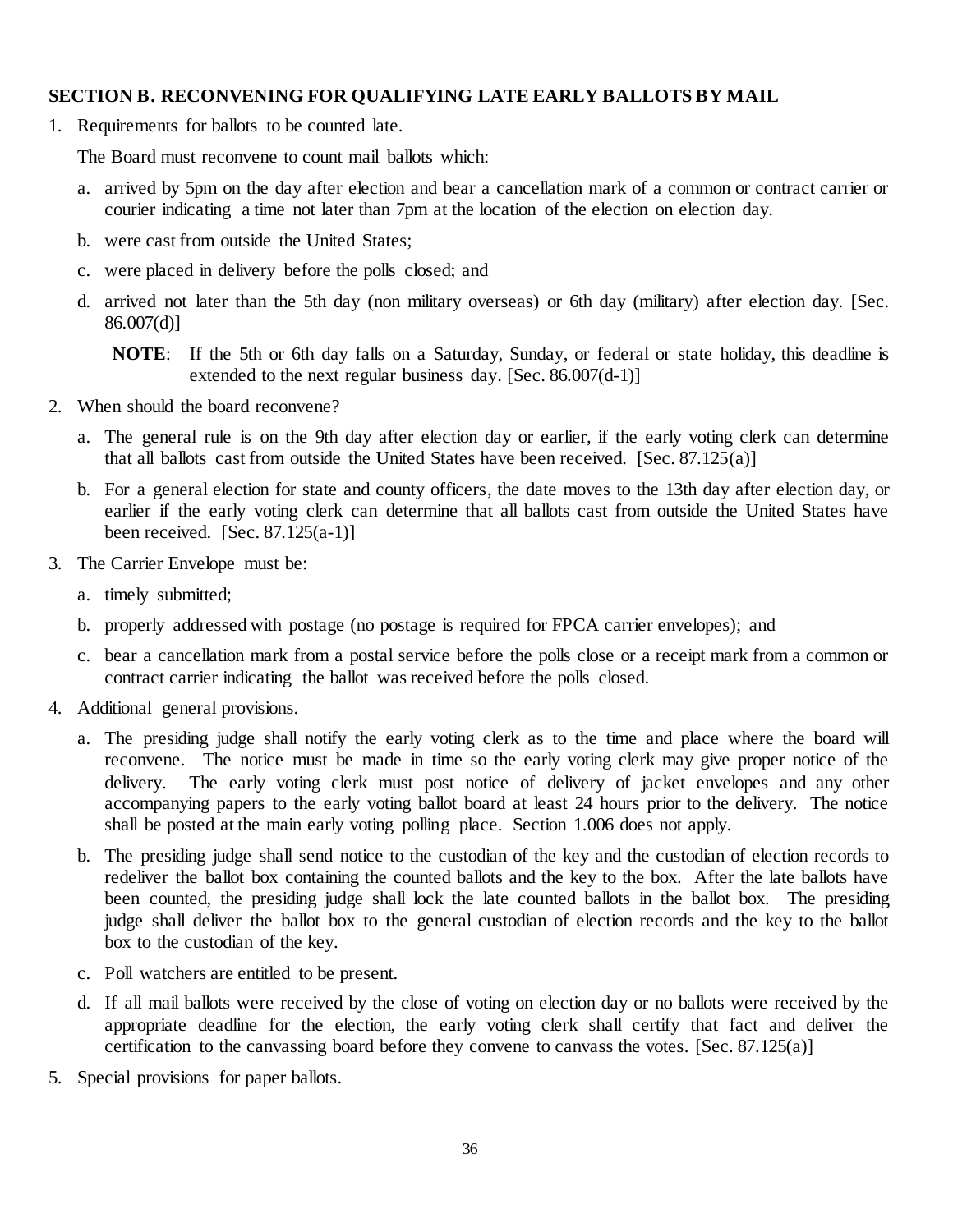- a. Once the ballots have been qualified, the presiding judge shall use the regular method of counting ballots by keeping three new tally sheets, counting by precinct, and having at least two members per tally team. [Ch. 65, Secs. 87.062, 87.103; 1 T.A.C. § 81.37(b)]
- b. Once the board has counted all the ballots, an original and three copies of the return sheet shall be prepared.
- c. The distribution of the tally sheets and return sheets shall be made in accordance with the Texas Election Code, Subchapter B, Chapter 66.
- d. The canvassing board shall add the returns from both early voting return sheets when canvassing the vote.
- 6. Provisions for Electronic Voting Systems. [1 T.A.C. § 81.37(c); Sec. 87.103]
	- a. The manager of the central counting station shall decide whether the ballot board shall manually count the ballots with the totals manually added to the computer count for a canvass total or whether the central counting station shall reconvene.
	- b. The manager shall send notice to the presiding judge of the ballot board prior to reconvening the board as to whether the ballots are to be counted manually by the board or whether the ballots are to be prepared for delivery to the central counting station.
	- c. If the ballots are to be counted by the central counting station, the manager must post notice at least 24 hours prior to reconvening the central counting station. Section 1.006 does not apply.
	- d. A ballot transmittal form must be completed by the presiding judge of the ballot board. The transmittal form will accompany the ballots qualified.
	- e. The manager must order a 2nd test to be conducted prior to the count. The test must be successful.
	- f. Poll watchers are entitled to be present.
	- g. After the 2nd test is successful, the unofficial election results preserved by electronic means shall be loaded in the tabulating equipment.
	- h. The tabulation supervisor shall print a status report before the count is to begin. This status report shall be compared with the report run on election night. If the two status reports do not match, the electronic ballots must be counted by hand and the total manually added to the returns printed on election night.
	- i. If the status reports match, the tabulation supervisor may order the count to begin. The precinct returns from these counts may be included with the original precinct counts. The tabulation supervisor does not need to keep the precinct-by-precinct results of the late ballots separate from other early voted ballots.
	- j. Once the ballots have been counted, results shall be prepared in the regular manner. The manager shall prepare a certification and attach it to the returns, then place both in envelope #1 to be delivered to the presiding officer of the canvassing board indicating that the results supersede any returns printed prior to the reconvening of the central counting station after election day.
	- k. After the results have been prepared, a successful 3rd test must be performed.
	- l. The results, ballots, and distribution of ballots and all records shall be made in the regular manner.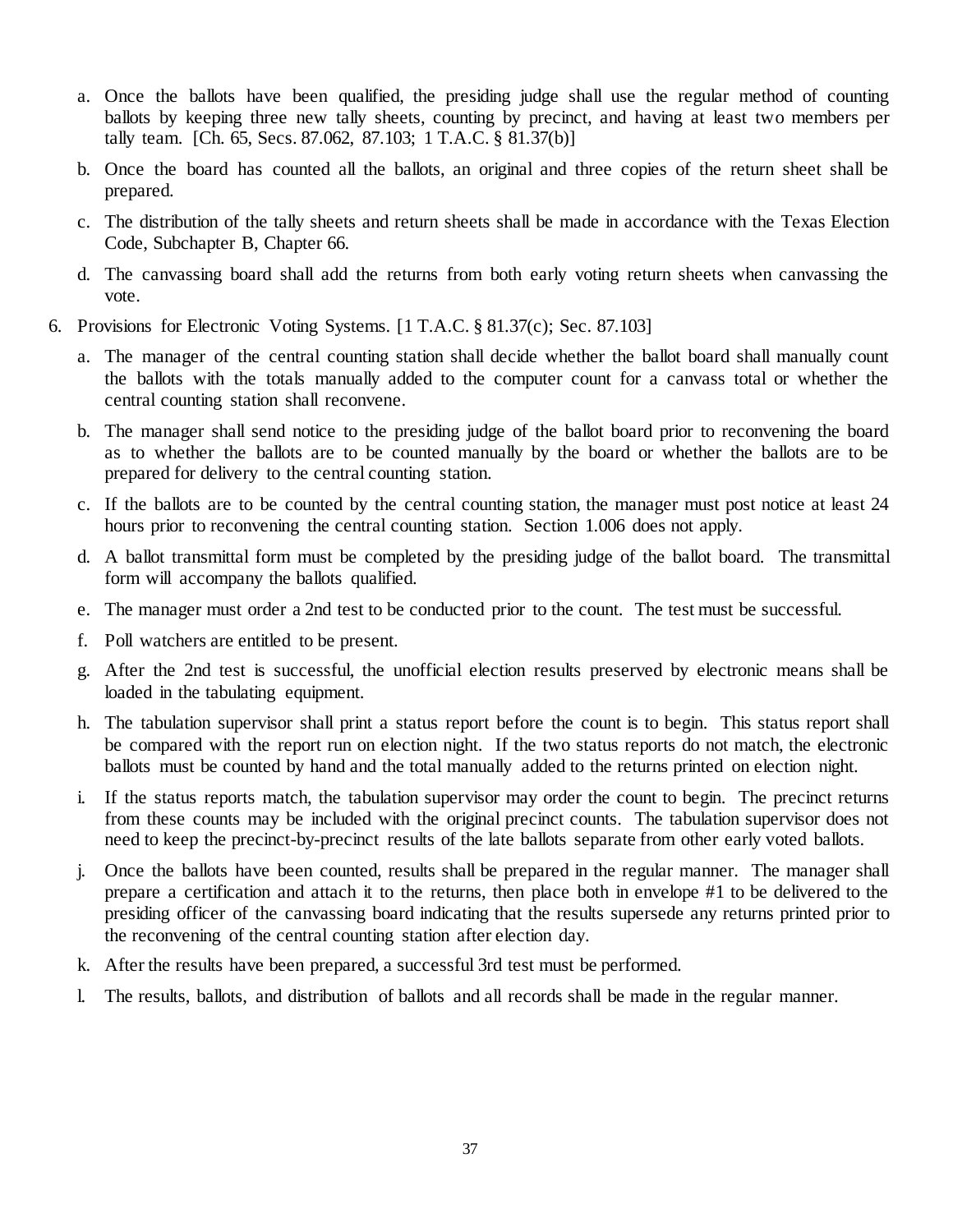### **APPENDIX A**

### **This chapter will have examples of questions we see arise for a Signature Verification Committee and examples of situations.**

### **1. Do the signatures on the voter's mail ballot application and carrier envelope have to be identical?**

The Signature Verification Committee's duty is to compare signatures, but the committee members are not handwriting experts. The committee members should use their best judgment in determining whether the signatures on the voter's mail ballot application and carrier envelope are those of the same voter. The committee chair or committee members may request from the county clerk, election administrator, or voter registrar any signatures that are on file for a voter. This information may be provided electronically. The committee must decide by a majority vote that the signatures are of the same person, or not of the same person. The standard should be whether the two signatures could have been made by the same person.

In addition, if the voter provides personal identification information on the carrier envelope that matches the voter's registration record, the signatures on the mail ballot application and the carrier envelope shall be rebuttably presumed to be the signatures of the voter. [Sec. 87.041(d-1))] Thus, the only way to reject a mail ballot due to a signature mismatch is for a member of the SVC to rebut this presumption. The presumption may be rebutted by presenting other past signatures on file with the early voting clerk or voter registrar that would support a finding that the signatures on the carrier envelope and mail ballot application are not those of the same voter.

# **2. When does the committee need to ask for copies of signatures from the county clerk or voter registrar?**

There is nothing in the Election Code that states when such a request should be made. The committee members may ask for these documents of voters' signatures in advance as long as it is reasonable. We recommend that the request be made with ample time to allow the clerk or registrar to prepare the requested documents. Electronic copies of these documents may be sent to the committee. Only committee members can request this information.

### **3. What is a majority vote?**

The Election Code does not state what constitutes a majority of the SVC. Some counties will determine by the full committee, committee members present, or members of the subcommittees. Our recommendation is that the board come to an agreement of what constitutes a majority and that the committee use that standard throughout the process.

### **4. May the SVC keep notes?**

The SVC may not disclose the results of the accepted and rejected ballots. However, the committee may keep notes. Please keep in mind that these notes are subject to public information requests.

### **5. Are the carrier envelopes and applications public information?**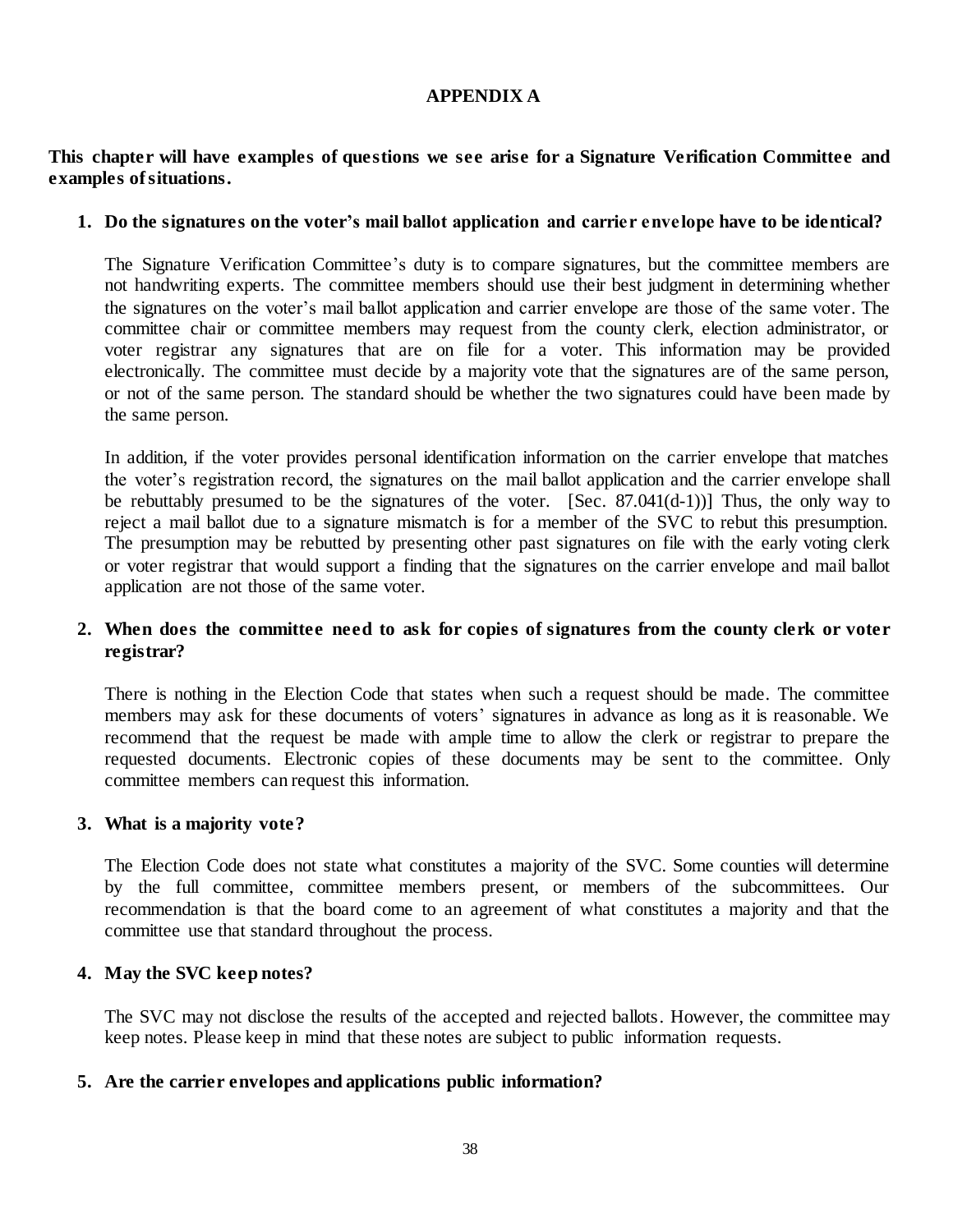Yes. A copy of an application for a ballot to be voted by mail is not available for public inspection, except to the voter seeking to verify that the information pertaining to the voter is accurate, until the first business day after the election day of the earliest occurring election for which the application is submitted. Originals of the applications and carrier envelopes are not available for public inspection until those materials are delivered to the general custodian of election records after the election. [Sec. 86.014]

### **6. Does the SVC separate rejected and accepted ballots?**

Yes. The SVC needs to separate the rejected and accepted ballots, because if the SVC has determined that the signatures are not those of the same person, the board may make a determination that the signatures are those of the same person by a majority vote of the board's membership. The EVBB **may not** determine whether a voter's signatures on the carrier envelope certificate and ballot application are those of the same person if the committee has determined that the signatures are those of the same person.  $[Sec. 87.027(i)]$ 

### **7. When is the earliest the SVC can meet?**

The first day the SVC can meet is 20 days before the election day. For the November 8, 2022 election, the earliest the SVC may meet is October 19, 2022. There is no county population requirement for meeting 20 days before Election Day.

### **8. Is there a limit on how many times the SVC may meet?**

No. There is no limit on the times the SVC may meet. The clerk shall post notice of the time of each delivery. The notice must remain posted continuously for at least two days before the date of the delivery. [Sec. 87.027(h)] Postings required by this section shall be made on the bulletin board used for posting notice of meetings of the commissioners court, in an election for which the county election board is established or a primary election, or of the governing body of the political subdivision in other elections. [Sec. 87.027(k)] The SVC may meet after Election Day to verify signatures of late ballots; however, that is to the discretion of the early voting clerk.

### **9. May a vacancy be filled if the SVC has convened?**

Yes. A vacancy on the committee shall be filled by appointment from the original list or from a new list submitted by the appropriate county chair. [Sec. 87.027(d)]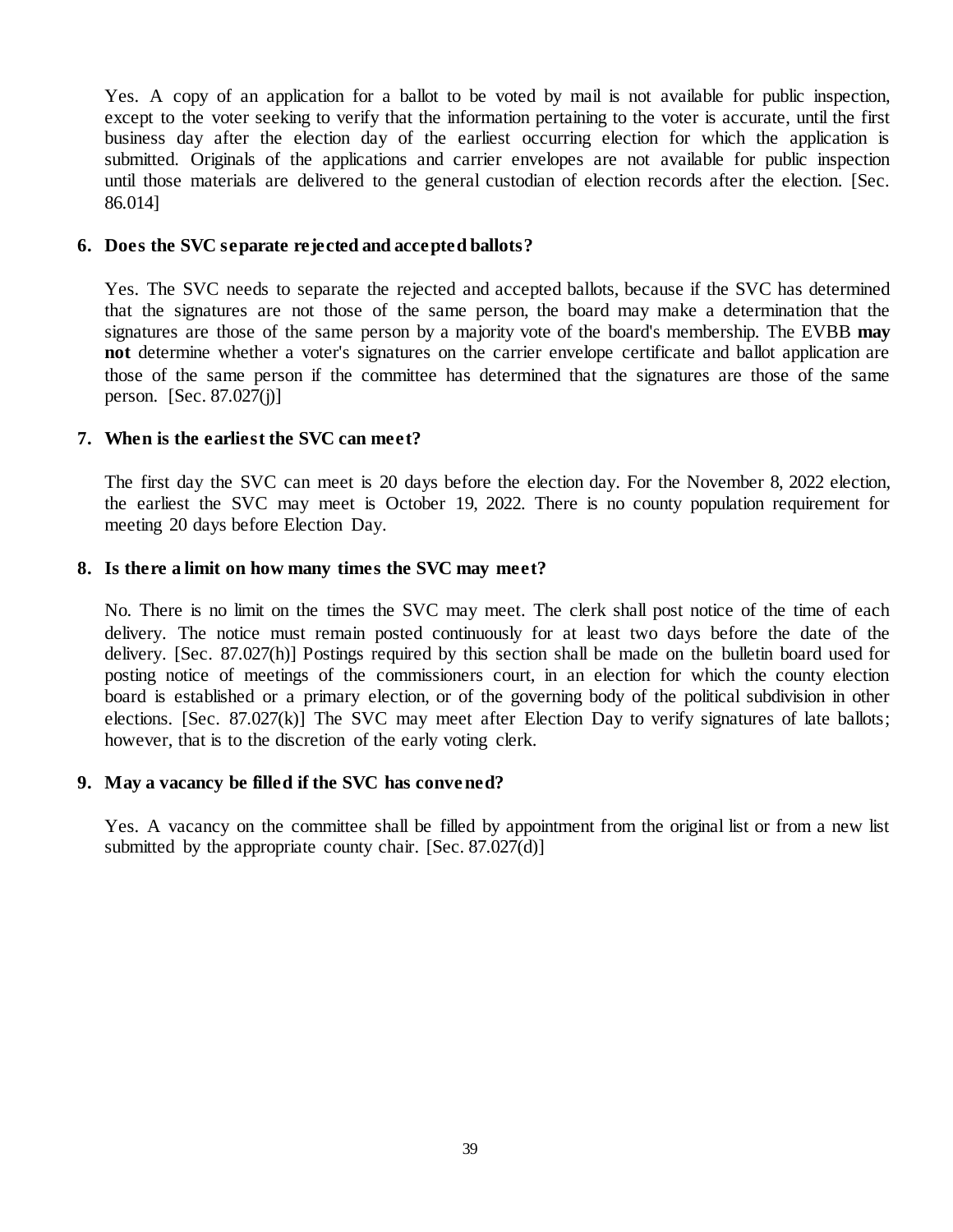# **SITUATION 1: Voter's Signature does not Match**

- 1. The SVC's duty is to compare signatures, but the committee members are not handwriting experts. The committee members should use their best judgment in determining whether the signatures on the voter's mail ballot application and carrier envelope are those of the same voter. The committee chair or committee members may request from the county clerk, election administrator, or voter registrar any signatures that are on file for a voter. This information may be provided electronically. The committee must decide by a majority vote that the signatures are of the same person, or not of the same person. The standard should be whether the two signatures could have been made by the same person.
- 2. If the voter provides personal identification information on the carrier envelope that matches the voter's registration record, the signatures on the mail ballot application and the carrier envelope shall be rebuttably presumed to be the signatures of the voter. [Sec. 87.041(d-1))] Thus, the only way to reject a mail ballot due to a signature mismatch is for a member of the SVC to rebut this presumption. The presumption may be rebutted by presenting other past signatures on file with the early voting clerk or voter registrar that would support a finding that the signatures on the carrier envelope and mail ballot application are not those of the same voter.
- 3. A majority vote must be decided by the committee members. For example, if there are 5 members, you may decide 3 out of 5 is a majority, or 4 out of 5. Once decided, the committee needs to be consistent with that process. If you have subcommittees, they must consist of at least two members each, with the chair as the deciding vote.
- 4. If committee members are unsure whether a signature is that of the voter or not, they should put those aside. The committee may decide if all members will need to look at the signature as a whole or let the subcommittees decide amongst themselves. If the committee is unsure of certain signatures, they may request from the county clerk, election administrator or voter registrar copies of signatures that are on file.
- 5. A rejected signature must be decided by a majority vote. If there are subcommittees, the committee needs to decide whether the subcommittees may make a majority vote with the chair as the tie breaker if needed, or if they must put those potential rejected ballots aside and decide as whole which ones should be rejected by a majority.
- 6. Even if unsure, the committee must make a decision whether to accept or reject a signature.
- 7. If the signature is rejected, the committee must place and separate the rejected and accepted carrier envelopes.
- 8. Once the committee has accepted and rejected all carrier envelopes, the committee has no authority to review the signatures again once delivered to the general custodian of the election.

# **SITUATION 2: Voter's Signature is not on the Signature Line for the Carrier Envelope**

1. If a voter's signature does not appear on the signature line also known as the certificate of the carrier envelope, but is located elsewhere on the envelope, then the signature is valid. As long as the signature is somewhere on the envelope, then the signature would be valid.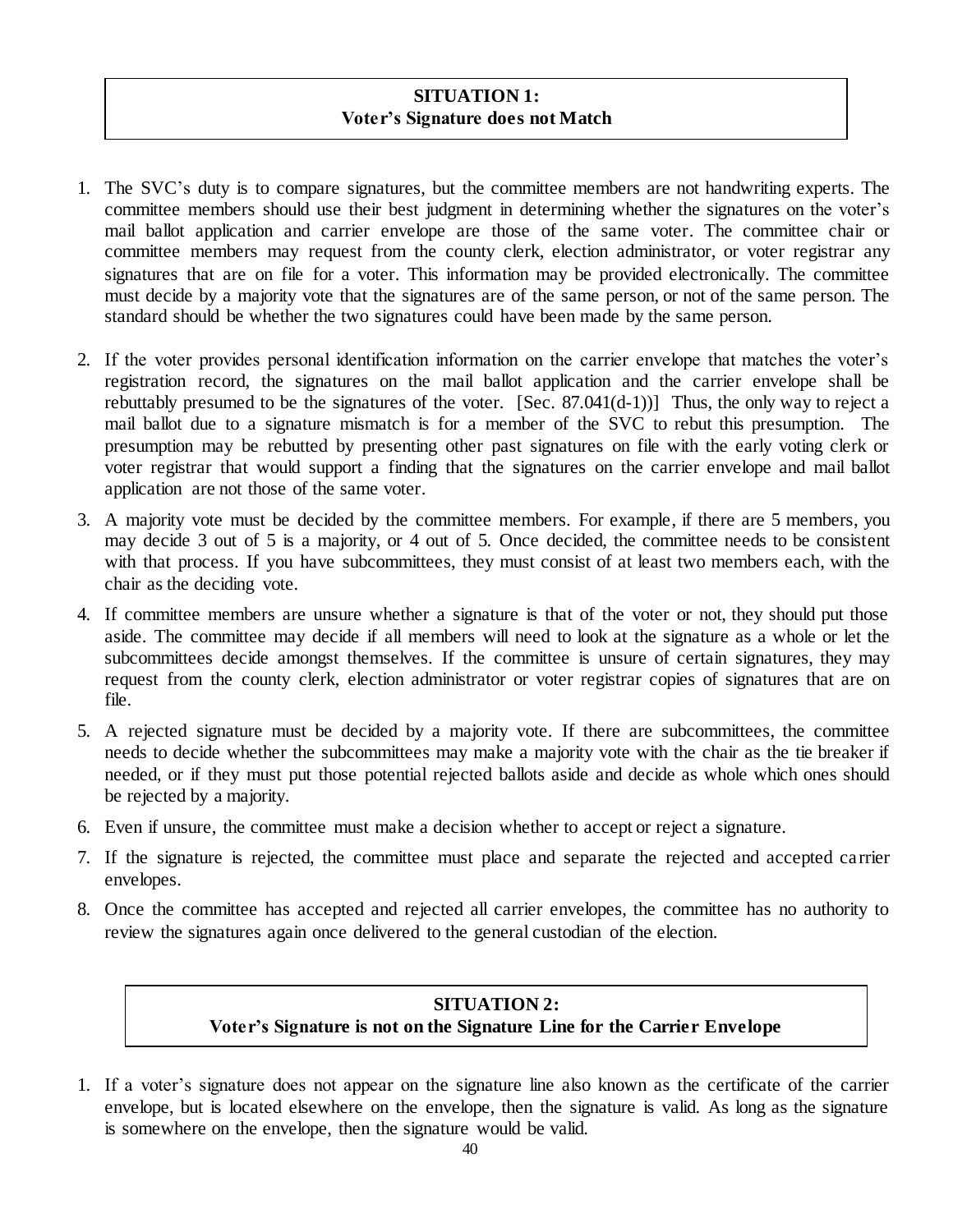- 2. What if the carrier envelope is signed by a witness? If the carrier envelope is witnessed, then there would be no signature to be compared by the committee. However, that does not invalidate the signature. A carrier envelope may be witnessed, as long as the witness portion is completed correctly.
- 3. What if the ABBM is signed by the voter, but their carrier envelope is witnessed? A voter may complete their ABBM and then have their carrier envelope witnessed. For example, if a person suffers an injury that would prevent them from signing (such as a broken hand) after they submit their ABBM, the voter may have a person witness their carrier envelope. The answer would be the same if a person has someone witness their ABBM but the voter signed their carrier envelope. This does not invalidate the signature, as long as the witness portion is completed correctly.
- 4. What if the signature that is signed by the witness on the carrier envelope and the application for ballot by mail do not match? A voter may have someone witness their application for ballot by mail and their carrier envelope. The voter does not have to use the same witness. The witness must include the printed name of the person that cannot sign, affix the witness' own signature to the document, print the witness' own name, and state their residence address or official title, if the witness is an election officer. The only time a witness may not fill out their information would be if the witness is a relative within the 2nd degree by affinity or 3rd degree by consanguinity OR the witness was physically living in the same dwelling as the voter at the time of witnessing the carrier. [Sec. 86.0051(a),(e)] If the witness fits under one of these categories, then they would need to include that information on the carrier.

# **SITUATION 3: Committee did not Separate Rejected and Accepted Ballots**

- 1. If the committee does not separate the rejected and accepted carrier envelopes, do they have to start all over? No. If the committee cannot determine what carrier envelopes were accepted and rejected, then they would pass all carrier envelopes to the EVBB. There is nothing in the Election Code that states the SVC may review all carrier envelopes again. However, the EVBB has authority to review rejected signatures and overturn rejected decisions made by the SVC. [Sec. 87.027(j)] Therefore, our office recommends that since the EVBB has the authority to review rejected signatures by the SVC, the carrier envelopes should be forwarded to the EVBB for review. The SVC may still continue to verify signatures after taking this action.
- 2. Our office recommends that the SVC comes up with a checklist of (1) what constitutes a majority; (2) how the committee will accept and reject signatures; (3) how the committee will separate rejected and accepted signatures; (4) whether the committee will choose to verify signatures electronically or paper; (5) how the committee will verify signatures if they choose to verify by electronic or paper; (6) if using electronic verification, then have a number to call if a technical error occurs; (7) if there are any signatures that are questionable, know where to separate them; (8) who is going to sign off on the ballot box for delivery to the general custodian of election records; and (9) set up a time to deliver the box to the custodian of election records.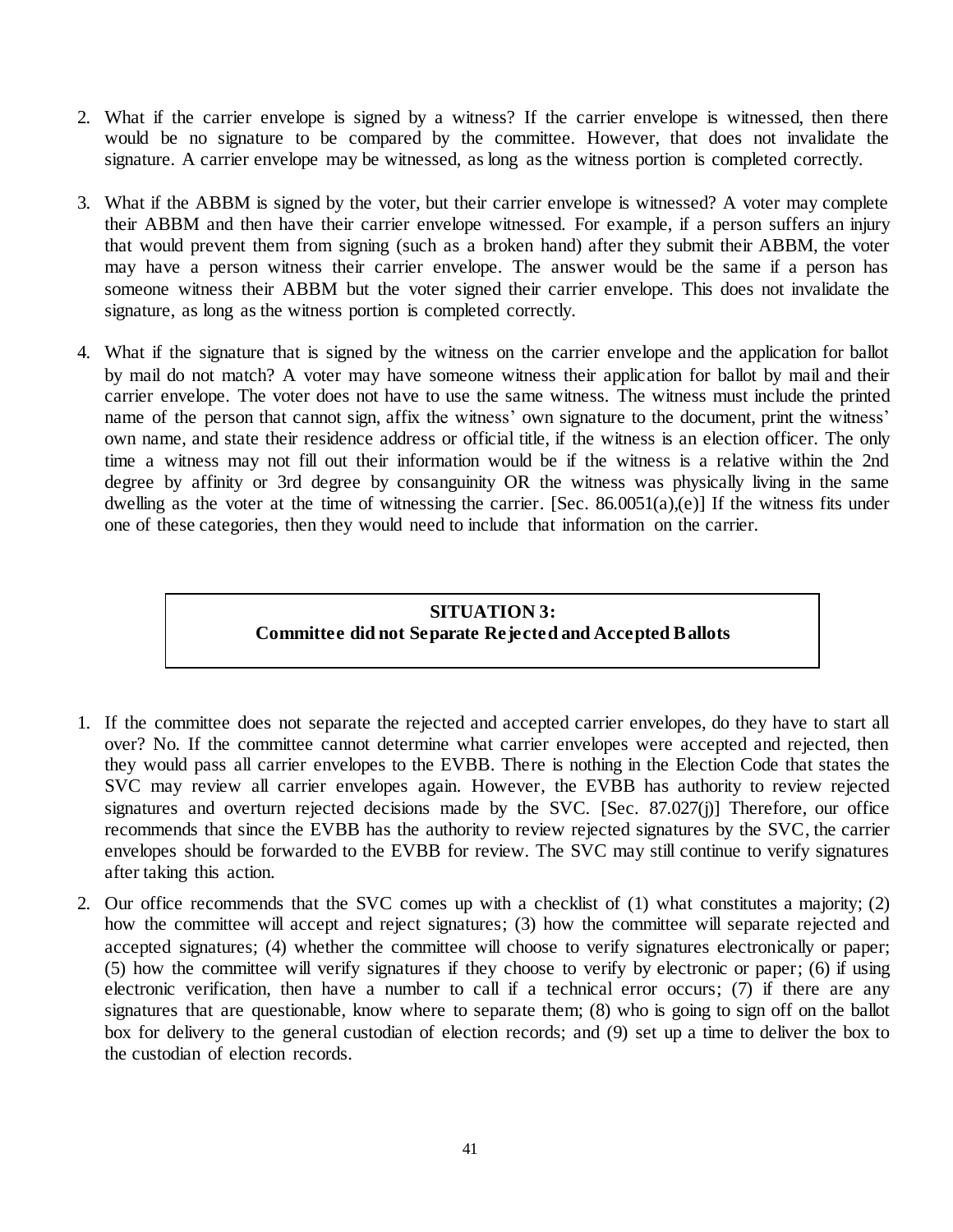# **SITUATION 4: Creating a Subcommittee**

- 1. If more than 12 members are appointed to serve on the signature verification committee, the early voting clerk may designate two or more subcommittees of not less than six members. If subcommittees have been designated, a determination as to whether or not the signature on the application for ballot by mail and the signature on the carrier envelope are the signatures of the voter is made by a majority of the subcommittee. [Sec. 87.027(l)]
- 2. If the SVC has less than 12 members you still may have a subcommittee. Please keep in mind that the subcommittees need to be even. If there is an election where party alignment is indicated on the ballot, you should take that into consideration when making subcommittees. If possible, try to have different party alignment in each subcommittee. This should be done amongst the committee and before the committee begins verifying signatures. Whatever process is decided should be used throughout the whole verification process.
- 3. A determination that the signature on the application for ballot by mail or the signature on the carrier envelope are the signatures of the voter may be made by a subcommittee of less than six members. However, a determination that the signature on the application for ballot by mail or the signature on the carrier envelope are not the signatures of the voter may not be made by a subcommittee of less than six members. If the SVC has 12 or fewer total members and subcommittees consist of less than six members, a determination that the signature on the application for ballot by mail or the signature on the carrier envelope are not the signatures of the voter must be made by a majority of the entire SVC.
- 4. If a subcommittee is created, the chair should be the tie breaker. Therefore, the chair should not be part of a subcommittee.
- 5. If there are subcommittees, the full signature verification committee needs to decide whether the subcommittees have authority to accept or reject ballots using a majority vote of the subcommittee members. Alternatively, the whole committee could decide to give the subcommittee authority to accept ballots and set aside rejected ballots and decide as whole which ones should be rejected by a majority.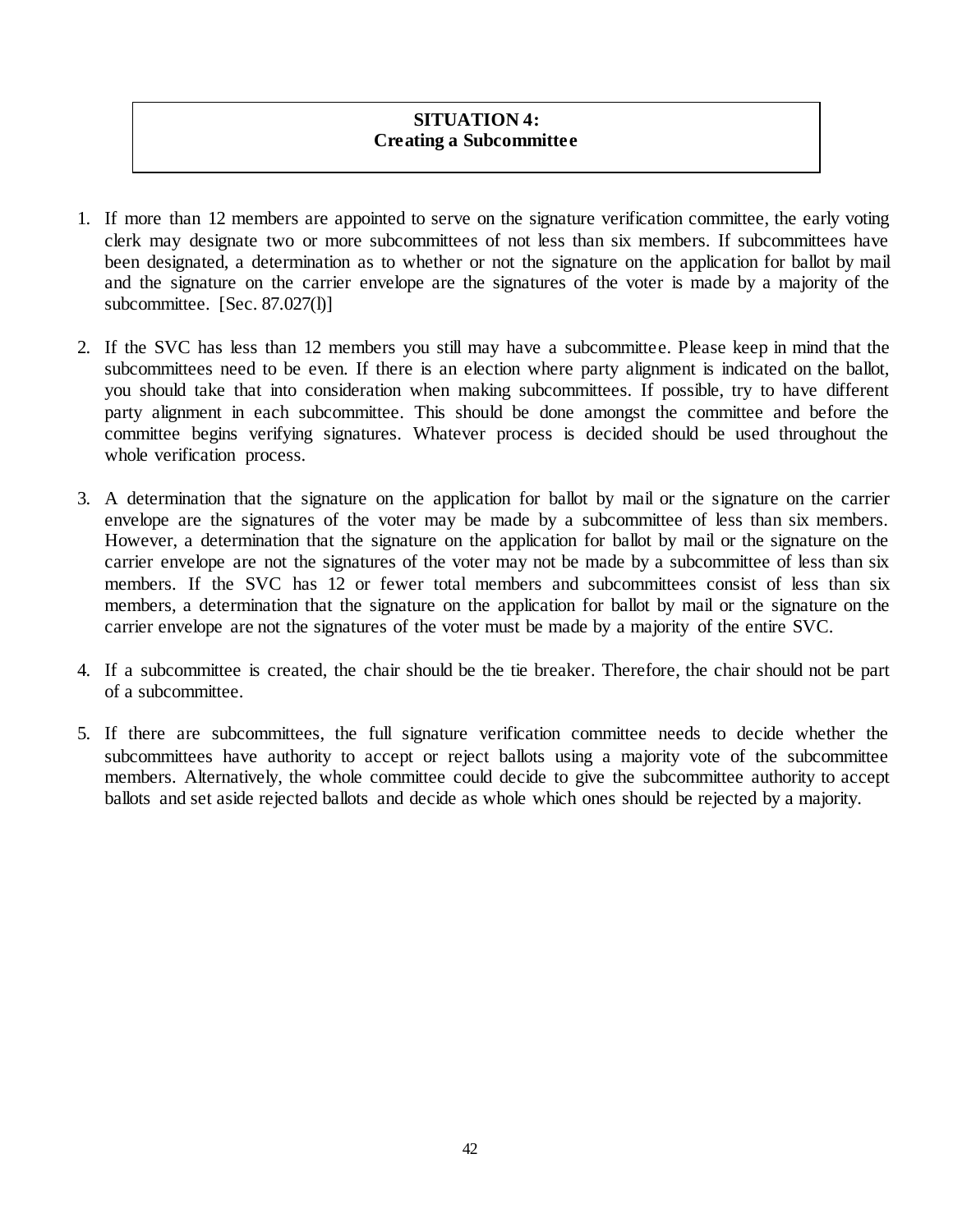### **APPENDIX B**

### **This appendix will have examples of questions we see arise for an Early Voting Ballot Board and examples of common situations.**

### **1. Our entity doesn't have any ballots by mail. Do we have to have a ballot board?**

Yes. All entities must have a ballot board. An early voting ballot board shall be created in each election to process early voting results and provisional ballots from the territory served by the early voting clerk. [Sec. 87.001] You must always appoint a ballot board because you will not know until Election Day whether there will be provisional ballots that need to be reviewed by the EVBB.

### **2. May the deputy early voting clerks or election day workers serve on the ballot board?**

This depends. Our office advises that a deputy early voting clerk may not serve on the EVBB, as the duties conflict in scope and time for performance. An election day officer may serve on the EVBB. Please keep in mind that both duties may not be performed at the same time.

### **3. May the early ballot board members serve on the signature verification committee?**

Not recommended. Since the ballot board members may override a rejected signature decision by the committee, a ballot board member should not serve on the signature verification committee. [Sec. 87.027]

### **4. Do members from the ballot board have to be from different parties?**

Yes. The same number of members must be appointed from each list provided by political parties with party affiliation on the ballot. This includes all parties that have nominees on the general election ballot including the Libertarian Party and Green Party.

### **5. What if our county does not have a chair from one of the political parties?**

The party first needs to fill the vacancy of the party chair. Then the chair would be able to provide a list of names. If there is no vacancy filled, then the presiding judge or county election board, whichever is applicable, should appoint members.

### **6. If the EVBB is verifying signatures and not the SVC, when does the board need to as k for copie s of signatures from the county clerk or voter registrar?**

There is nothing in the Election Code that states when such a request should be made. The board members may ask for these documents of voters' signatures in advance as long as it is reasonable. We recommend that the request be made with ample time to allow the clerk or registrar to prepare the requested documents. Electronic copies of these documents may be sent to the board.

### **7. What is a majority vote?**

The Election Code does not state what constitutes a majority of the EVBB. Some counties will determine by the full board membership or board members present. Our recommendation is that the board come to an agreement of what constitutes a majority and that the board use that standard throughout the process.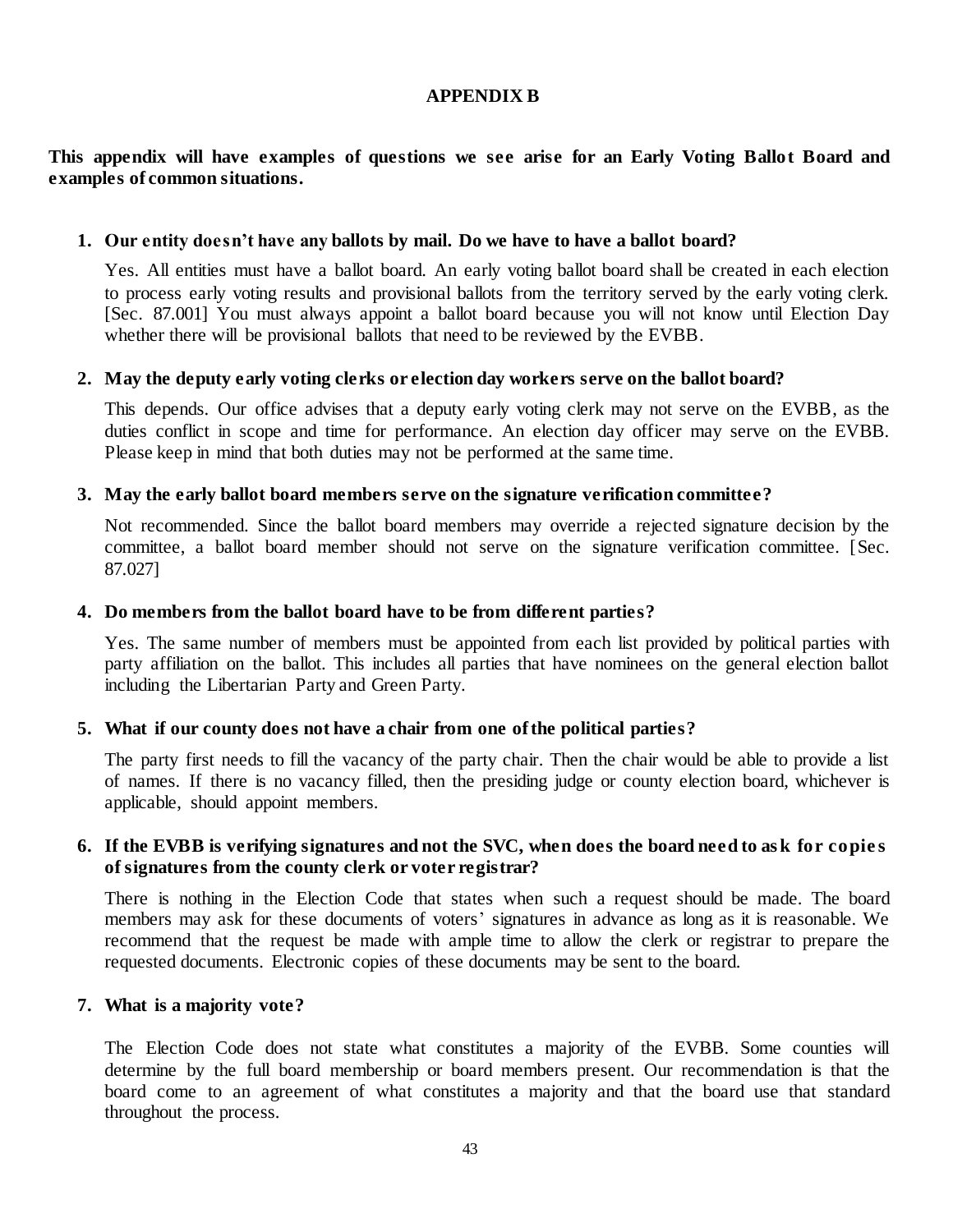### **8. May the EVBB keep notes?**

The EVBB may not disclose the results of the accepted and rejected ballots. However, the board may keep notes. Please keep in mind that these notes are subject to public information requests.

### **9. Are the carrier envelopes and applications public information?**

Yes. A copy of an application for a ballot to be voted by mail is not available for public inspection, except to the voter seeking to verify that the information pertaining to the voter is accurate, until the first business day after the election day of the earliest occurring election for which the application is submitted. Originals of the applications and carrier envelopes are not available for public inspection until those materials are delivered to the general custodian of election records after the election. [Sec. 86.014]

### **10. Does the EVBB separate rejected and accepted ballots?**

Yes. The EVBB needs to separate the rejected and accepted ballots. If the board did not separate rejected and accepted ballots and cannot determine which ones were accepted or rejected, the board will need to start the process over as they have the authority to do so.

### **11.When is the earliest the EVBB can meet?**

This depends on the population of the county. This is the same rule if your entity is in a county with this population and conducting an election jointly or contracting for election services with the county. Counties with a population of less than 100,000 may convene at the end of the period for early voting by personal appearance (4th day before election day). Ballots may not be counted until after the polls open on election day. Counties with a population of 100,000 or more may convene on the 12th day before election day. The EVBB may deliver ballots to the central counting station for early counting after the end of the early voting period. Results may not be released until the close of polls on election day.

### **12.Is there a limit on how many times the EVBB may meet?**

No. There is no limit on the times the EVBB may meet. The clerk shall post notice each time the ballot board convenes. The clerk shall also post notice of delivery of ballots each time. The notice must remain posted 24 hours before delivery. The prescribed SOS form is AW6-6 (Mail ballots only) & AW6-7 (Mail and paper balloting materials). This notice must be posted at the main early voting polling place at least 24 hours prior to first delivery of ballots. [Sec. 87.0222] In general elections for state and county officers, the county clerk/elections administrator must notify each county chair at least 24 hours of each delivery.

### **13.May a vacancy be filled if EVBB has convened?**

Yes. A vacancy on the board shall be filled by appointment such as a vacancy for a presiding judge/alternate judge on Election Day. [Sec. 32.007]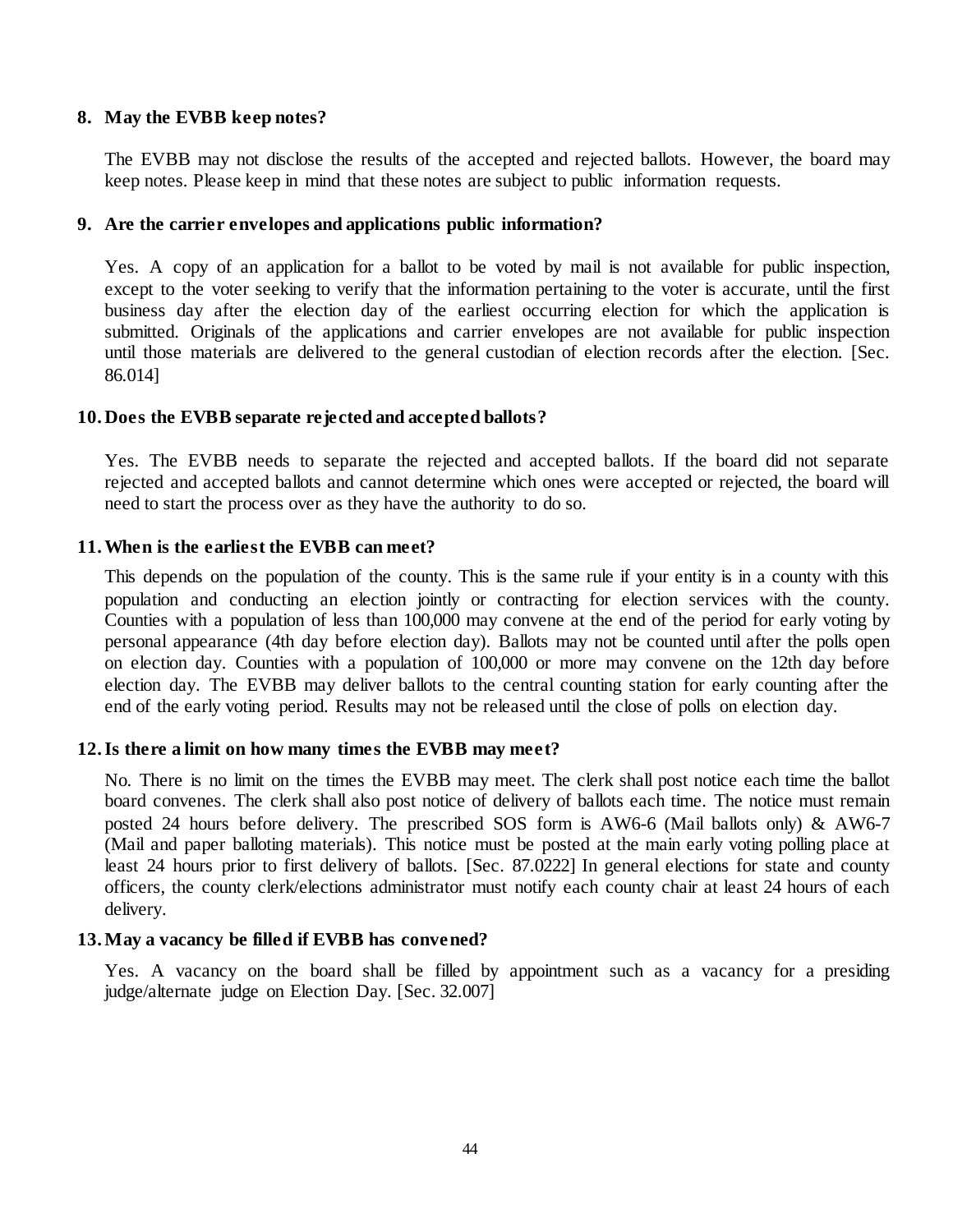# **SITUATION 1: Two Ballots in One Carrier Envelope**

If you receive an envelope or package with two carrier envelopes from individuals registered at the same address inside and the carrier envelopes are separated (meaning two different carrier envelopes with two different ballots), then you may accept the ballots pending any other qualifications. If you receive an envelope or package with two or more carrier envelopes from individuals registered at the same address inside and the carrier envelopes are not separated (meaning two or more ballots are in one carrier), then you may not accept both ballots and they would be rejected. This scenario is often found when a couple mails both their ballots in the same carrier envelope.

# **SITUATION 2: Carrier Envelope Witness/Assistant Portion Filled out Incorrectly**

If you receive a carrier envelope with the witness/assistant portion filled out incorrectly, the carrier envelope cannot be accepted.

If the early voting clerk receives a timely carrier envelope that does not fully comply with the applicable requirements of the Texas Election Code, the clerk may deliver the carrier envelope in person or by mail to the voter and may receive, before the deadline, the corrected carrier envelope from the voter, or the clerk may notify the voter of the defect by telephone and advise the voter that the voter may come to the clerk's office in person to correct the defect or cancel the voter's application to vote by mail and vote on election day. If the early voting clerk provides such notifications to one voter, the same procedures must be applied uniformly to all carrier envelopes. A poll watcher is entitled to observe these notifications. [Sec. 86.011(d)] This procedure may be used if the early voting clerk can determine that two carrier envelopes are in one larger envelope.

# **SITUATION 3: Wrong Ballot in Wrong Carrier Envelope Delivered to Board**

These different scenarios are for a Primary/May Uniform Date Election where the county has contracted with local entities to serve as the local entities' early voting clerk.

### **Scenario 1:**

The early voting ballot board ("EVBB") for the May 7, 2022 election is meeting to count ballots. They open a ballot secrecy envelope and there is a primary runoff ballot inside. As the ballot secrecy envelope would have been separated from the carrier envelope, there would be no way to determine which voter's ballot this is.

### **Procedure for 1:**

This ballot cannot be counted nor retained in a carrier envelope to be forwarded to the EVBB for the runoff primary election. We suggest that the EVBB presiding judge make a notation on the ballot to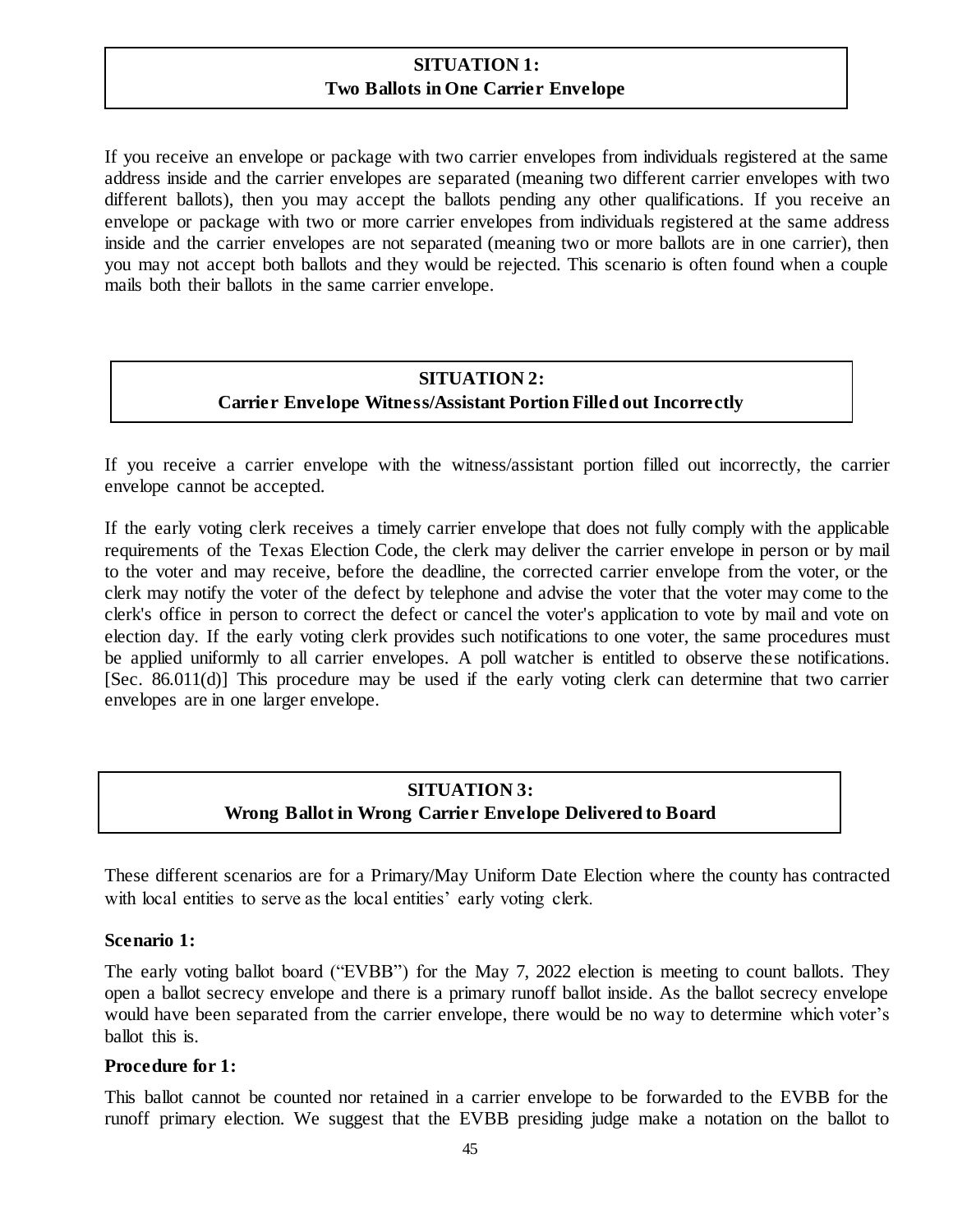explain the situation and why the ballot was not counted. The ballot should be stored in the envelope that contains the other rejected ballots (which will still be in their carrier envelopes). [Sec. 87.043] As there is no way to know which voter submitted this ballot, no notice of rejection can be sent to the voter. There is no authority in the Texas Election Code to store a voted ballot outside of the jacket or carrier envelope. Additionally, while the EVBB qualified the voter's ballot with respect to the May 7, 2022 election, the EVBB did not qualify the ballot with respect to the runoff primary. The May 7, 2022 EVBB does not have the authority to qualify a ballot for the runoff primary.

### **Scenario 2a:**

The EVBB for the May 7, 2022 election reviews a carrier envelope (that is marked to show it is a carrier for the May 7, 2022 election) and determines it will accept the ballot. The EVBB proceeds to open the carrier envelope to remove the ballot secrecy envelope, but the ballot is not in a secrecy envelope. The EVBB is able to immediately determine that the ballot inside the carrier is a primary runoff ballot. In this scenario, the ballot is tied to a particular voter as the carrier envelope is still effectively with the ballot.

### **Procedure for 2a:**

We recommend that the EVBB immediately put the ballot back in the carrier envelope and seal the envelope. The EVBB should deliver the carrier envelope to the early voting clerk, who should then place the carrier envelope in the jacket envelope for that voter for the primary runoff, ready to be forwarded to the EVBB for that election at the appropriate time. We also suggest that the presiding judge of the EVBB write a memo to detail what occurred, what actions were taken, and the date those actions were taken. The presiding judge and at least one other member of the EVBB should sign off on the memo. A copy of the memo should be placed in the voter's May 7, 2022 jacket envelope and a copy provided to the early voting clerk for placement in the voter's primary runoff jacket envelope. When the EVBB for the primary runoff election convenes and sees a carrier envelope for the May 7, 2022 election in the jacket envelope for the primary runoff, the memo will serve to inform that EVBB of what has occurred.

### **Scenario 2b:**

As a corollary to scenario 2a, as the voter's May 7, 2022 carrier envelope contained the primary runoff ballot, it is possible that the primary runoff carrier contains the May 7, 2022 ballot. Can the early voting clerk take the runoff primary carrier and provide it to the May 7, 2022 EVBB for processing?

### **Procedure for Scenario 2b**:

As we can identify the voter under these scenarios, and hopefully contact the voter, the chain of custody can be well established. Regarding the carrier envelope for the runoff, which presumably contains the May 7, 2022 ballot, we suggest that the early voting clerk call the voter (if possible) to see if voter can confirm that the May 7, 2022 ballot is probably in the runoff carrier envelope. If the voter confirms that s/he believes the ballot in the primary runoff carrier envelope is in fact the May 7, 2022 ballot (or if the early voting clerk is unable to reach voter), the early voting clerk may forward that carrier envelope to the May 7, 2022 election EVBB to process as normal, if able to do so in a timely manner. We do not recommend that the early voting clerk open the carrier envelope, with or without the voter's permission, to determine whether the carrier actually contains the May 7, 2022 ballot. Only the EVBB should be opening this carrier envelope, once the EVBB has determined that the carrier envelope was properly processed (signature comparison completed, voter eligibility determined, etc.). We do suggest that the early voting clerk write a memo to detail what occurred, what actions were taken, and the date those actions were taken, and place a copy of the memo in the voter's May 7, 2022 jacket envelope. Another copy should be placed in the voter's primary runoff jacket envelope.